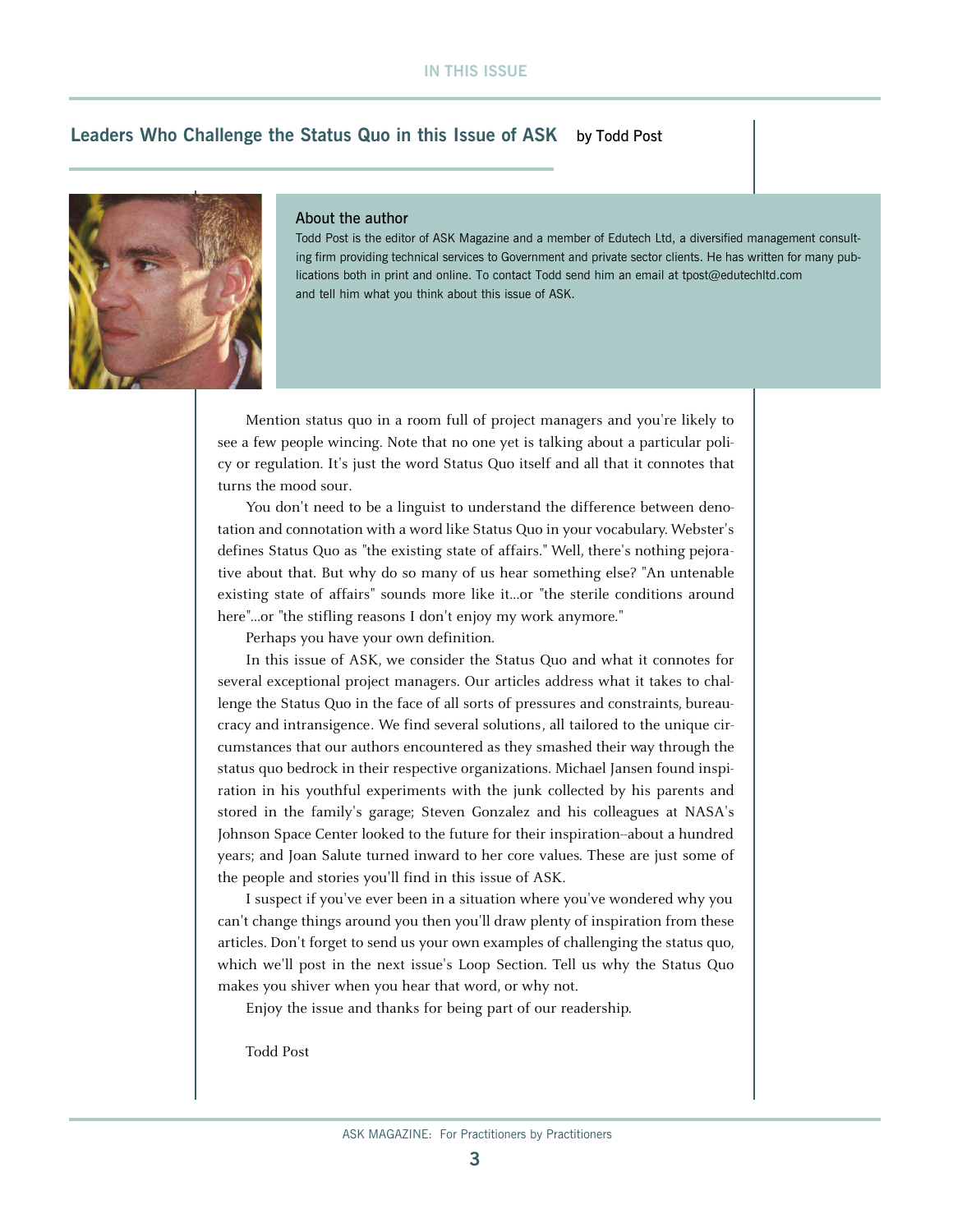## **I Would Prefer Not** by Dr. Edward Hoffmann

One of my favorite lines from literature is, "I would prefer not."

The words are spoken by a character in Herman Melville's short story "Bartleby the Scriven – A Story of Wall Street." In it, a productive office is tossed into turbulence based on one employee's simple but powerful response that he "prefers not" to do an assignme The employee, Bartleby, is a quiet, unassuming, steady worker, yet disagreeable to new tasks. His boss, the narrator of the story, tries to force Bartleby to change, but the latter simply won't. The narrator's actions, behaviors, considerations and strategies to alter Bartleby provide the framework of the story, a brilliant illumination on the challenge of teams, projects and leadership.

I wondered recently if I have a greater understanding of Bartleby today than when I first read the story in high school-years ago. What have I learned? How would I have reacted to Bartleby? Since Melville published the story in 1853, there have been numerous offerings on how to lead. Experts on the subject have offered all kinds of models, prescriptions, guidelines and advice. Books promise to offer anyone the straightforward secrets on how to motivate, guide, coach,persuade, inspire, and lead. Follow these six simple steps and voila...we're on the way to becoming just like Lincoln, Grant, Lee, Moses, or Attila the Hun.



#### Dr. Edward Hoffmann

Dr. Hoffman is director of the NASA Academy of Program and Project Leadership. He is responsible for the development of program and project leaders and teams within NASA. Dr. Hoffman develops training curricula, consulting services, research projects and special studies in program and project management.

To answer my own questions, I turn to an early episode in my NASA career. Actually, it was the first day of work. I was going through security and waiting on a line to be fingerprinted. I heard laughter. When I reached the front of the line (the sharp reader will note based on my need to stand on a line for new employees that I am dating myself) I realized this happiness was coming from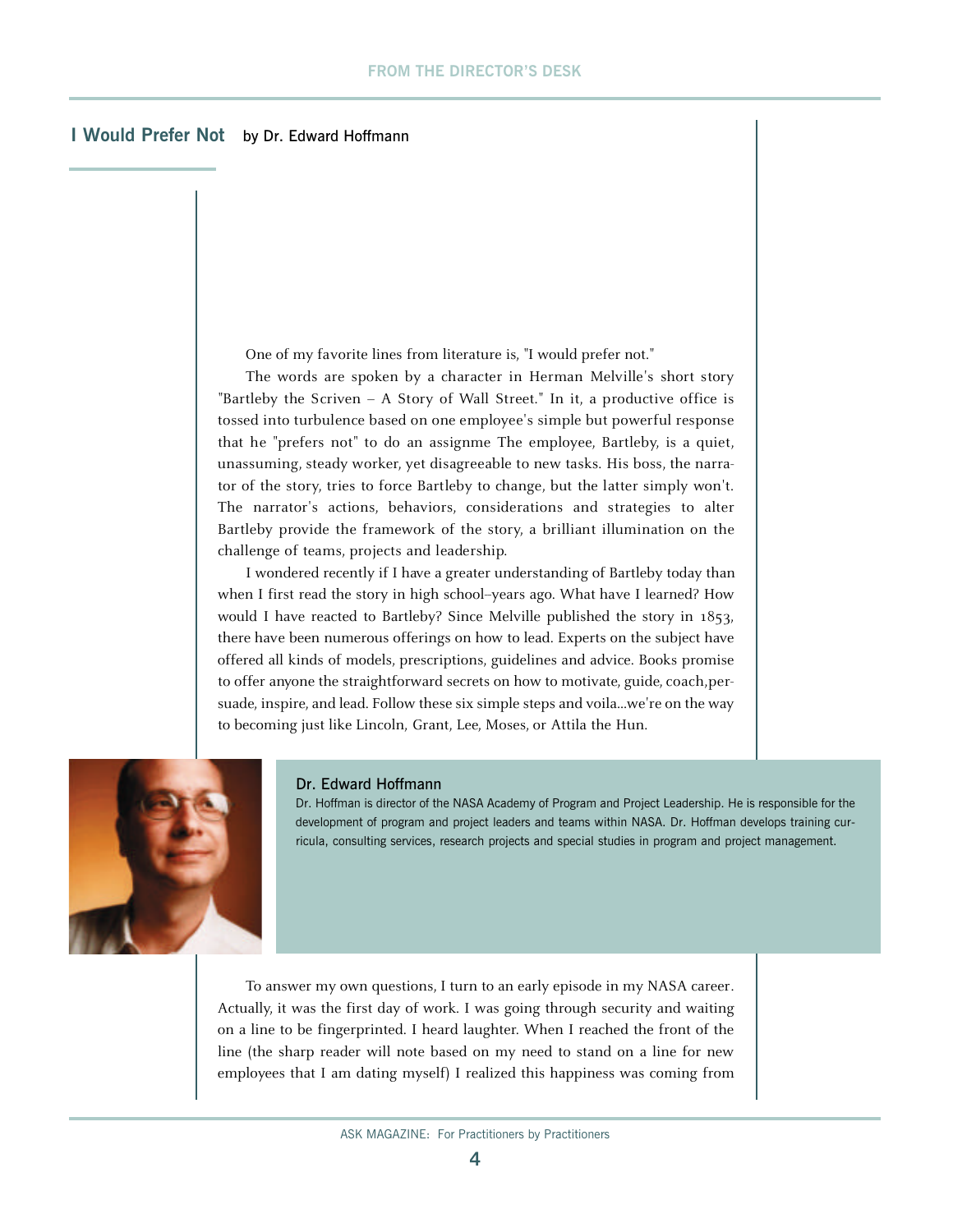the woman who was doing the fingerprinting. She was laughing and congratulating all new employees. I remember her energy and pride in working for NASA. She assured me that I was the luckiest person on earth. NASA was a great place to work--all her family and friends were so impressed!

The woman had a tank-full of high-octane energy and enthusiasm. For me this moment defined the critical essence of work - PASSION!

Having a passion for what you do is the critical ingredient in any successful work environment or task. High-energy people always look for ways to succeed. They brighten up a project and provide the necessary enthusiasm.

All of the other attributes of leadership are clearly important, but to me passion is the one essential. During our most recent Knowledge-Sharing meeting on the west coast, we discussed the importance of passion. Reflecting on the discussion, I'm reminded of Bartleby and realize that "preferring not to" is a condition lacking passion.

Leadership is about PASSION. It is about people who choose to do something because it is important to them. We all came to NASA with this passion. The secret to project leadership is how to keep the passion flowing.

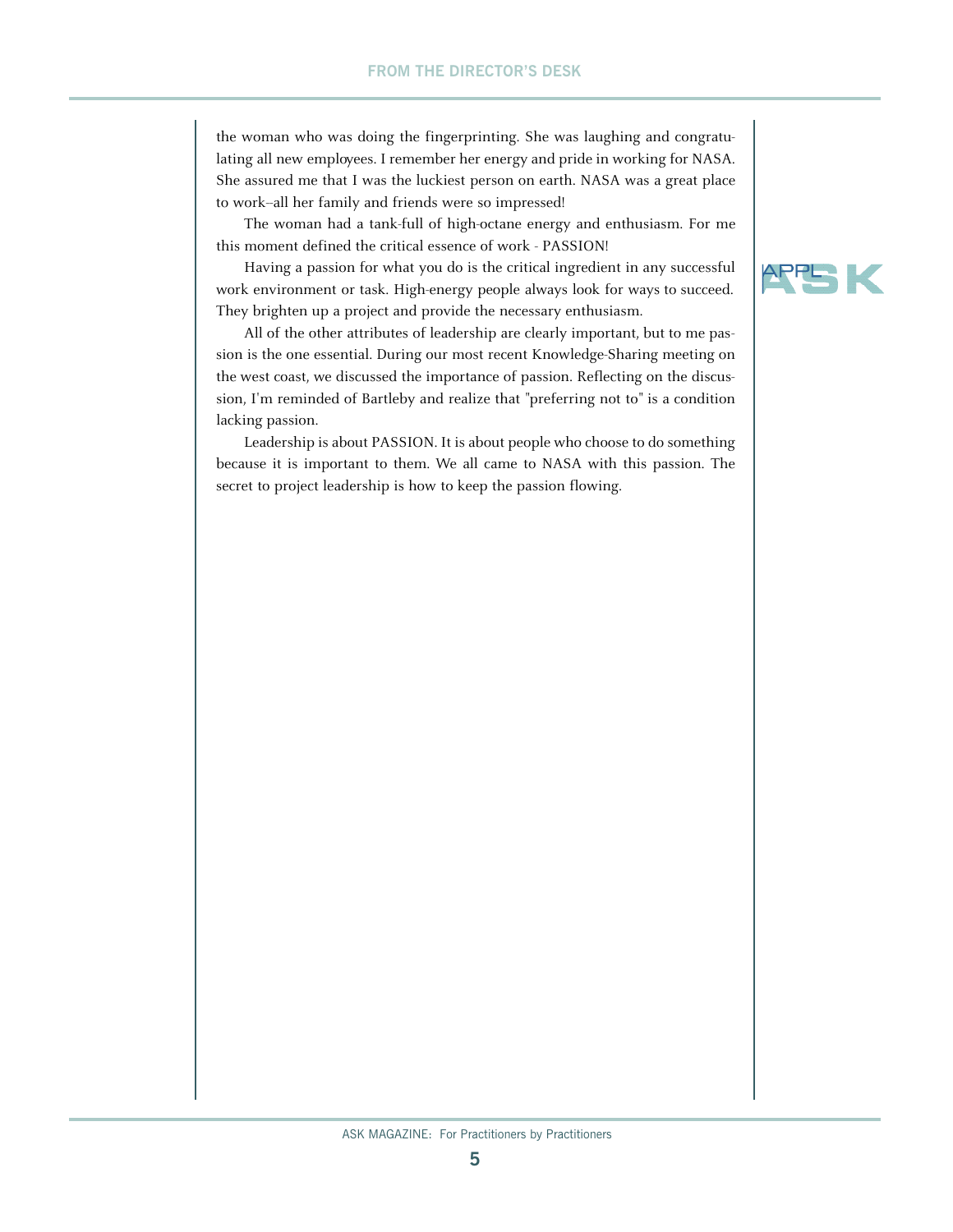### **A Tale of Two Change Agents** by Dr. Alex Laufer

#### **Money does not fight for you!**

Alan, a division head in a large R&D organization, together with Bob, a department head in this division, had worked intensively, and for a long time, to obtain a \$20 million-dollar development budget. This was the largest development budget ever allocated in the organization, and it was granted to create a new research unit in the department headed by Bob.

The new research unit was supposed to make the R&D organization more competitive. For years the organization enjoyed little competition, and only in recent years has the situation changed. Half of the research unit's budget was allocated for building a new lab and purchasing new research equipment. The other half was supposed to cover the cost of hiring and maintaining the researchers for the first five years.

Two years later, and after \$2 million had been spent on the project by Bob, the recently appointed new head of the organization, cancelled the plan for the new unit and transferred the balance of the budget to another division in the organization.

Why was this project cancelled? Surely, it was not due to shifting research priorities. The demand for research in the field of the proposed new unit had only increased during these two years.

In turned out that several senior researchers in the department headed by Bob were fiercely opposed to the project. Some of them went on record saying that the new unit would compete for resources with their respective research areas, and in the long run might even bring about a complete shut down of their areas of research.

How did Bob handle this opposition? He conducted endless meetings with the opponents. The meetings were lengthy and polite, but mostly unproductive. He was trying to gain the support of the great

**"While the big budget clearly invigorated the opponents, it did not help the proponents."**

majority of the opponents. Alan, his boss, was not aware of the opposition within the department, and being busy with other new projects did not bother Bob for a long time.

Bob divided the project into two sub-projects -- building the new lab and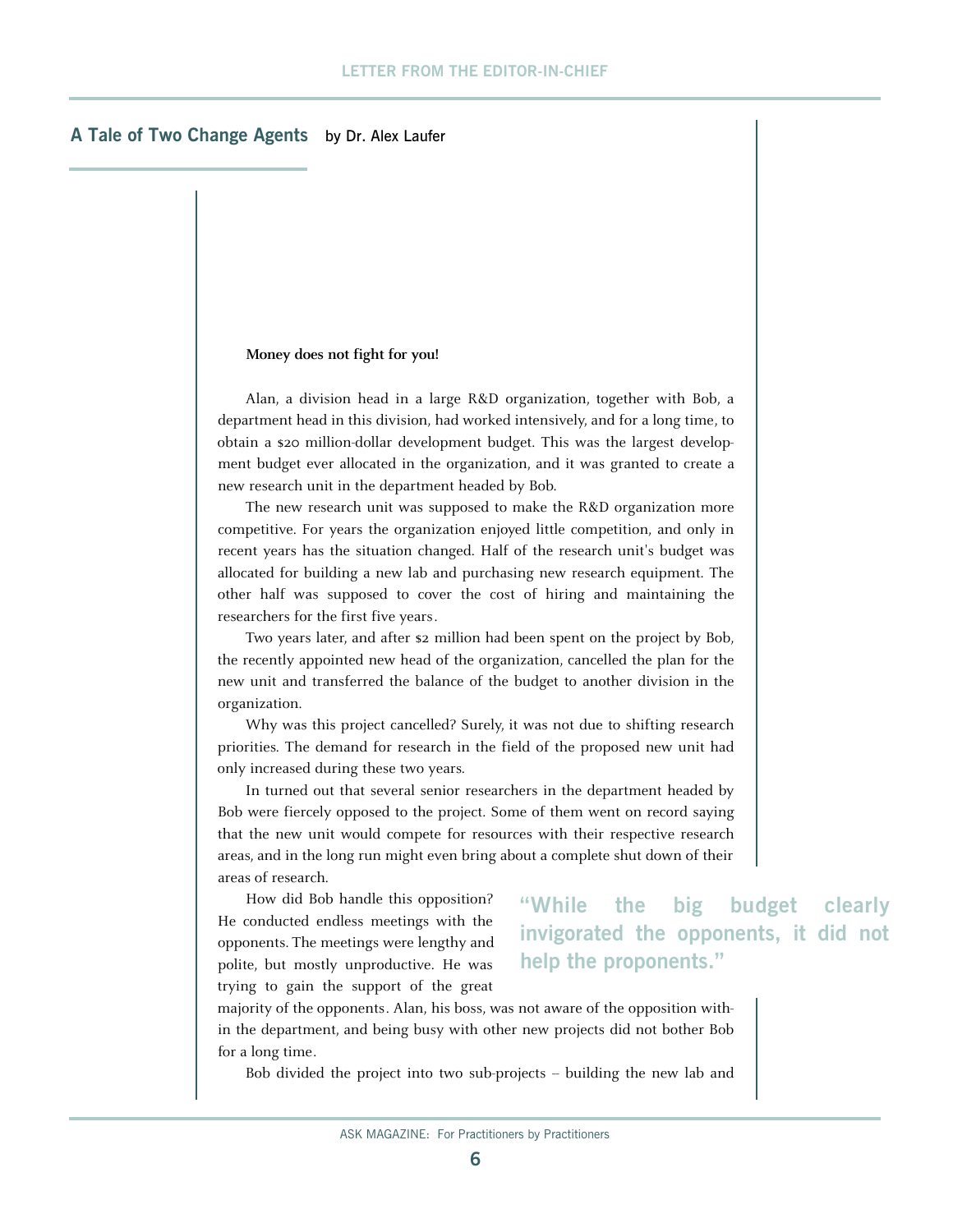purchasing equipment -- and hired new personnel. He nominated two junior researchers to assist him in managing the two sub-projects, but he did not delegate authority and remained very active in leading both sub-projects.

Bob spent a lot of time trying to recruit researchers to the new unit. Though the salaries he offered were above the going rate, new researchers did not join. It turned out that they were very reluctant to join a department where several of the more prominent researchers voiced a strong opposition against the new unit. Since these candidates were in high demand all over, they could easily find other employers, and they clearly preferred a supportive research atmosphere to higher salaries.

Though Bob was very committed to the creation of the new unit,since he still had to run the existing department, his time for the new project was limited. At the end of the first year Alan found out that the project was virtually stuck. He asked Bob to nominate a senior researcher from the department,somebody without other administrative duties, to lead the project. Bob refused, and Alan, appar-



#### Dr. Alexander Laufer

is the Editor-in-Chief of the ASK Magazine and a member of the Advisory Board of the NASA Academy of Program and Project Leadership. He is a visiting professor of the Civil Engineering Department at the University of Maryland at College Park and a Professor at the Faculty of Civil Engineering at Technion-Israel Institute of Technology.

ently still impressed by Bob's vital contribution in the early stages of securing this large development budget, did not press the issue.

More precious time passed and the project failed to make any visible progress. When the new head of the organization took office, two years after the project was authorized,he conducted a quick inquiry. He found that Bob was very systematic in his recruiting effort, and while not even one new researcher was hired, Bob had already interviewed the entire pool of potential candidates. That is, the chances for recruiting quality candidates in the near future were virtually zero. Therefore, to make sure that additional money would not be wasted on additional research equipment, he terminated the project and transferred the money to three more promising departments in another division.

The inquiry found that the unprecedented huge budget amounted to a false perception of power and self-confidence. As a result Bob and Alan became complacent, failed to establish critical alliances, lost their sense of urgency, and did not push hard and fast enough to overcome opposition. The inquiry underscored the necessity of following through, i.e. implementation, and that it is impossible to move forward if you try to please everyone all the time. As the head of the organization concluded: "While the big budget clearly invigorated the opponents,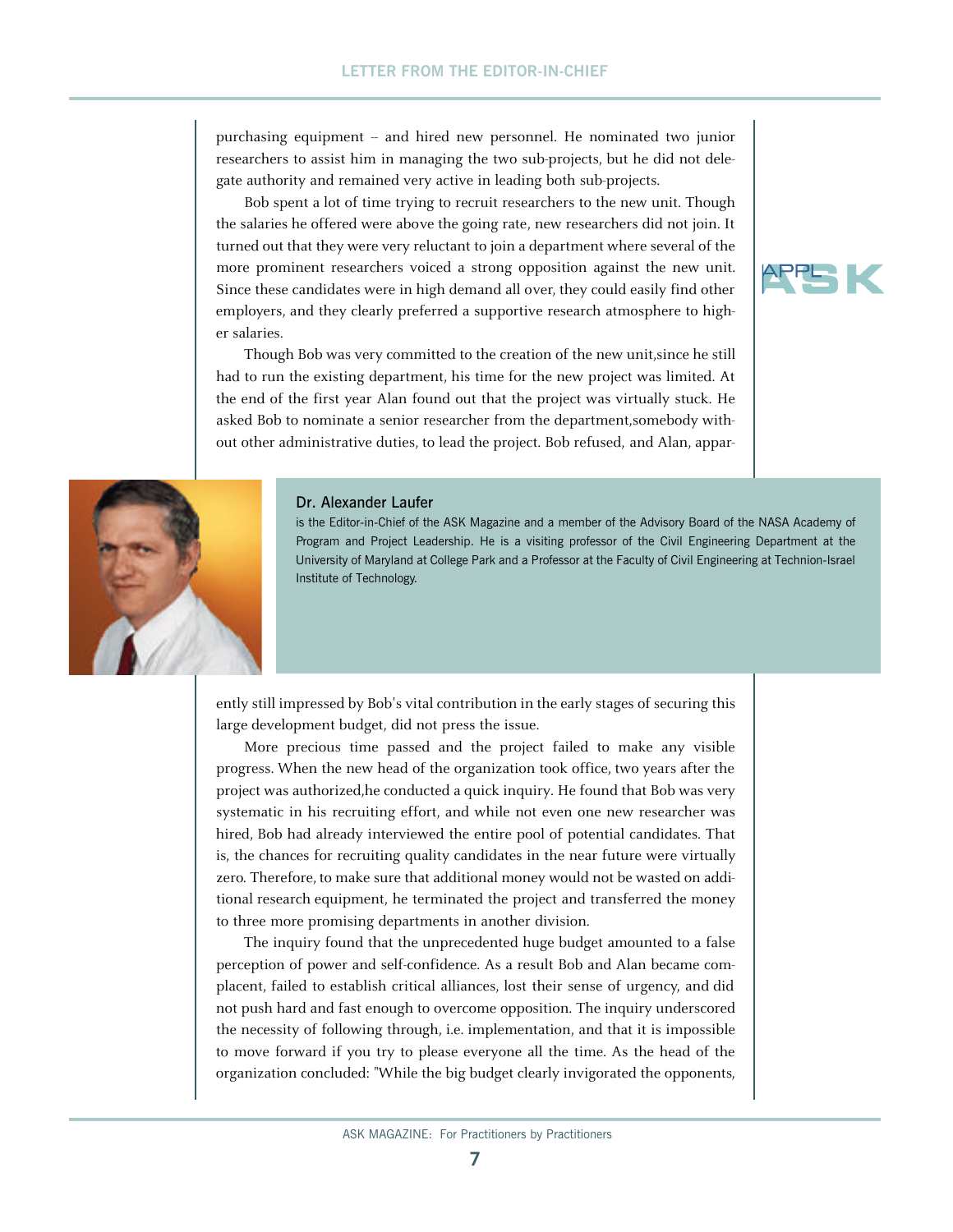it did not help the proponents. Money can't serve as your change agent. It does not fight for you!"

#### **"Go ahead and publish a cancelling ad"**

At about the same time that Alan and Bob were conceiving and planning the creation of the new research unit, Alan was involved in another change. He was planning the creation of a program that would focus on attracting and employing excellent co-op students. While the organization had a well developed cooperative education program, for years there were talks within the division of establishing a program for attracting the best students. And for years this initiative was aborted again and again because the different departments within the division could not agree on the parameters of the proposed new program. This time, due to the fierce competition for quality new hires, Alan decided to create a new centralized unit to design and run the program.

Alan asked Judy to lead this co-op project. Judy, a young researcher who was recognized as an emerging star, held several meetings with the heads of the departments in the division. In principle, they all agreed to the project, but three months after project launch, Judy found herself exactly were she was at the onset. Judy submitted several different plans for consideration by the departments, but since the tradition was to reach a wide consensus, and no plan was embraced by all departments, nothing was approved. Moreover, since the departments did not trust the new central unit to treat them evenly, each one was worried that the "other department" would be treated more favorably with the allocation of the excellent co-ops.

Judy decided that she must act. She prepared a plan in which she attempted to best represent the needs of the various departments and submitted it to Alan for approval. Alan approved it and submitted it for approval to the head of the entire organization. When Judy heard from Alan that the head of the organization approved her plan, she published a big ad in the local newspapers. The ad described the highlights of the program,including the special benefits for the coops. Since she did not have money appropriated for the project, she charged the cost of the ad to her own research budget.

"Everyone also knew that using the **formal way for approval, the program would have never seen the light of day".**

The next day Judy was summoned to the deputy head of finance. He scolded her, using the harshest language possible. Judy knew that by the book he was right. Though she had the consent of the head of the organization, she knew that offi-

cially to activate the program she needed approval of the heads of the departments and the entire forum of upper management, including the deputy head of finance.

But she also knew that she was right. Everyone agreed that the organization badly needed the new program. Everyone also knew that using the formal way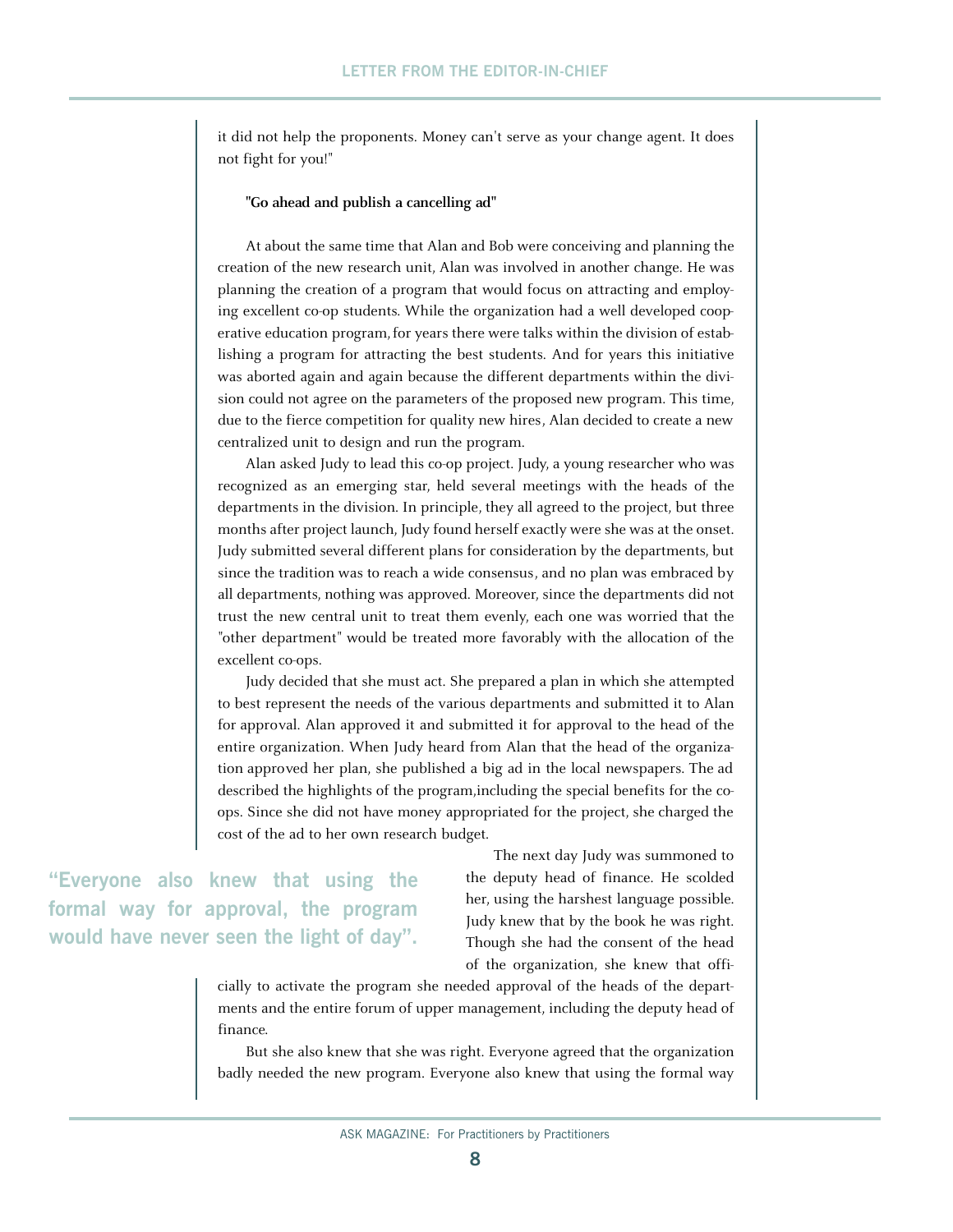**"It appears the larger and older the organization, the greater the need and difficulty in challenging the status quo."**

for approval, the program would have never seen the light of day. So she was ready to take the risk. Instead of backing off or apologizing she stood firm. Quietly, but firmly, she told the deputy head of

finance: " You can go ahead and publish a new ad that will cancel my ad."

Two years later when Bob's plan was abolished and the \$18 million was transferred to another division, Judy's new unit was thriving and other divisions were waiting in line to learn from her how to implement a similar program in their divisions.

In an era characterized by fierce competition and frequent change, all major projects, technological, business, and organizational, require a significant shift in thinking, beliefs, and behavior. Therefore, no project leader can be successful without the willingness to challenge the status quo. It appears the larger and older the organization, the greater the need and difficulty in challenging the status quo. The main lesson of these two tales is that the willingness and ability to challenge the status quo, despite the personal risks that it entails, is very often the most important factor in the success of a project.

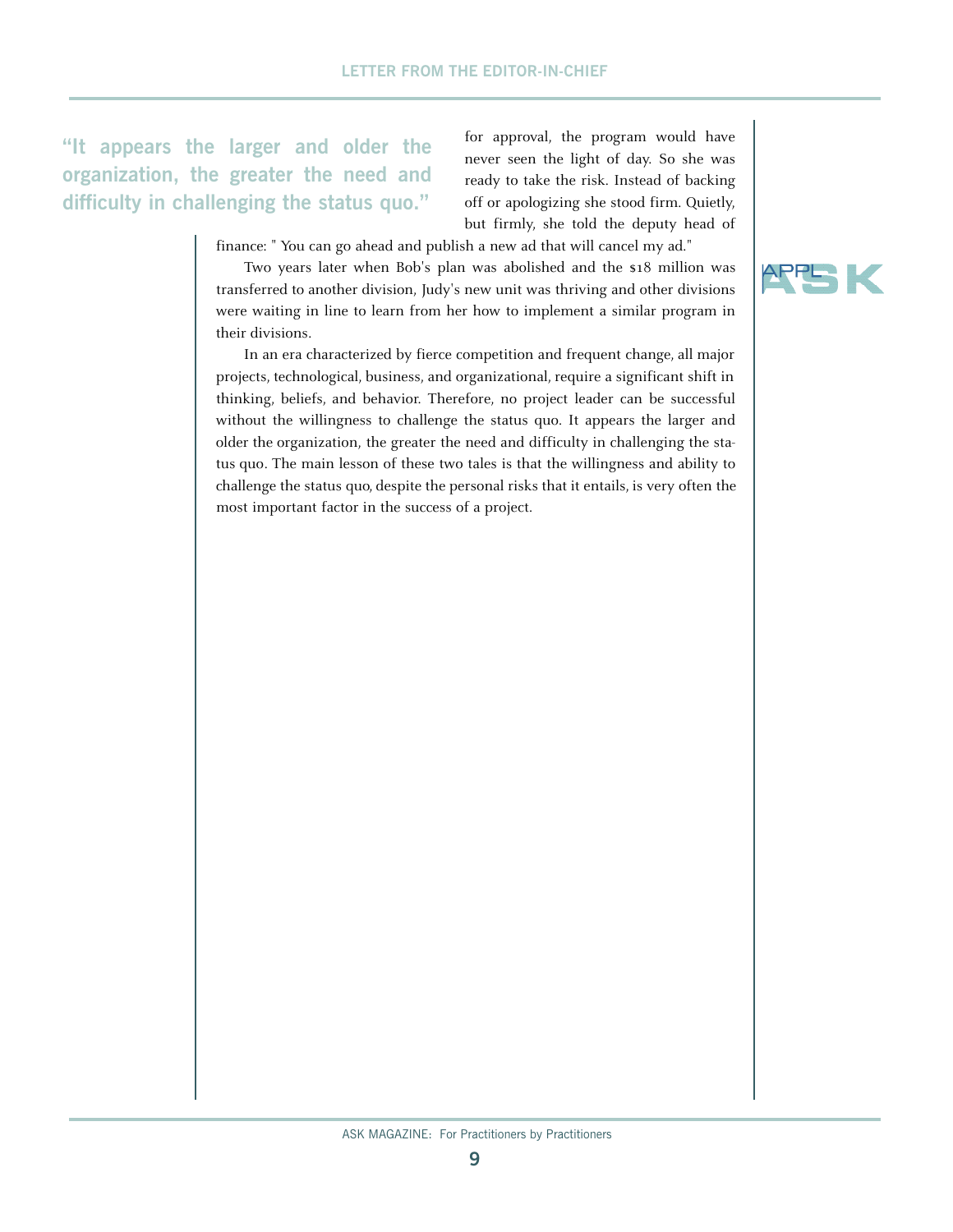## **Listening to the Voice Inside** by Joan Salute

Like most of us, I've had to think hard about what makes for a successful project manager. Haven't we all read, or written out for colleagues, lists of requirements? I bet we can recite them in our sleep. Project managers need the ability to:

- · Plan
- · Schedule
- · Budget
- · Monitor · Control
- · Etc., etc., etc.

I don't know about you but I have a hard time with these lists. Of course these abilities matter, but for me just one stands out as the defining characteristic of any good project manager, and this is one usually not included in the list or easily encapsulated in a single word. That characteristic is his or her willingness to challenge the conventional way of doing things.

This is something all good project managers do by nature, I think--what we're hardwired for, if you will. Look back over your own life and I bet you'll see



#### Joan Salute

is the Associate Director of Aerospace at Ames Research Center. She has managed many NASA projects including those involving flight testing of thermal protection materials, commercial technology, commercial applications of remote sensing, and remote sensing science projects.

that it is something you've been doing from a very early age. In school, we didn't confine ourselves to 'staying within the lines' even when our teachers judged this as disruptive, and perhaps even suggested we were behaving inappropriately.

As a project manager, I've been in situations where I've had to rethink the conventional ways of doing things. On the first hardware project I managed, for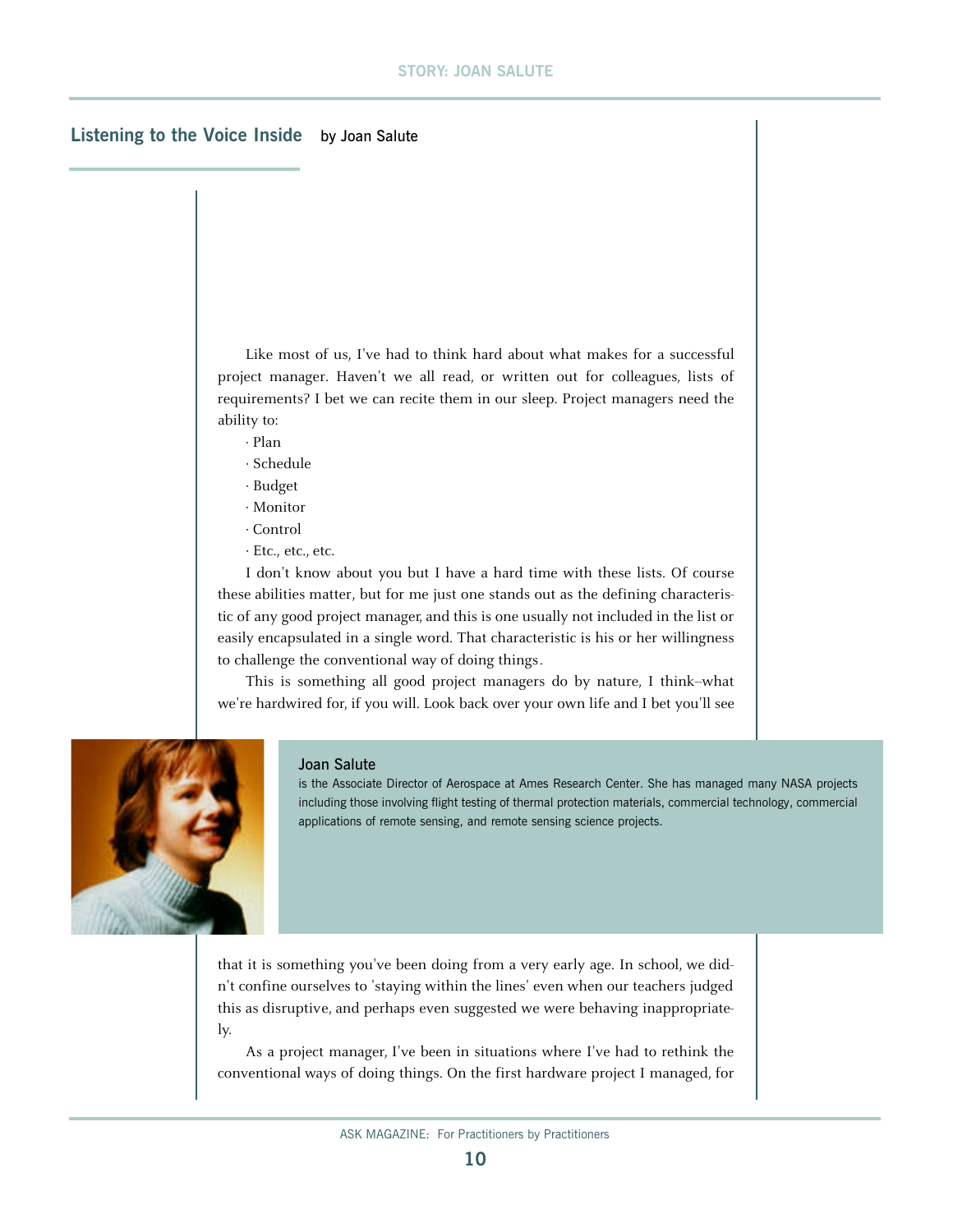instance, there were just five months to get from funding to flight. The pressure on us was tremendous, and, given the timeframe, made for a very high chinning bar. The project involved testing an ultra-high temperature ceramic material for use on reentry vehicles. If the project was successful, the results could lead to revolutionary changes in the design and protection of spacecraft. Not only was it a

**"It's true you have to choose your battles, but if you're not willing to fight you don't win any."**

high profile mission for our team but also for the Center. At Ames we normally developed material and payloads and let other Centers fly them for us. This was our first chance to handle the entire flight experiment. That we were operating under

such a tight timeline meant there was no room for error.

One of the biggest challenges to our success turned out to be the machining of some specialty materials. We had a two-week period scheduled for this. Everything seemed to be going well at first. We located a vendor on the East Coast,and their computers read the files we sent. After five days the vendor called to say the output was not coming out like we had hoped.

Roaring along until then,the team's morale took a nosedive as attitudes from the top down fell flat. Once the shock wore off it was apparent that if something didn't happen quickly we'd be paralyzed. No one had faith we could turn it around. Our Chief Engineer was saying things like, "We gave it our best shot," as if he was admitting we should throw in the towel.

I needed to make something happen before things got completely out of my control. When the leaders announce they are giving up, the rest of the team has little incentive to press on. "We gave it our best,but it just couldn't be done" might be the dignified way to say you're resigning yourself to defeat, the status quo response, but I had no intention of giving up yet. I was already thinking how best to engineer our recovery.

I adopted the attitude that we were going to find someone else to machine the materials, and it would get done on time. It was going to be a huge test of my leadership skills. The timeline we'd been given for the project was enough of a test--now I had to find time to recover in a schedule designed with no room for error. Despite the skeptical looks I got,I forged a plan and proceeded as if this was business as usual.

Business as usual? Well, hardly. We started out by going through the phone book. Three of us worked the phones and called every vendor in the book. Nineteen of twenty had no idea what we were talking about. When we mentioned the name of the material,they either were not willing to take the risk or the timeline was too short. The one out of the twenty who did recognize the material would say something like, "You know, I attended a conference awhile back where there was someone who worked with that type of material," and that led to another twenty calls.

After a long phone trail, we finally found two companies, each of whom could do part of the job. The end of the story is, we got the materials machined

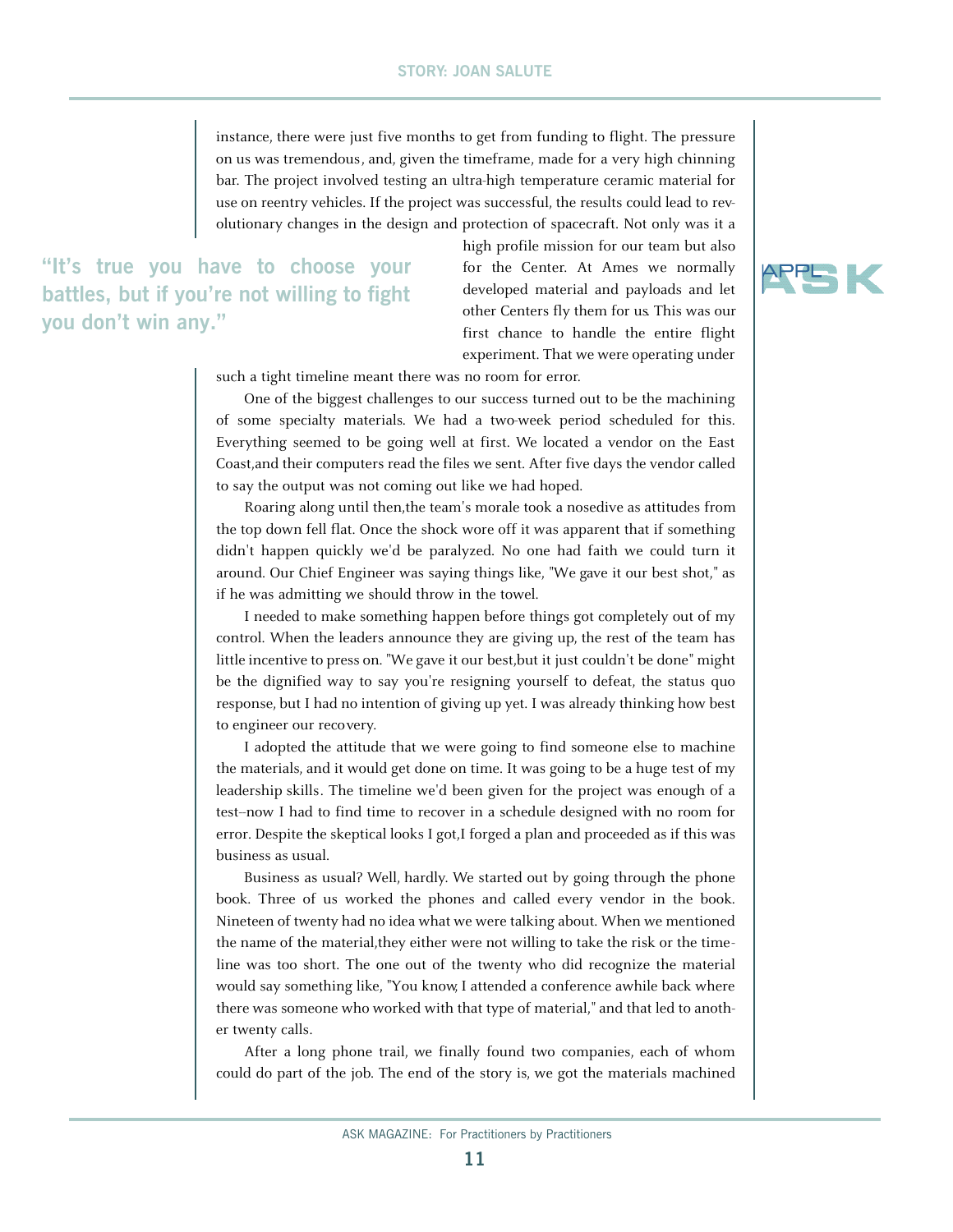and met our schedule.

I'm proud that the team got back on track and we accomplished our goal. For that to happen, it required me to deliver on what I said I could do, which was to

# **" Remaining focused on the core requirements is critical to meeting costs and schedule."**

deliver to a tight schedule. This is what served as the impetus to get the others back on track. Often times challenging the status quo is about simply believing in oneself.

To make things happen you also have to fight sometimes for what you believe in. Again,think back to when you were a kid. Remember how sometimes you got one of those teachers who respected you for your individuality and who appreciated your commitment to sticking to your core values.

I've been in situations that tested my core values. On another project I was leading, we had what looked like plenty of time from funding to flight. It was a straightforward mission. All we intended was to launch a vehicle modified to include experimental materials, study it as it reentered the atmosphere, and then recover it. The Pentagon informed us that because our mission "appeared" to conflict with the Strategic Arms Reduction Treaty (START), we may not be able to recover our vehicle. We would need explicit Pentagon approval to recover our vehicle, but their expectation was that approval would be granted. A two-month approval process dragged on for eleven months without approval or denial. We proceeded to design the flight as if we'd be allowed to recover the vehicle.

They finally approved recovery of the vehicle, but stipulated that our data must remain classified. You can probably imagine my frustration. After waiting this long for the first decision, I had to decide was it worth it to fight this decision. Whereas some project managers might have gotten fed up and accepted the ruling, the status quo, I dug in my heels and said no, I've got stamina to keep going and I'm going to fight this one. It was a NASA flight experiment for the Aerospace Industry and for NASA--we needed this data. I estimated the value of the mission would drop by 80 percent if the data were classified.

It's true you have to choose your battles, but if you're not willing to fight you don't win any. It was a risky strategy, perhaps a bit bold, but our team truly believed the data met the requirements for non-restricted distribution. As it turned out, we won them over.

Everyone has to adopt his or her own theme song. For me on this project, it was one that was popular on the radio at the time. The refrain went, "I get knocked down,but I get up again." It just seemed to fit how I felt on this mission. They tried to knock me down, but I kept coming back. You need to adopt your own fight song. Make it one you draw strength from. Where to find that strength? Start by looking at your core values.

As it was, my song played on like a broken record. On this same mission I got knocked down again. Another national lab approached us with an offer to develop and provide GPS equipment to track our reentry. They had been looking for funding for a long time to develop their GPS equipment. There was pressure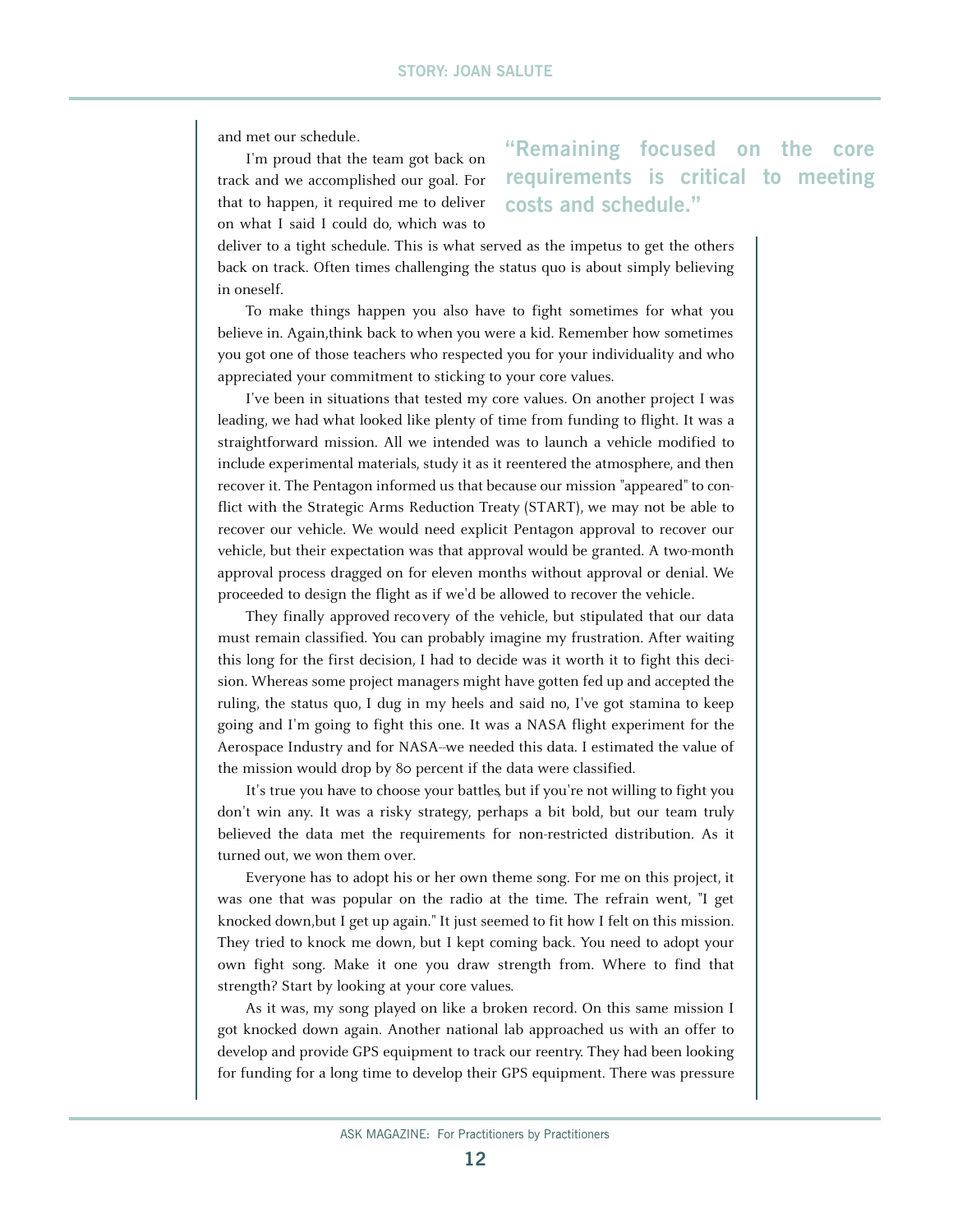on me from the Air Force to accept the offer. The Air Force had helped us out in the past, and now wanted this from us. No one could believe it when I turned the offer down. The pressure to accept came down even heavier when the other lab offered us the equipment for a greatly reduced price. Again, I said no.

In cases like this, knowing what NOT to do can be as important as knowing what to do. I haven't once regretted the decision I made in this case. It was uncomfortable to be the 'bad guy' in this instance, but I said no because I felt it would have diverted our personnel resources and distracted us from our mission. Strong leadership requires making unpopular decisions sometimes. The status quo thing to do would have been to try and keep everyone happy, but I drew a straight line in my mind as to what I saw was necessary to achieve a successful mission and never wavered, and we did have a successful mission, I believe, because we remained focused. Remaining focused on the core requirements is critical to meeting costs and schedule.

You can't always do what people want you to and expect to be loyal to your

own core values. There will always be somebody with a competing interest there to challenge you on a judgment call. You've got to decide who you want calling the shots for

# **"You've got to decide who you want calling the shots, yourself or someone else."**

you, yourself or someone else. That's why I believe challenging the status quo means challenging yourself to 'Do the right thing.' When you know what's right, you only need listen to yourself.

# **LESSONS LEARNED**

1. A characteristic of any good project manager is his or her willingness to challenge the conventional way of doing things.

2. To make things happen you also have to fight sometimes for what you believe in.

3. Knowing what NOT to do can be as important as knowing what to do.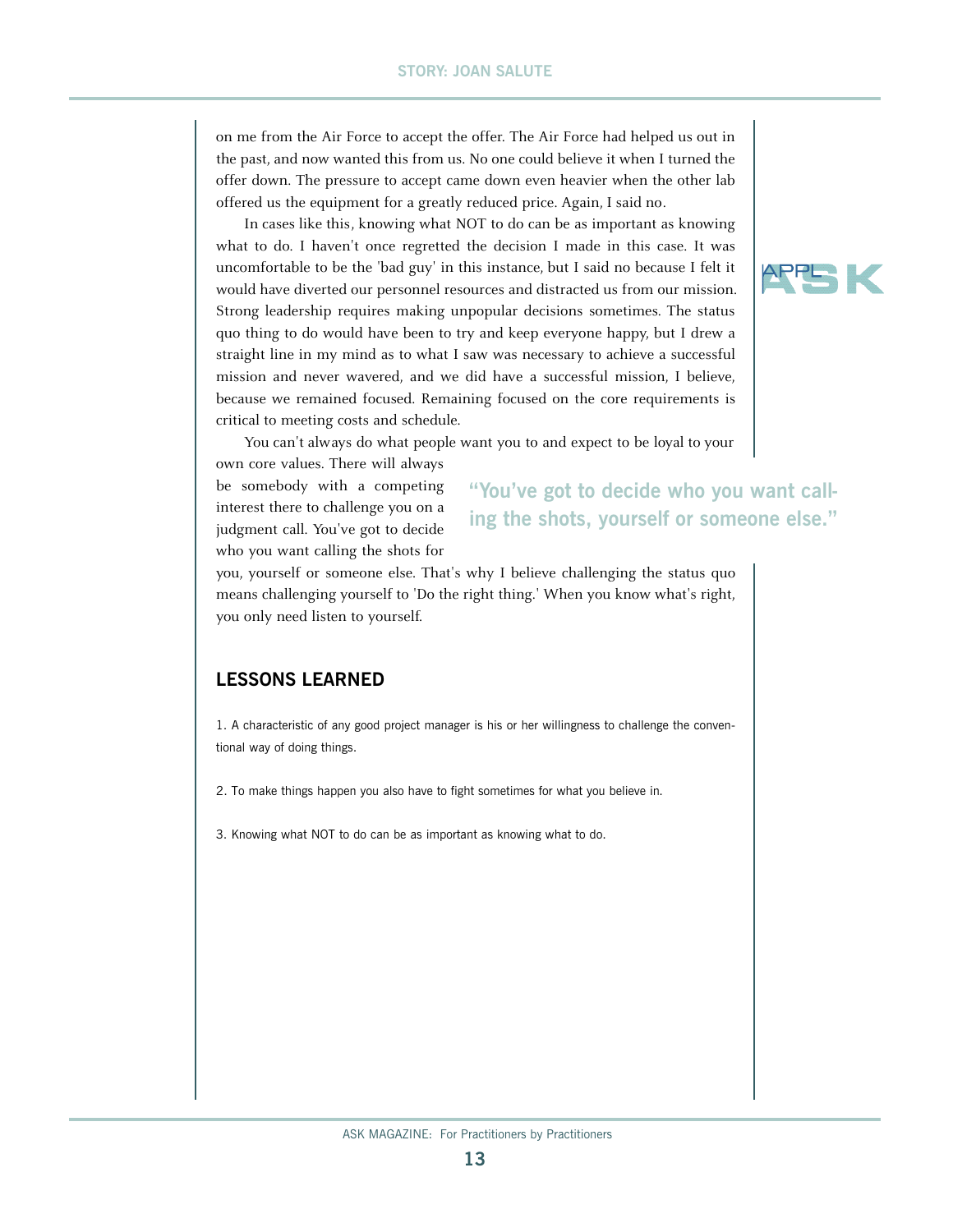# **It's All About Passion** by Steven A. Gonzalez

Antonio Stradivari, creator of the great Stradivarius violin, is widely regarded as one of the world's master craftsmen. Nearly 300 years after his death the village of Cremona in Italy where Stradivari lived and worked is still imbued with his spirit. Violinmakers from all over the world continue to visit there to pay homage to his genius.

I learned of this, ironically, at a management conference four years ago. We were shown a video about a present day American violinmaker who had made his own pilgrimage to Cremona. To visit the home of the greatest of all violinmakers, he believed, was the best possible way to experience "true passion" for his craft.

I mention this story because it signified a turning point in my life. I had been with NASA for nine years when I attended the conference and saw this video. It occurred to me afterwards that I too longed to feel passionate about my work again.

At the start of my NASA career I had no shortage of passion. I believed I was at the center of the most amazing technological advances in science. The Command and Control Center at the Johnson Space Center--could there be a more exciting and glamorous assignment for a young engineer who'd spent his boyhood fascinated by space travel and the Apollo missions?

NASA was an amazing place then, brimming with excitement and passion, teeming with people who believed there was no end to where their creative energies could take them. But something changed in me over those nine years. I

**"I cannot put my finger on a single event, but I no longer felt the passion I once did."**

cannot put my finger on a single event,but I no longer felt the passion that I once did.

When I returned home from the conference, I stewed about my feeling for a couple of weeks. I told my wife I've got to turn things around. I said I would give myself a year, and if nothing changed I was going to leave NASA. I was too young and had too much energy to allow my spirit to languish in a place I no longer felt passionate about.

Looking around me, I saw a different NASA than the place I had come to nine years ago. NASA was not immune to the effects of government downsizing,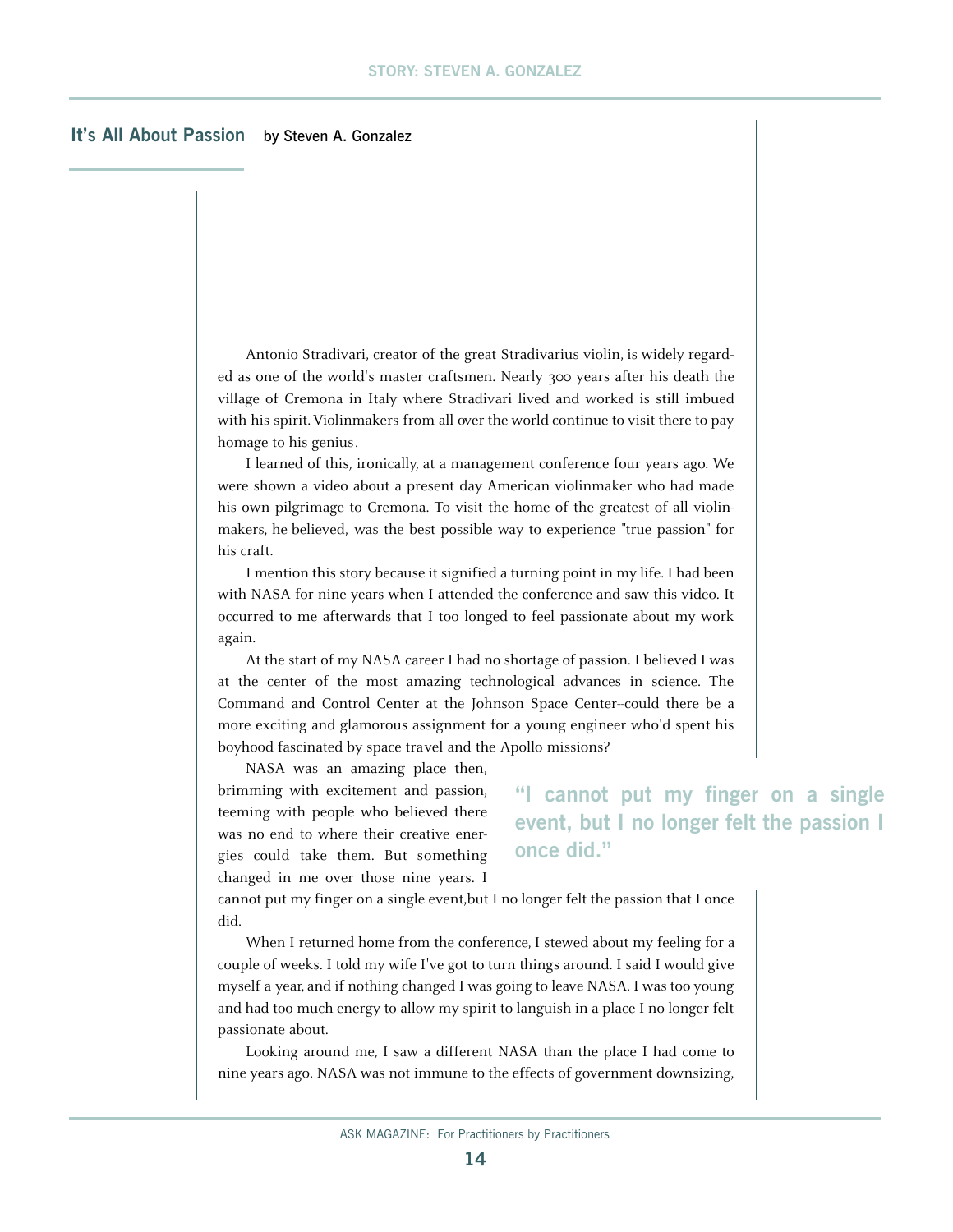and the team that worked in the development of the Mission Control Center (MCC) had been reduced dramatically. As the emphasis for privatization and consolidated government contracts grew, we were struggling to understand what was happenening at NASA. To many of us, it seemed like we no longer had the technical skills to validate that what the contractors were telling us was true. We were relying on their expertise. What was our future? Did we even have a future at NASA? Rather than rocket scientists, I felt we were more rocket contract managers.

Weeks passed and I agonized over what to do. Engineers know how to talk about projects and budgets, but when the subject turns to how we feel, well, passion isn't the kind of word you hear used around NASA very often. Every time I considered approaching a colleague, I worried I would be seen as a complainer, or worse, laughed at. Finally I sent an email to the other 19 members of the team and asked point blank, "Do you still feel passionate about your work?"





#### Steven A. Gonzalez

is the Chief of Operations Research & Strategic Development at the Johnson Space Center. Prior to this position he was the System Engineering Lead for the Mission Control Center and the Project Lead for the QUEST (Qualification and Utilization of Electronic Systems Technology) lab.

I dreaded opening my email after that, but it turned out to be better than I ever could have hoped. The response was an overwhelming expression of solidarity. Yes, let's talk about it, everyone said. And so we did.

At our first meeting we shared with each other why we had come to NASA, the dreams we had when we walked through the door our first day however many

years ago that might be. Our reasons for being here were universal. Everyone believed we'd be on Mars by now, or we'd be colonizing the moon. The farthest reaches of the

# **"Rather than rocket scientists, I felt we were more rocket contract managers."**

galaxy would forever be expanding as long as we had the imagination to see a way there. It was tremendously empowering for everyone, and for me it was an affirmation of everything I believed I still could feel.

All of us wanted to try and recapture that sense of excitement we once had. We began by asking each other to define his or her own vision. We put these on a white board and attempted to synthesize them into one unified, collective vision that could work for us all.

We decided to go beyond the near term, so the vision we plotted had to take us beyond the next decade, beyond the next two decades even. We selected the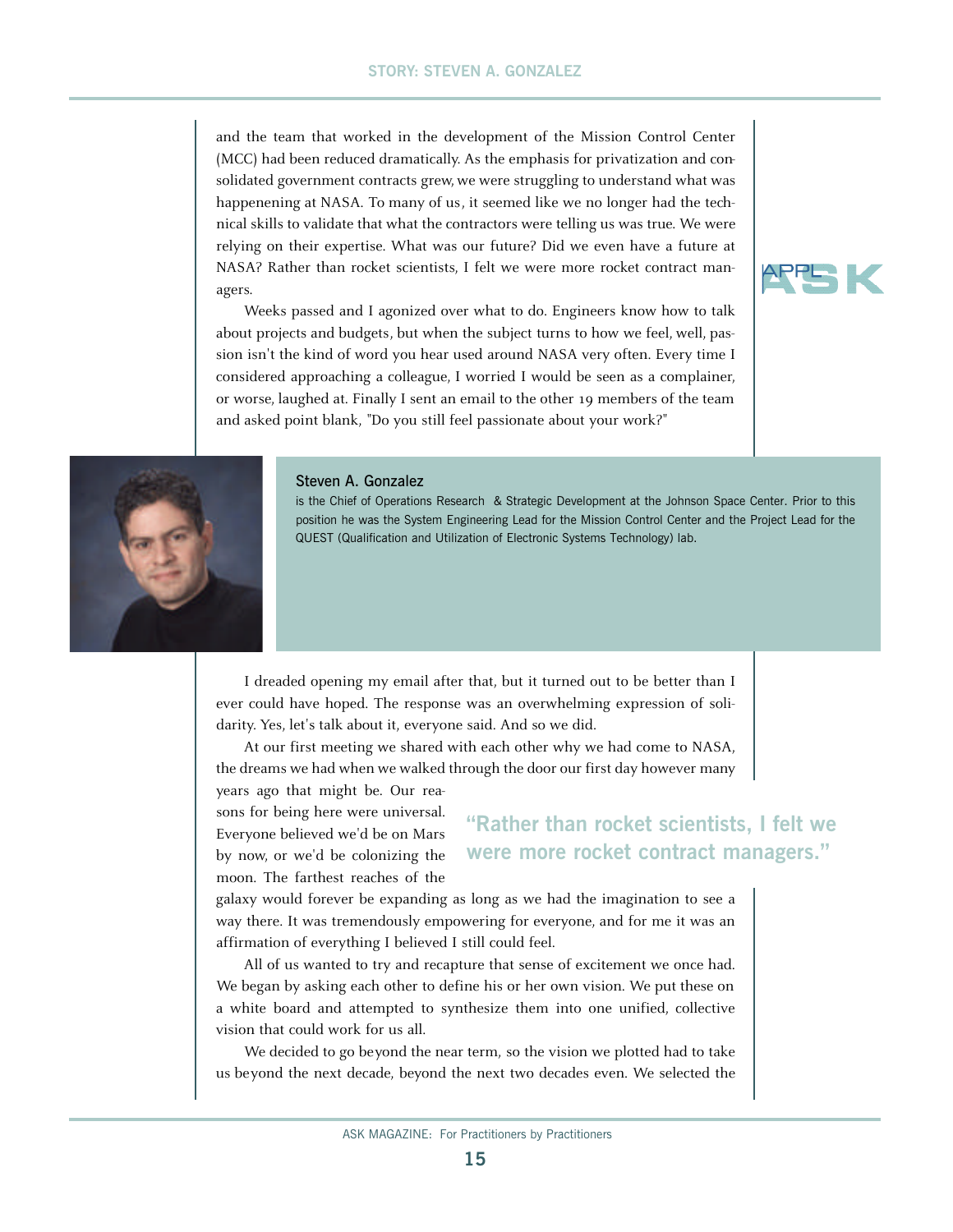year 2076 as a target date, the tercentenary, a date that symbolized another watershed in our nation's coming of age, one that was so far in the future that it could continue to fuel our dreams for the rest of our careers.

Do we sound crazy? Like kids? Perhaps we were, but not one of the adults on our team doubted our seriousness or believed we lacked the resolve to go the distance.

Next, we identified everyone's role in bringing the vision to life. In essence, what we hoped to accomplish was no less than a complete paradigm shift in NASA's current operations strategy for exploring space. Presently we send small teams into space with a large support team on the ground. By 2076 we believed

**"Before we knew it, companies like CISCO, Xiotech, Silicon Graphics and Sun wanted to partner with us."**

we could put large numbers of people in space and take Command and Control with them. Our mission, as we saw it, was to come up with a plan to achieve the infrastructure and technology that would make this vision a reality.

Once we knew what we wanted to accomplish, the vision began to take shape as a lab, the Qualification and Utilization for Electronics Systems Technology (QUEST) lab. The symbolism of the word QUEST was important. It signified that we were striving to go beyond what we were doing, what we could do, beyond the Space Station, beyond inhabiting Mars, all the way to whatever new technologies could emerge by the year 2076.

The bitter reality of it all was that there was no money for this. We went to management and explained our vision, and they said it sounds great but we've got Station and Shuttle challenges, and right now we can't fund this. The reality, and we were not naive about it, was that we were also still expected to be fulltime contract managers.

This did not deter us or force us to scale back our vision in any way. We reckoned we just had to find alternative sources of funding. We determined the best way to do this was by seeking partnerships with private industry. We knew we had an attractive offer to make to industry. By presenting them with a chance to be in NASA's Mission Control Center, we knew they had a strong incentive for taking us seriously.

It worked. Before we knew it, companies like CISCO, Xiotech, Silicon Graphics and Sun wanted to partner with us. In short order we obtained over a million dollars worth of equipment in technology transfer agreements. Suddenly, our team was working with the latest and best technology, and suddenly it was like being a young starry-eyed engineer again, pushing the envelope, learning new things and getting core competencies back.

Four years have passed since I sent out that email. As you can see, I didn't leave NASA. QUEST has provided me, as well as many of my colleagues, with an outlet for our dreams and creativity. We take seriously the vision we have plotted and are working together to make it a reality. Those readers who feel an affinity with the struggles our group has undergone, ask yourselves where are you right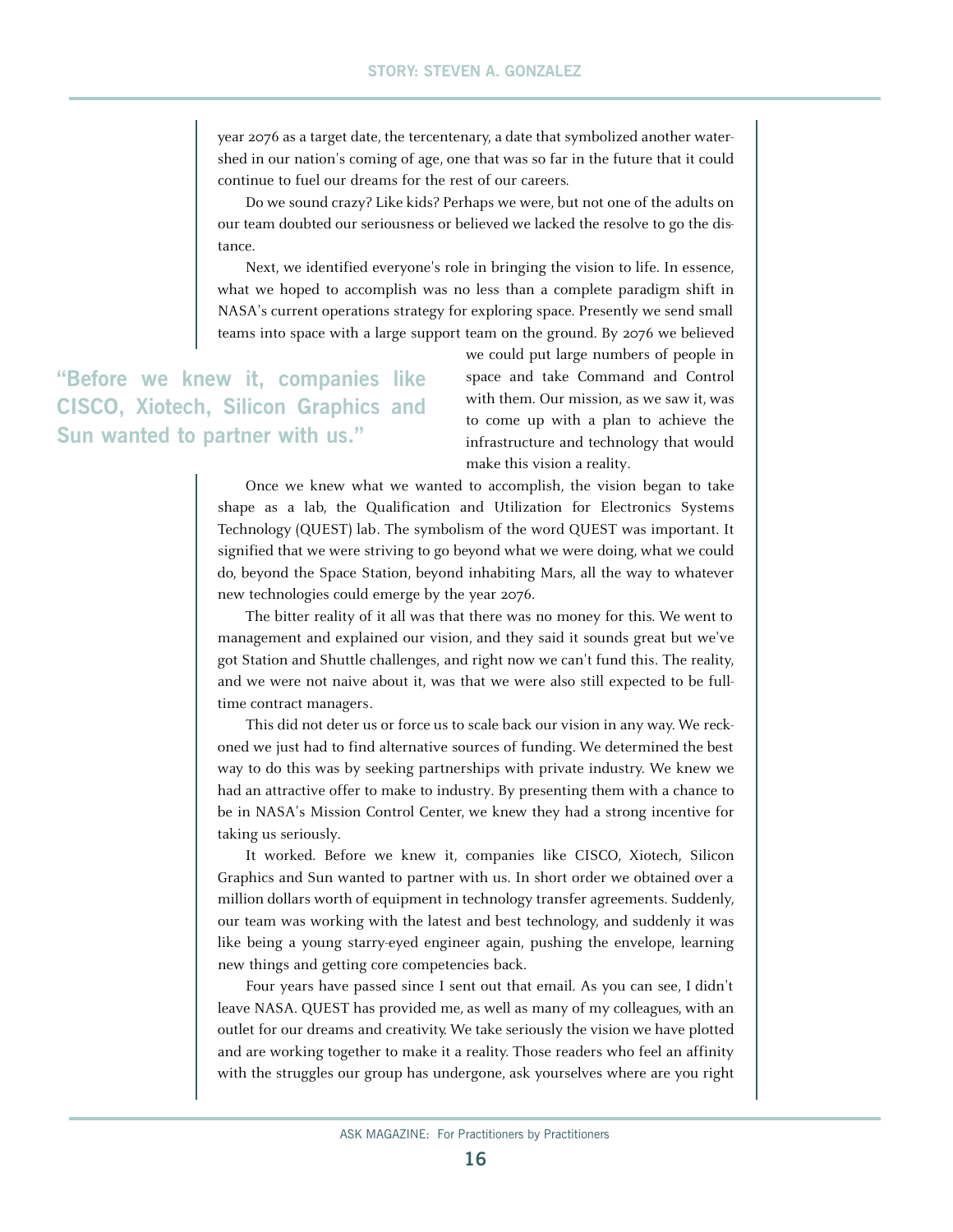now regarding your own passion for your work? Perhaps it's on you to take the risk and find others in your office or Center who will join you in your quest. If you do choose to go this road, and there is no question it is the road less traveled, just make sure the vision you forge with your colleagues is a democratic one, that it embraces everyone's vision. I wish you the best on your journey.

# **LESSONS LEARNED**

1. Visionary leaders are willing to take the initiative to render a dream into reality.

2. Once you identify where you are regarding your passion for your work, take risks in finding others who will join you on your own QUEST.

3. In this era of scarce resources, effective partnerships can take you a long way.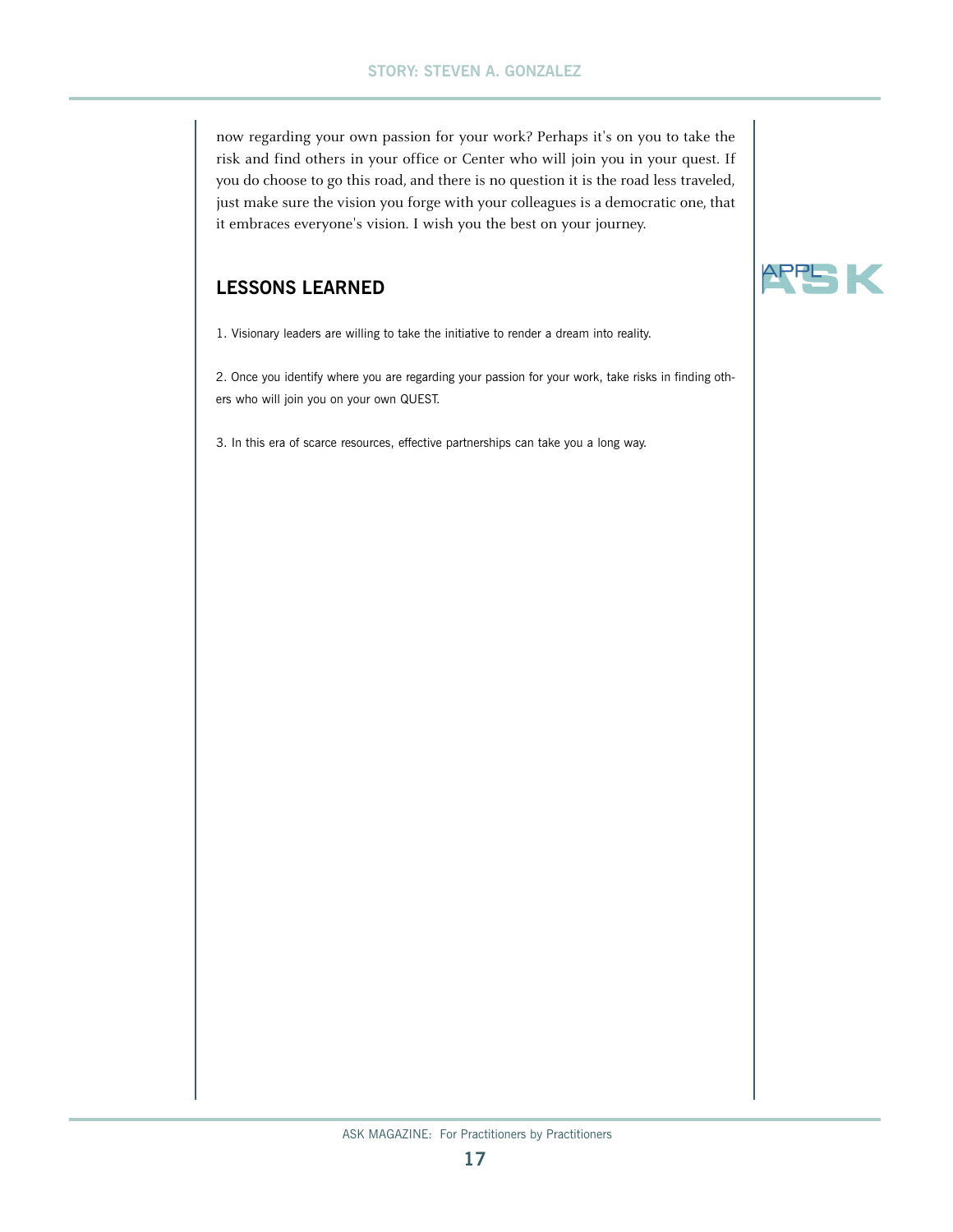### **STORY: ROY MALONE**

## **Reforming a Mindset** by Roy M



#### Roy Malone

serves as the Director of the Logistics Services Department at Marshall Space Flight Center (MSFC). His responsibilities include planning and directing a program of logistics, technical, and institutional support to the research, development, and program management activities of MSFC.

My new job looked great on paper, head of Logistics Services at Marshall Space Flight Center, but I had to wonder when I arrived did they expect me to manage an office or perform miracle cures?

Fortunately, I had great support from upper management for my reforms. My new boss was new also and had warned me about the effort required to turn things around. I needed her support because what I found on close examination was not encouraging. Most disturbing to me was the way people were being stretched beyond their limits. Many people were doing things in areas where they hadn't been trained. Not surprisingly, they were unhappy. Morale was so low I felt like I needed a life support system to keep it from expiring altogether.

That was only a routine examination. Cut inside and I discovered an organ-

ization damaged by years of broken processes and neglect. A number of procedures hadn't been changed since 1989. Just imagine a property pass system in today's world that doesn't provide for the long-term loan of laptop computers. Maybe that was okay in 1989, when few

**"My thinking all along has been to involve everyone in the reforms, and that includes the contractors as well as the civil servants."**

laptops were going in and out of the Center, but in 1998 you're a long way from working faster, better, cheaper when people can't get their mobile equipment in and out of their offices without obtaining a new property pass every quarter.

The first step was going to be revitalizing my coworkers. There was no way I could reform this office by myself. I had to convince them that the status quo was unacceptable, which shouldn't be hard, but the tough part would be getting them to see WE could change it--and not just because it was good for the image of the Center. This would make everyone's life better. Complaints would decrease, the processes would run smoother, and, most important of all,their jobs would be easier.

"Together, we're going to change the way people take care of their property at Marshall," I declared, sounding the battle cry. By saying this with conviction, I got enough people to take me seriously and the others were at least willing to fol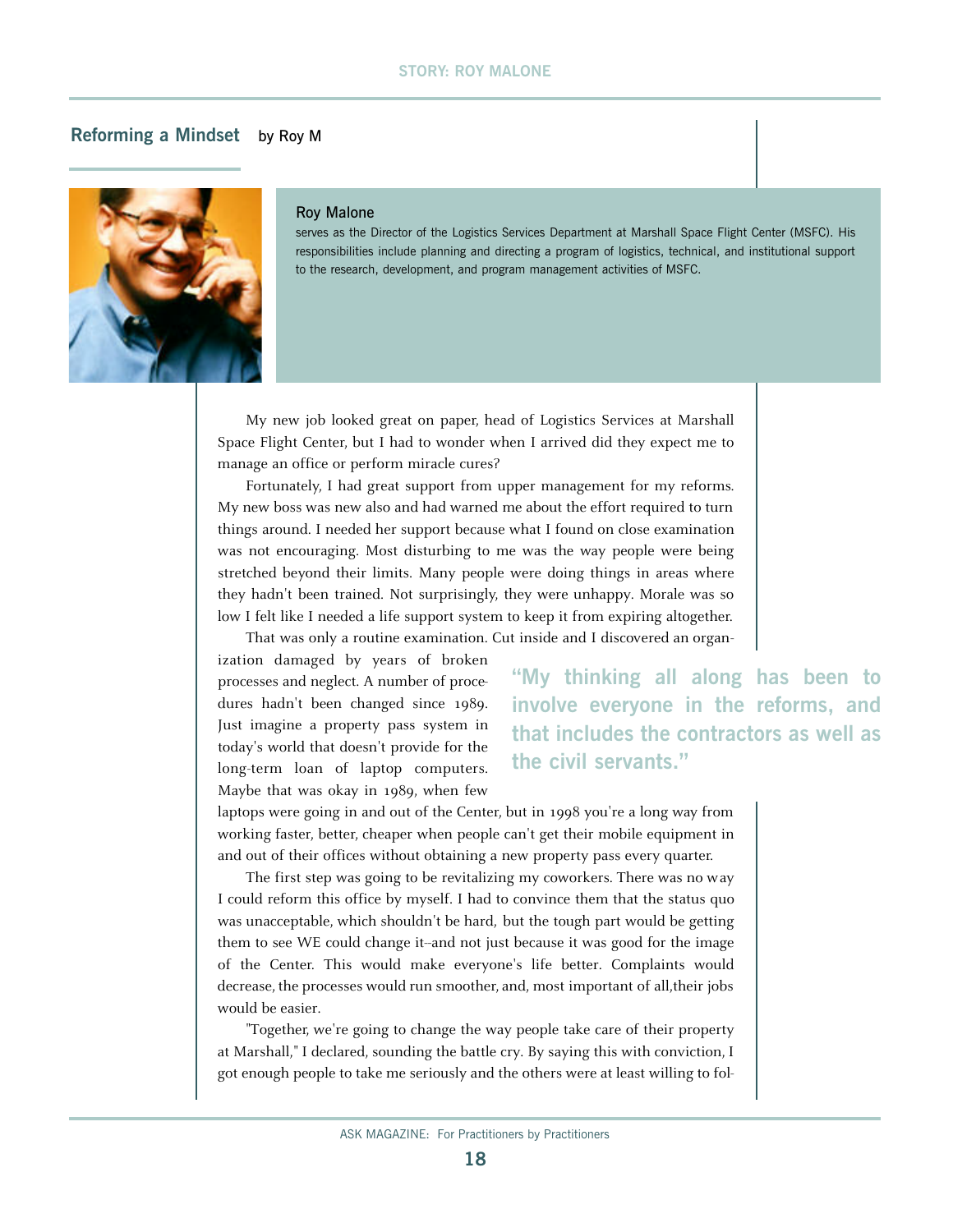low along.

What I prescribed was a forward-looking approach. I said it doesn't matter what happened before, nor does it matter who was to blame. To emphasize that we were starting out fresh, I did something they had never done before at Marshall. I implemented a Departmental Employee-of-the-Quarter program for people to see that doing good work had its own reward.

Although MSFC did not have a formal Employee of the Quarter program, I was able to enact the program informally with the approval of my management. We did it the McDonald's way, putting a plaque up in the office and adding the names to it quarterly. People also got their picture on the wall, a certificate, and lunch on me. To guarantee it would be taken seriously, we used an employee-nomination process. It was the only way to reinforce that this was "our" effort,and the result was it was embraced by everyone.

Getting extraordinary things done in an organization is hard work. Leaders have to believe they can make a difference, but they also have to enlist others' support,and they have to recognize the contributions of these people or they will never motivate them to perform.

Our Employee-of-the-Quarter program was so successful I expanded it to include contractors. Now we have a Contractor-of-the-Quarter program too. My thinking all along has been to involve everyone in the reforms, and that includes the contractors as well as the civil servants.

In this same way, we introduced employee satisfaction surveys. We started with the civil servants and are now expanding this program to include contractors as well. The best way to get anyone to care about a home or an office or an agency is to create a sense of ownership. I felt we could do that by allowing people the opportunity to identify how to improve things at the Center. Again,it was important to make clear that the vision of what the Center could be was theirs as well as management's.

As the leader in this reform effort,I knew it was critical that I set the tone in the office. Enthusiasm rubs off, after all. First thing every day I stopped by people's offices to say good morning. At first many were taken aback. What's wrong? Had they done something they should be reprimanded for? That was the sort of attitude that existed before I got there. People started to loosen up once it became clear that I was just coming around to say hello, that's all.

I believe a key factor in leading any reform effort is getting people to trust that you care about them. As people's comfort level increased, we were able to use these visits to address office issues they otherwise wouldn't have brought up. It was important first to let them know it was safe to do this. It's hard to imagine anyone feeling safe when the only time the boss comes to visit them is to tell them what they're doing wrong.

One of the things I was concerned about when I stepped into this job was that people in the office were being asked to perform their duties without adequate resources. Since coming to NASA I've watched as people are thrown into the breach. They're usually successful at what they do because they're intelligent,

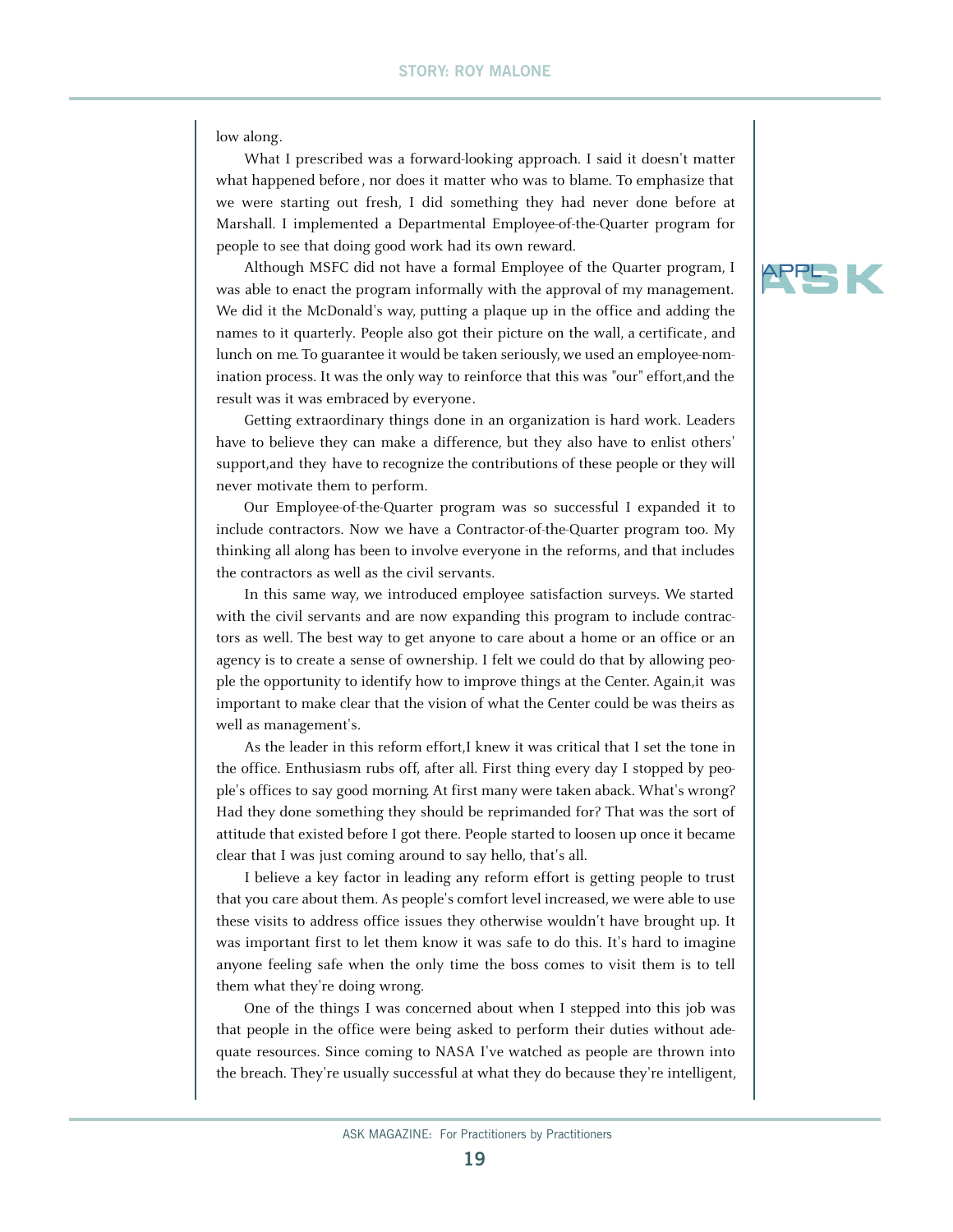talented people. But that doesn't make it right. You build a team by helping each other out, and that means running to someone's defense when they need help. It pays big dividends in the long run because then you've got everyone helping each other, and that is the glue that holds the team together. Once that attitude takes hold, nobody sees him or herself isolated any longer when problems arise.

I have many examples of what I mean by people required to work with inadequate resources. For example, when I came on board with Logistics Services, some folks in the office were still working on 386s-at NASA! I heard about a woman on my floor assigned to work on some of our databases with only a 486,

**"It's hard to imagine anyone feeling safe when the only time the boss comes to visit them is to tell them what they're doing wrong."**

while I had a Pentium. Who needed the better computer, her or me? I immediately requested that the computers be swapped. It's far more important to me that the people I work with have the tools they need to do their jobs than that I have the biggest, baddest machine on the floor.

One thing we felt we had to do center-wide was train people on what property management was all about. But the last thing we wanted was to drag everyone into an auditorium for a two-hour lecture. People were busy--they had projects, sometimes multiple projects, going on. To make the training convenient for them, we built a web-based program. I helped design it myself, an interactive program that quizzed and evaluated them as they worked their way through it. People appreciated this. The comments we got back said it was an excellent way to conduct a training, and they suggested other programs use this approach.

This touches on one of our biggest reforms of all, getting folks in the office to put customer service on their agenda. When I first came on board, there was little to no customer focus. One way I tried to put it on the agenda was by telling "Sea Stories." These were just stories I brought up to try and get others to see that exceeding customer expectations was something in itself worth striving for. The stories could be anything. Usually, they were just things that happened to me during the day or over the weekend. For example, I bought windshield wiper blades from a guy at the Auto Store. He asked me where my car was parked and I pointed to it in the parking lot. He took the blades out to the car, popped out the old ones, put the new ones in, and then while we were standing out there talking, he asked if there was anything else I needed. He didn't have to go out into the parking lot and put on the new blades, but he was focused on exceeding my expectations and making sure I was a satisfied customer. Where do you think I'm going next time I need something for my car?

Stories like this I hoped would inspire people to do something extra for people. These could be simple things, like sounding extra friendly when they answered the phone, building cordial relationships with the people in other parts of the Center, treating our contractors as team members too. The attention people pay to the customer is probably the most visible difference in how our office operates now from when I started. This customer satisfaction emphasis was rein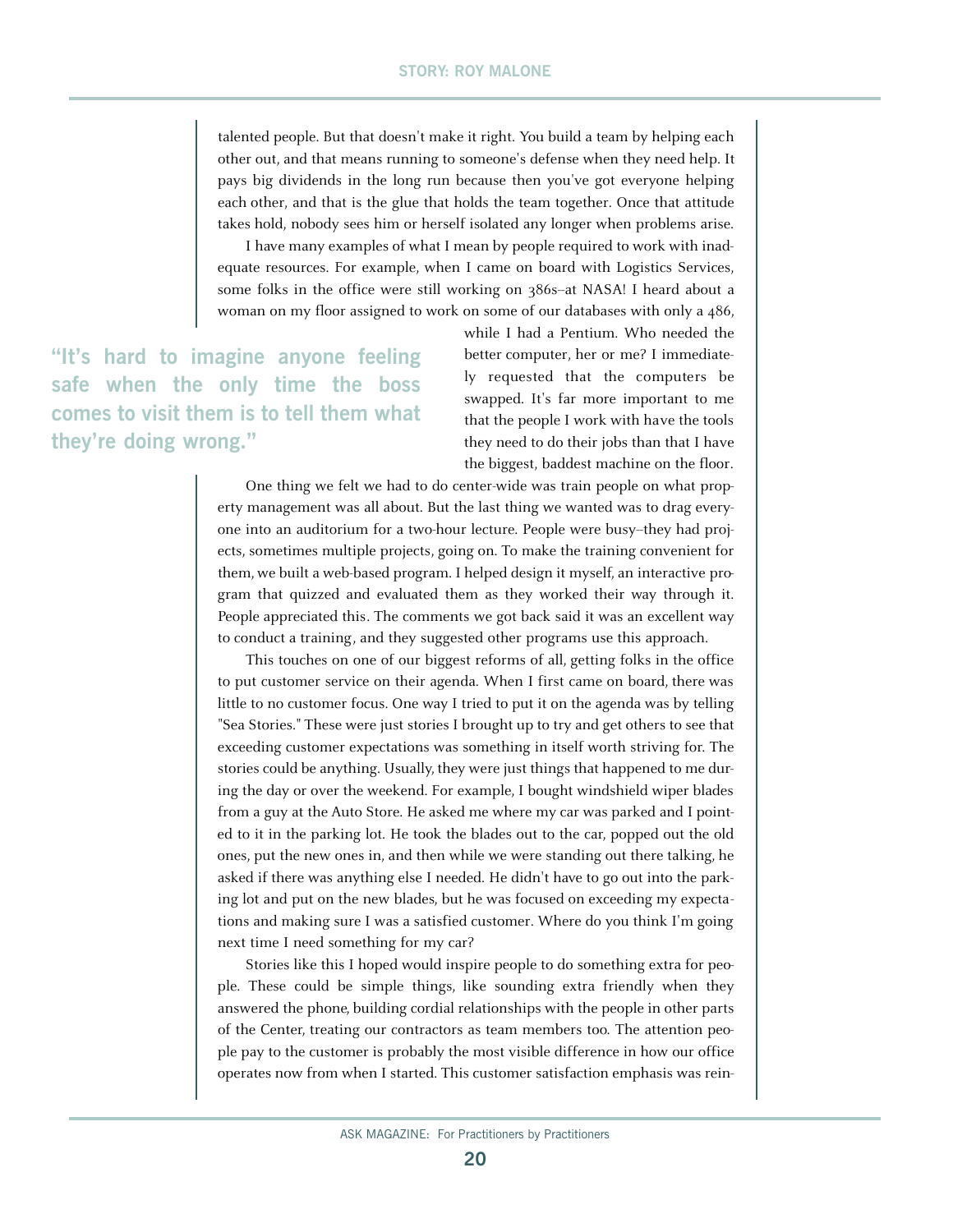forced by sharing comments from pleased customers at our monthly staff meetings. One employee who adopted this new practice was almost always recognized. During the meetings I would say "and here is an email from a happy customer who wrote, Mr.-," and I would pause and the entire group would say his name. This encouraged others to take pride in being recognized for taking care of their customers.

We've made lots of changes and we've got lots of people to agree the difference has been worth the effort. Many of those old outdated procedures I referred

**"The attention people pay to the customer is probably the most visible difference in how our office operates now from when I started."**

to earlier are in the process of being reformed. During one major process improvement effort, we used facilitated process improvement sessions with employees, contractors and customers to identify over 500 process improvement opportunities in a 16-week span. We have

already implemented more than 250 of them.

The overarching challenge in reforming an entire office is changing the mindset. You get there slowly, but it can happen. I think our office demonstrates this. To challenge the status quo, you have to inspire a shared vision. Once you do this, enable others to act, and never cease to model the way yourself. Do this from the heart and amazing things can happen.

# **LESSONS LEARNED**

1. Successful change comes from employing a complementary set of principles: Challenge the Process, Inspire a Shared Vision, Enable Others to Act, Model the Way, and Encourage the Heart. These principles derive from *The Leadership Challenge: How to Keep Getting Extraordinary Things Done in Organizations*, by James M. Kouzes and Barry Z. Posner.

2. Actions speak louder than words. People will draw inspiration from seeing you 'walk' what you 'talk' and thereby follow the path you lead.

3. Stories provide concrete examples of the values you want to instill. Be sure to draw from other areas of life besides just what's going on at the office.

4. Let people know their work is appreciated by recognizing and rewarding those who make a difference.

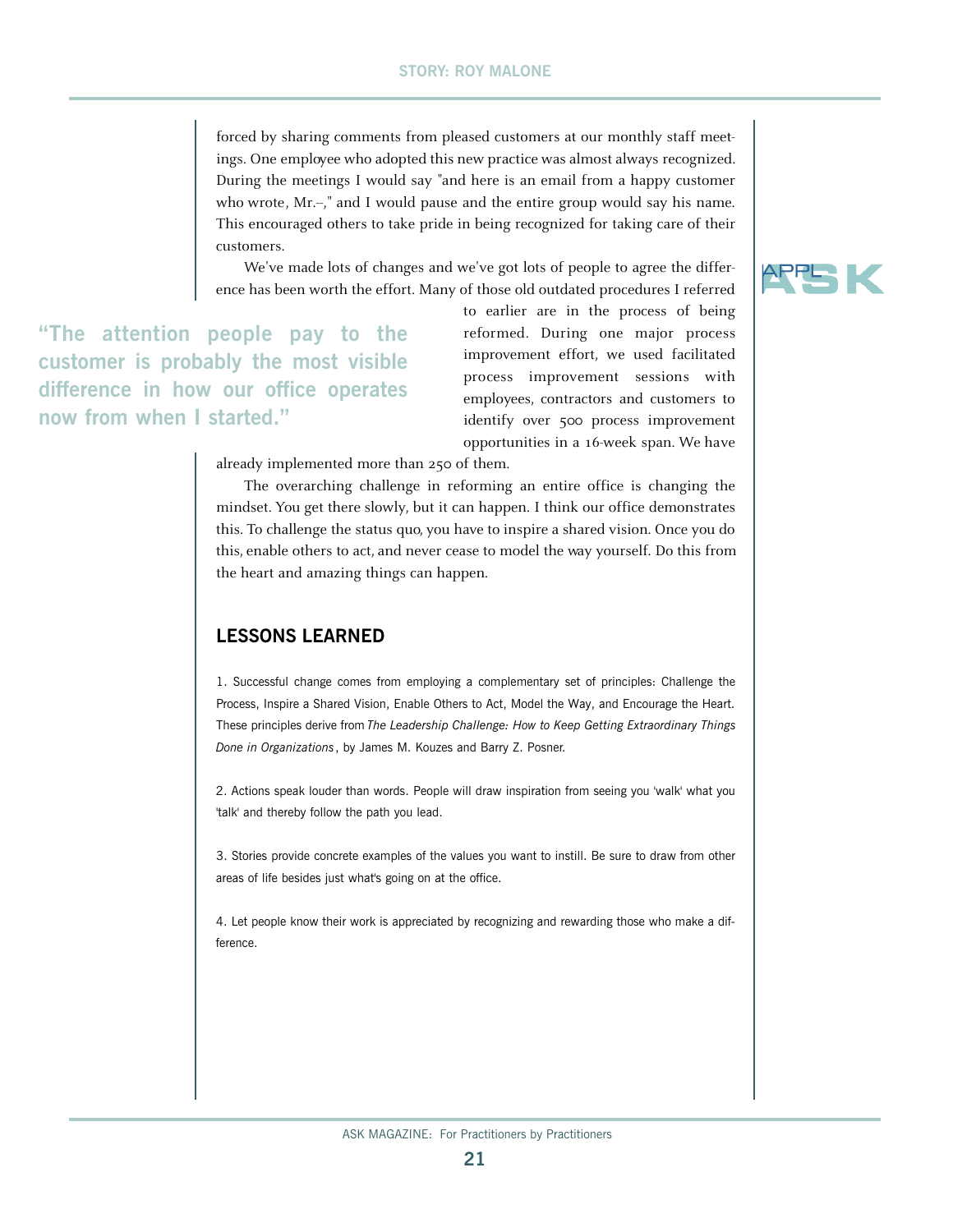## **Garage-Style Engineering** by Michael C. Jansen

Judging by my conversations with peers in the industry, it is striking how many engineers grew into their professions by tinkering with junk in their families' garages. Objects of surprising simplicity and utility were created by eager, inventive young minds, from the stuff stored by can't-let-it-go-to-waste parents. Along the way we learned, and developed a passion for engineering. And it was no big loss if a "junk" contraption didn't work...

Where does that creative, pioneering, seat-of-the-pants engineer in us go as we mature?

Only rarely, it seems, does this approach survive the "real world." For example, several years ago one of the engineers in my organization had an interesting idea in reaction to a problem he heard about. Several of the International Space Station (ISS) technical communities needed to collect various types of on-orbit data to validate their respective math models. The necessary instrumentation had been eliminated from the ISS Program during previous budget-cutting exercises. To reinstate even a tiny fraction of the originally requested instrumentation at this late stage of the design cycle would be cost-prohibitive.

Prompted by the Loads and Dynamics community, the ISS Prime contractor estimated alone the integration costs to exceed \$24 million for a greatly scaled back complement of accelerometers. Although everyone involved cringed at the cost estimate, they knew that the traditional approach of routing wiring, scarring the existing hardware designs for instrument installations, and redoing the myr-

**"We were assured that, despite our budget constraints, almost anything was possible."**

iad drawings and interface documents could indeed be that expensive. Everyone, that is, save my colleague, who wondered why nobody seemed to be considering the use of wireless technology. He knew of a small local company that specialized in

wireless applications, and which had developed some spread-spectrum radio technology under a NASA Small Business Innovative Research grant. They had produced a low-cost transceiver for him that functioned very well during a recent Shuttle flight experiment.

His idea was simple: incorporate similar technology into small, instrumented boxes that could be velcroed wherever needed on the ISS with a minimum of integration effort. If the boxes were made inexpensive enough, they could be dis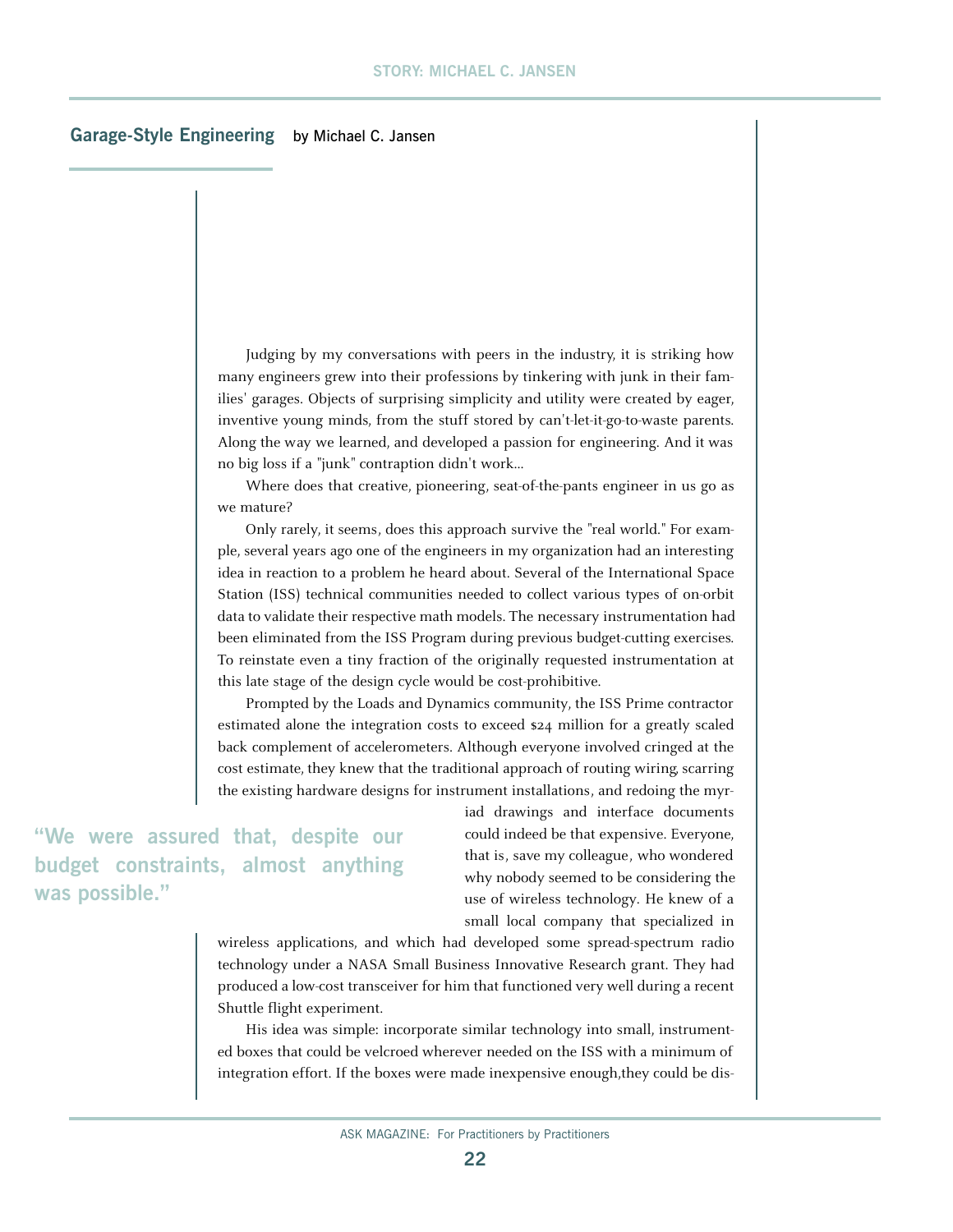posable, which would allow a non-redundant system design. If a box failed, simply pull it off and replace it, or cluster several of them in each desired location and remotely activate the redundant units in turn upon failure of the active unit. The possibilities were exciting indeed.

I was asked to lead the exploratory project to determine the feasibility of this approach, then build a prototype system, conduct a flight experiment, and, if appropriate, convince the ISS Program to approve the addition of a multipurpose instrumentation system based on this concept. The problem was that discretionary funds were exceedingly tight that year and my organization could only afford a shoestring budget-maybe \$50 thousand if I was lucky. It was an impossible undertaking in a conventional sense; one of the instruments we were interested in cost \$23 thousand per unit!





### Michael C. Jansen

is currently the Manager for Launch On-need at Johnson Space Center in the External Carrier's Office of the International Space Station Program Office. Mr. Jansen began his NASA career as a Johnson Space Center co-operative education student in 1982 while attending Rensselaer Polytechnic Institute, from which he obtained his Bachelor of Science in Aeronautical Engineering in 1985.

I met with the wireless company's president,a gentleman with an exuberant, entrepreneurial attitude, who served to energize my "team" (a solitary veteran of the previous flight experiment) and me. We were assured that, despite our budget constraints, almost anything was possible. Were it not for this company's demonstrated ability to follow through on its claims, I would have been highly skeptical.

Instead, I remembered a friend's experience. Faced with a six-figure cost for a wave facility test to determine which of several ISS crew-return-capsule designs would be most seaworthy, he built his own wave tank with a few sheets of plywood, foam rubber, some plastic sheeting, and a scavenged wash-machine motor and mechanism. For a couple hundred dollars, he narrowed the design options to two.

I shifted mental gears and adopted a more can-do attitude.

Hence, our project quickly took on a garage-style feel. Since size minimization was critical to our design concept, we scoured the vendor ranks until we found one that made automobile airbag accelerometers the size of pencil erasers. By modifying the signal processing, the mechanism could be adapted to measure the much lower acceleration levels we were interested in. One problem was solved-for  $$50$  a pop.

Similarly, we bought and modified other items until, after a scant three months, we had two working prototype wireless instrument boxes the size of a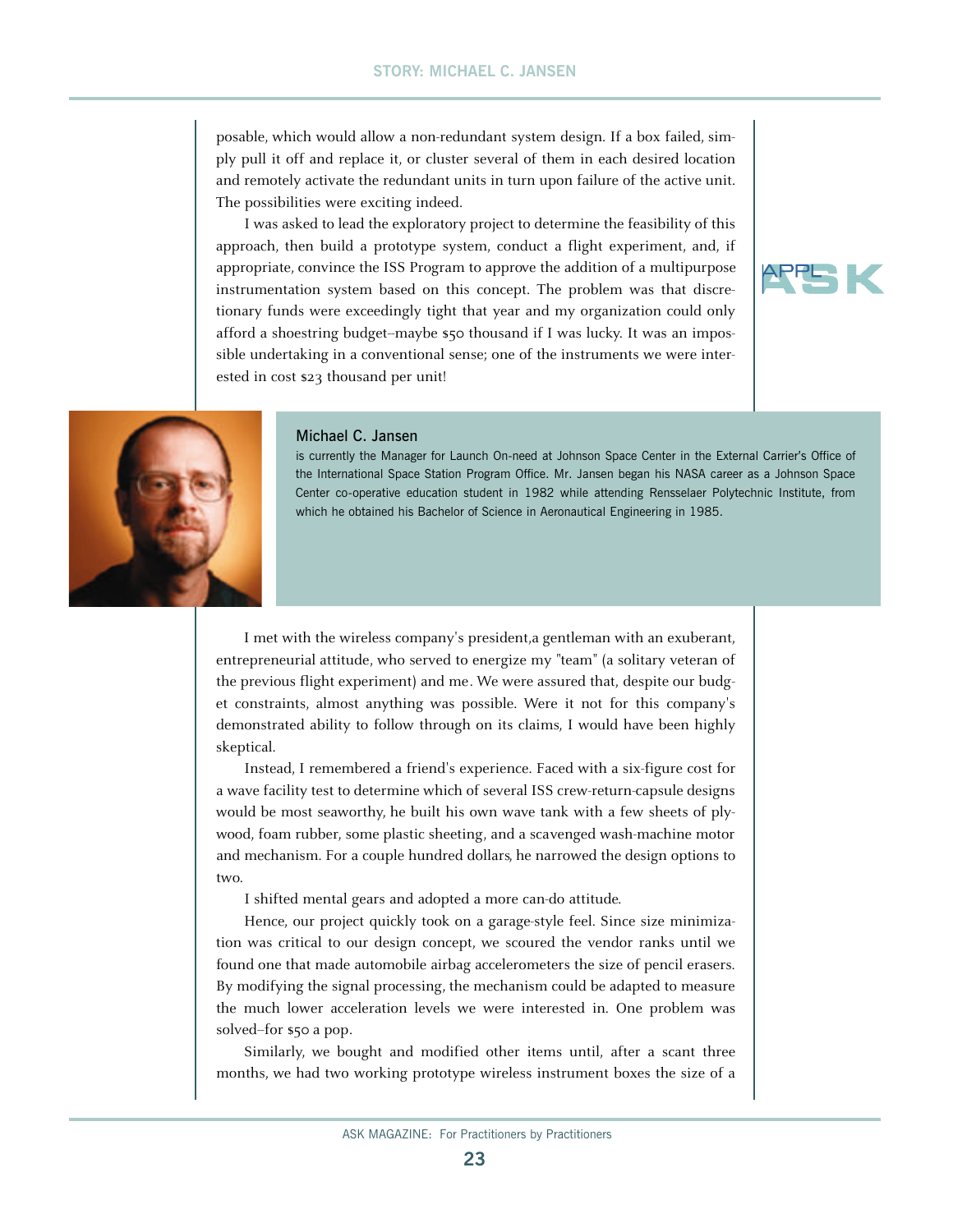double-thick pack of cigarettes, complete with accelerometers in three axes, pressure transducers, radiometers, solar-power rechargeable battery cells, radio transceivers, and data processors. Included in our hardware set was a similar-sized transceiver to plug into a standard flight laptop computer from which we controlled the system. All this came to under \$40 thousand, including a preliminary round of vibration and thermal-vacuum testing.

The various managers to whom we demonstrated our prototype marveled at the real-time, dual display of acceleration, pressure, heat flux, and temperature data marching across the laptop screen almost as much as at the price tag. A sec-

# **"We had hardware but no money; they had money but no hardware."**

ond generation of smaller production units was estimated to cost \$1500 per unit, and a comprehensive ISS instrumentation system based on this technology was priced at an order of magnitude less than the \$24 million the ISS Program had

choked on previously. We were strongly encouraged to proceed with a flight experiment.

We developed the blueprints for a flight experiment that would test the system by measuring the effects of the Shuttle's reaction control jets as they plumed the Russian space station Mir. Upon conducting initial negotiations with our Russian counterparts, and with the local Extravehicular Activity Office that would have to design the space-walk activity necessary to install our hardware on Mir, I developed a schedule and budget for the flight experiment and charged the hill.

I soon found that the ISS Program was willing to accept my proposal for a risk mitigation experiment to be flown on an upcoming Shuttle-Mir mission but that I would have to bring my own funding. Here was the Catch 22: the ISS Program was unwilling to fund the development of a system it had no official requirement for, and it was unwilling to acknowledge on-orbit instrumentation as being a requirement until a low-cost implementation was available.

Upon looking for solutions across the Agency, I learned of a project with similar goals as ours at another NASA center. They wanted to develop a wireless instrument system to measure structural dynamics and had secured science funding to develop such a system, which they wanted to test on the ISS. It was the perfect match: We had hardware but no money; they had money but no hardware. The other project's manager eagerly accepted my proposal to combine our projects.

Upon gaining approval for this combined risk mitigation experiment, I left it to accept another assignment, taking with me a new attitude inspired by my experience with garage-style engineering. Our original project,after several incarnations, spawned several wireless instrumentation projects that now support the Shuttle and ISS Programs. All of them are producing more versatile and easily integrated flight instrumentation hardware than conventional aerospace methods allow. They're beating convention with shorter development times and dra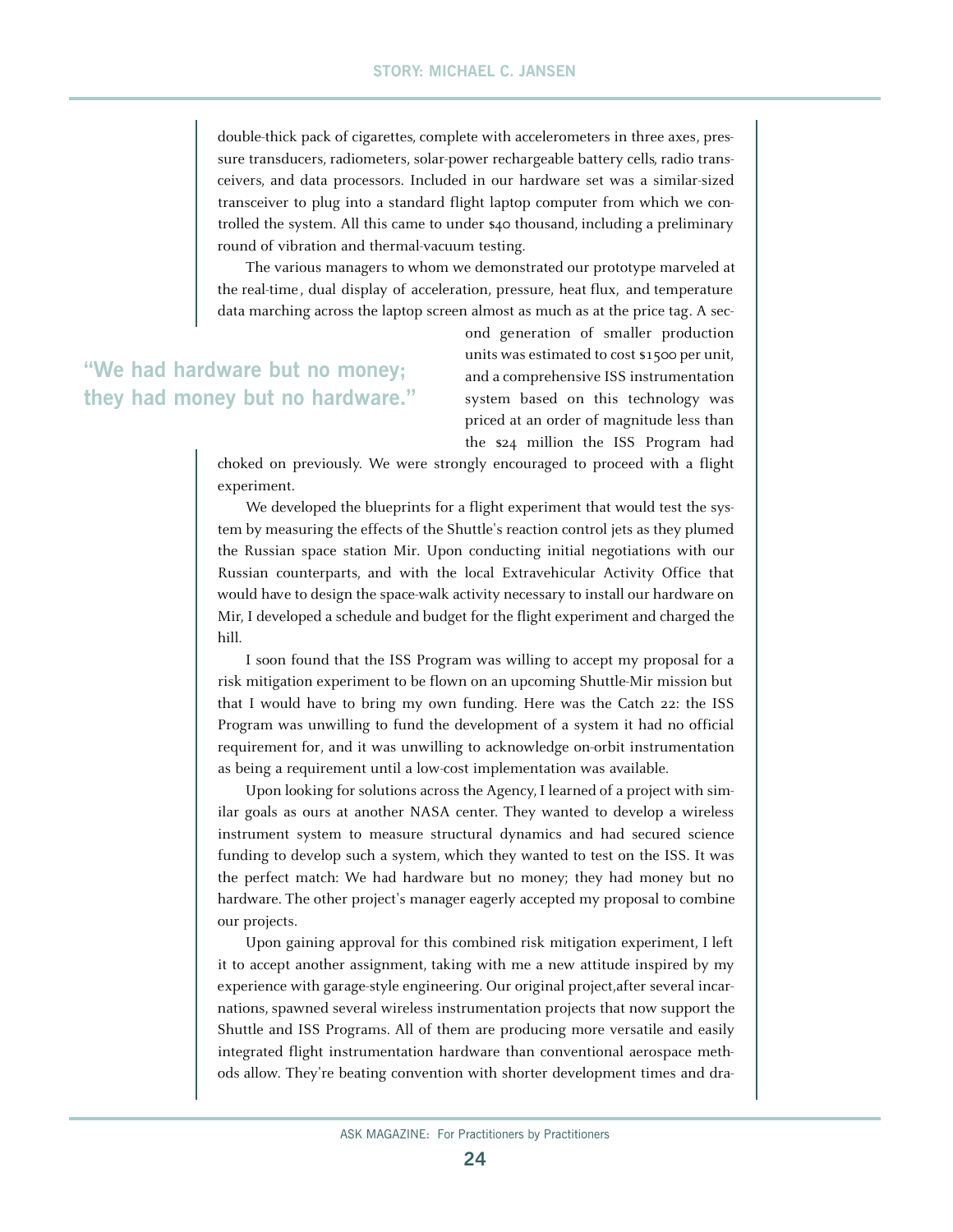matically lower development and integration costs as well. Perhaps we should do more of our work in the garage.

# **LESSONS LEARNED**

1. It pays to remember the let's-try-it pioneer attitude that drew us to our profession and, likely, to our employer.

2. If a picture is worth a thousand words, a prototype is worth a million; prototype early and often not only to mitigate risk, but to help management understand the true feasibility/potential of your concept. It's hard not to get interested in an idea when one sees it embodied in a functional piece of hardware!

3. The use of Commercial Off-the-Shelf (COTS) components, combined with an informal quality control/configuration-management environment, enables Faster-Better-Cheaper prototyping.

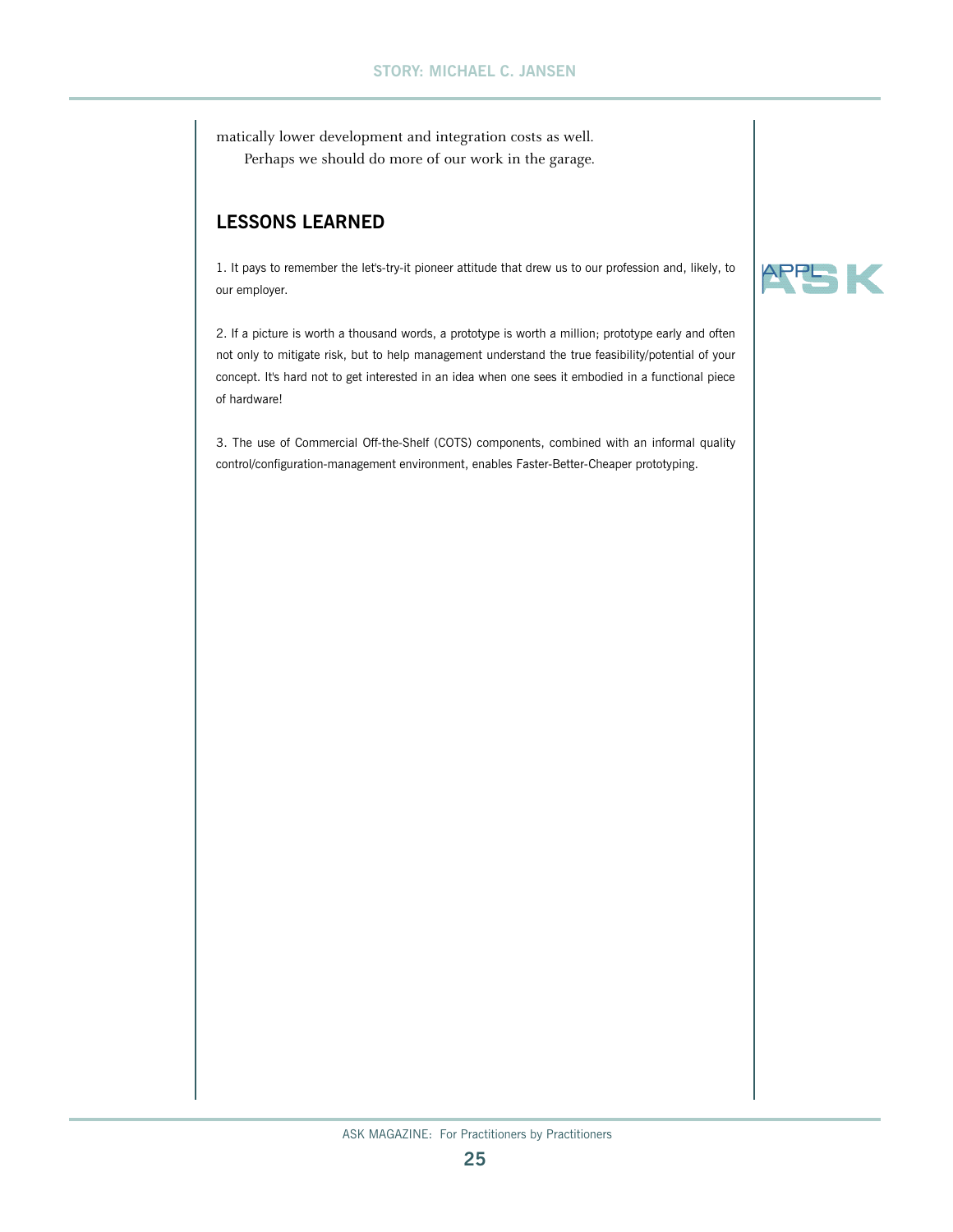## **Open the Door and They Will Come** by Hector Delgado

How do you reallocate funds without people feeling like you're taking away "their money"? If the money is being used efficiently, reallocation is a moot point; but if efficiency is not the case in your organization, you've got a corrosive situation that must be addressed.

At the Kennedy Space Center we needed to find a process by which all the sacred cows could be identified. Given the legacy of the organization,it was clear that one possible solution would be to adopt an "Inclusion Solution" to the process. That is, have our customers, developers, and contractors included in the process, so that they would feel this was not just an exercise to take away "their money."

I attempted to do just that in 1999 when I transferred to the Engineering Development Directorate at KSC. I was asked to head the Development Project office. I viewed it as an opportunity to shake up the system--because, in my view, this was a system badly in need of shaking up.



#### Hector Delgado

is Division Chief of Process Tools and Techniques in the Safety, Health and Independent Assessment Directorate at Kennedy Space Center. He has received many honors and awards including the NASA Exceptional Service medal, the Silver Snoopy Award and various Achievement Awards.

Here's what I'm getting at. Picture this: KSC's career engineer returns home from work at the end of the day and is greeted by a spouse who asks, 'So, Honey, what did you do today?' The engineer replies, 'Oh, it was just like any other day. I watched.'

Watching, I'm afraid, has become all too commonplace at KSC. It seems like most of our career engineers are getting paid to watch contractors do the handson engineering work; what at one time we were doing in our own labs, we now are delegating to people outside the Agency. Sure we provide insight,and I don't have any problem with that,but the future for the career engineer at KSC did not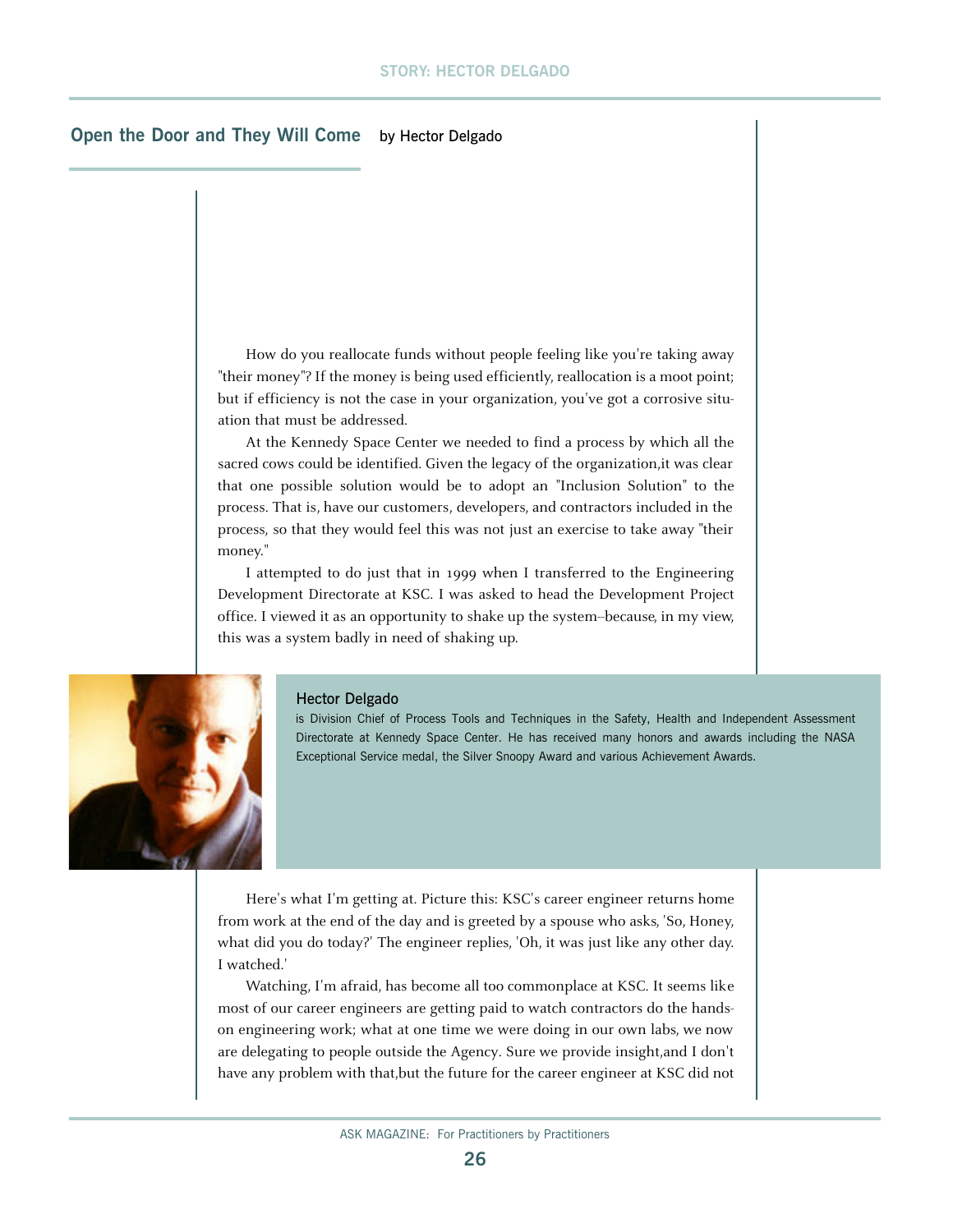look very bright in 1999. Many were asking themselves, "Am I going to become obsolete?"

The situation had to change because for an institution to survive and flourish, it has to use the talent within (otherwise you threaten the very existence of the institution). There was plenty of talented NASA people whose boredom and frustration would eventually undermine the promise of what NASA originally meant: exciting, cutting edge, hands-on engineering work. To lose the talent within an institution like NASA is in essence to kill it. What kind of institutions do you have when there is no institutional memory? Facilities remain standing, but the lifeblood inside has been pumped dry.

In my new job, therefore, I considered it the first order of business to find ways to come up with funding for new development activities for the career engineers at KSC. Historically, the Engineering Technology Base (ETB) budget was used for operational support of core capabilities as well as program support. I wanted to use my position to put new projects back in the hands of our civil servants. I believe the opportunity to branch out into other projects and research is upon us, especially as the shuttle program relinquishes more of the day-to-day processing responsibility to the private sector, but it is up to us to seize this oppor-

**"Over several months, we dismantled and reassembled the entire budget."**

tunity while it lasts. To do so would require looking at all of our current projects and deciding which ones to jettison to make room for reinvestment.

My strategy was simple. I needed to convey that diversification and re-investment did not mean taking away "their money." Instead, I wanted people to see that this was a realignment of "our" resources, and this process belonged to all. Getting them to see this was going to be the tough part. Naturally, you have to use dialogue--which isn't easy, because remember, engineers want solutions, not talk.

My team consisted of myself and two other KSC veterans, David Collins and Oscar Toledo. We started by being there all the time. And we were, ladies and gentleman, until late at night, every night. You've heard the expression "Build it and they will come." In our case it was "Open the door and they will come."

"You can't reallocate this money--the project will come to a standstill, we won't be able to launch. And besides, it's MY money!"

We heard them out to the bitter end. At every opportunity, we explained why we were doing this. Besides the fact that we were all going to lose our jobs if we didn't change, we talked about realigning with our customers' needs, developing technology to support present and future needs, providing more opportunities for civil servants to participate in hands-on development activities. We talked and we talked until we felt like we had these lines memorized and were saying them in our sleep.

Another important part of the strategy was to put together a team that would look at how all project money was being spent at the center. The team consisted of division chiefs, project managers, customers, and contractors. We reviewed all

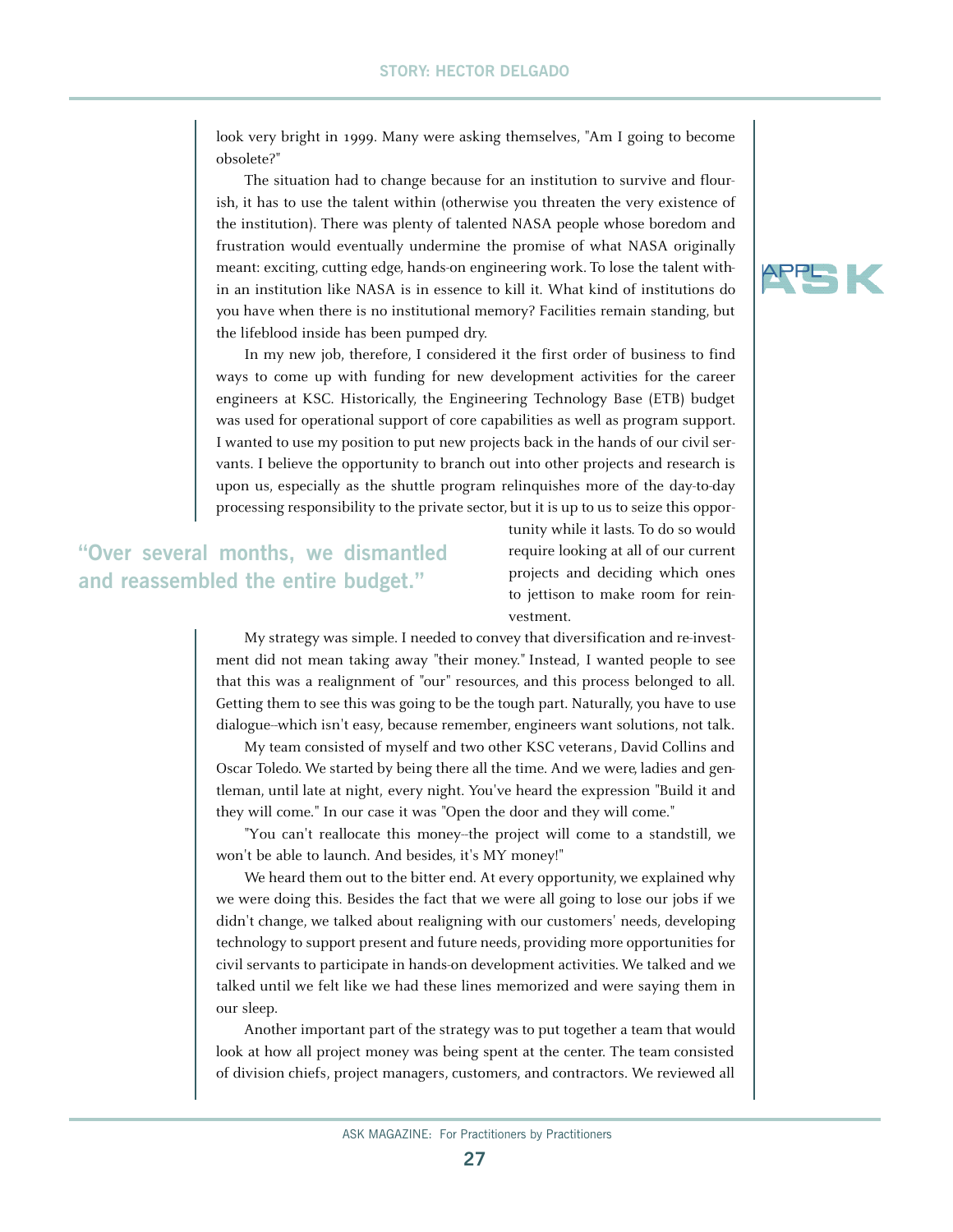of the projects and found that a number of them were inactive. The projects were cancelled, or the project managers were given the chance to reclaim them. Few did, incidentally.

The process progressed to a line-by-line review of every project, every budget, and every procurement at the center. It sounds time consuming, and it is, but this was absolutely necessary. We brought

together the customer, the developer, and, where applicable, the contractor to have an open and meaningful discussion about every project, and gave those with a vital stake in that project a chance to defend it.

# **"When you challenge people to change, sometimes the only reaction you get is a steadfast resistance to change."**

Over several months, we dismantled and reassembled the entire budget. In order to obtain final buy-in from everyone, we held a project review with customers, developers and contractors. We scheduled the meeting at the Beach House--a mini-conference center at KSC used by senior management for retreats--to make sure that everyone was feeling good and loose before the fur started flying.

It wasn't nearly that bad,however. In fact,It was fun,it was stimulating, and in the end there were no broken bones or bloody noses.

Together, we identified ten technical product areas for investment and partnering with different programs and private industry. The "my money" attitude had magically transformed into "our money." And "our money" resulted in a development budget of \$2.2 million in new investments in applied research and an additional \$1 million in laboratory capital.

By creating a process that was driven by inclusion, open dialogue and clearly defined goals, the team realized an outcome that managed to overcome deep entrenched norms and suspicion. We had to go about it like this because we were challenging years of tradition, radicalizing a "business-as-usual" mentality.

Not everyone at KSC was enamored of our work. A significant number of people at the Center couldn't wait for me to find another job. When you challenge people to change, sometimes the only reaction you get is a steadfast resistance to change. But let's not leave off like this--for that's only one reading. The majority of people at our Center, I believe, are much happier, prouder, and feeling good about their future. At KSC we now watch a lot less and do a good deal more of the work we came here for in the first place. For those of us at KSC who prefer to read the story this way, sharing risk, responsibilities and ownership has been a tremendous success.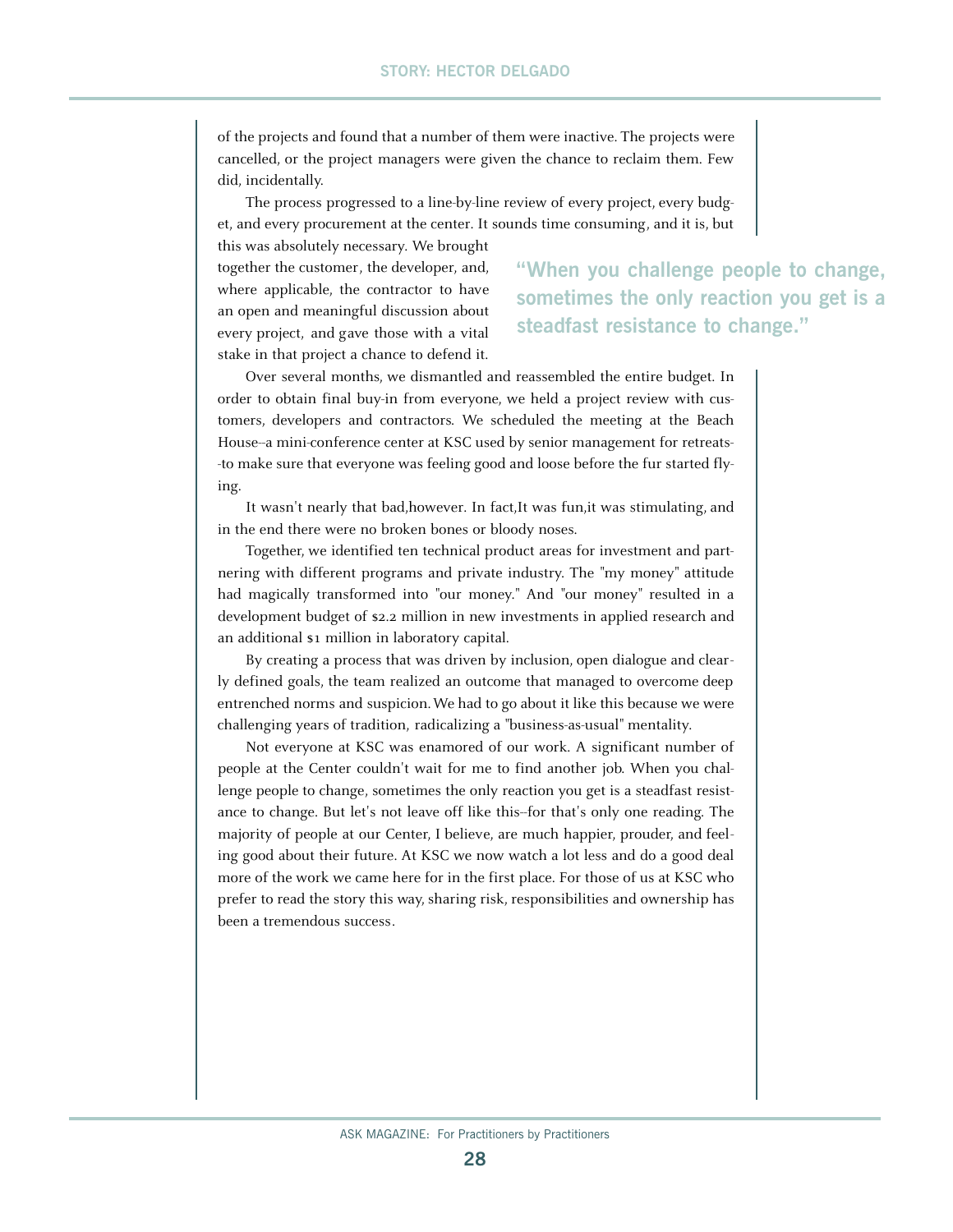# **LESSONS LEARNED**

1. Persistence pays off--if you are not willing to go ALL the way, you better not start.

2. Be inclusive, even if it takes more time. People will lower their defenses when they know they are being heard.

3. Put together a team to lead the change. The entire team must understand the situation and be able to articulate a unified message.

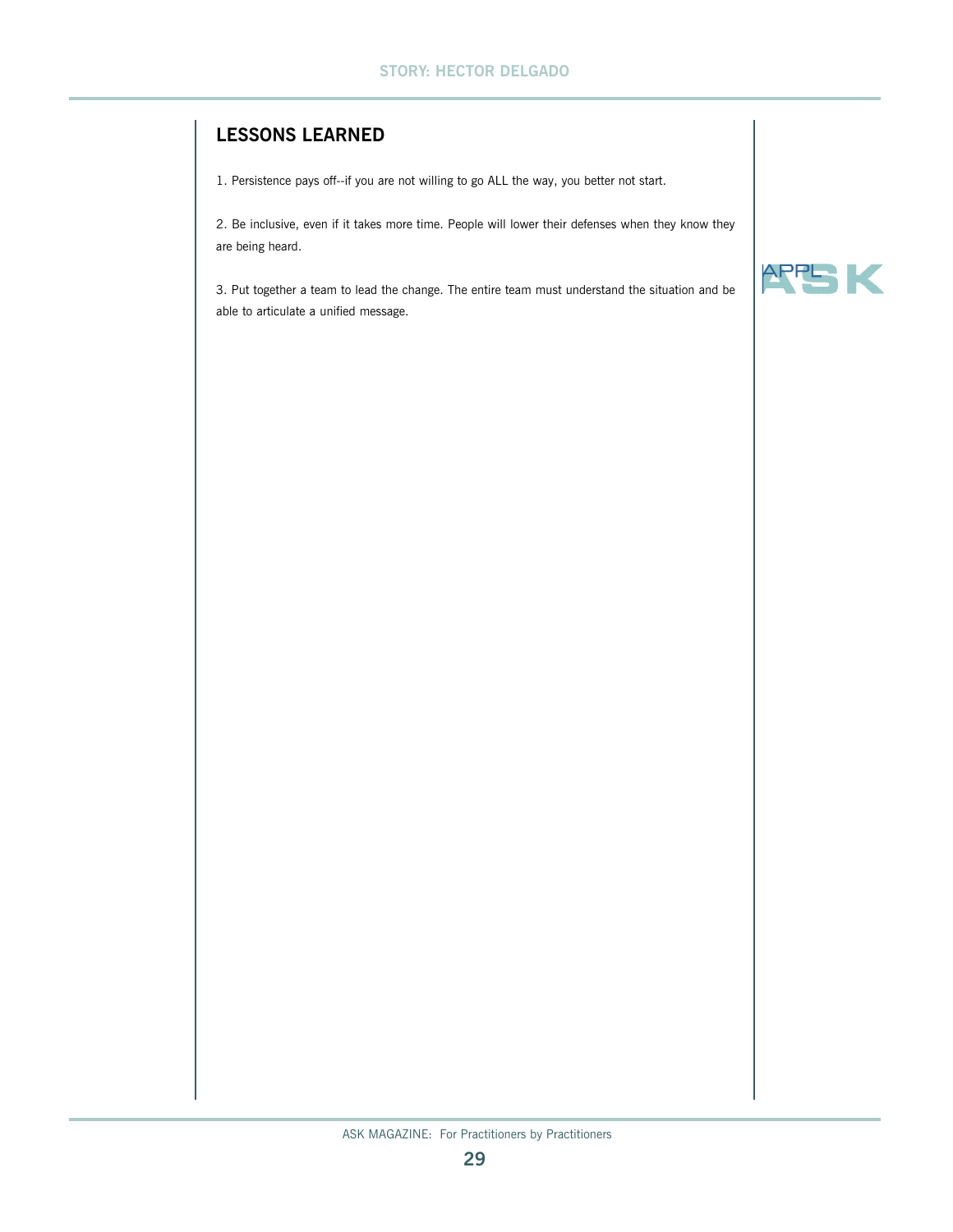# **Four Ways I Battle The Untenable Status Quo** by W. Scott Cameron



#### W. Scott Cameron

is Capital Systems Manager for the Food & Beverage Global Business Unit of Procter & Gamble. He has been managing capital projects and mentoring other capital management practitioners for the past 20 years at Procter & Gamble within its Beauty Care, Health Care, Food & Beverage, and Fabric & Home Care Businesses.

### **1. A Time to Whine**

As I mentor/coach Project Managers (PMs) and others, I have established a 10-minute maximum whining limit for our meetings. When the 10 minutes are up, the person has a decision to make--either say "Thanks, that helped me get a lot of things off my chest," or start to create a proposal on how to change the situation that is causing the problem.

This sounds cut and dried, but the 10-minute rule has proved very helpful to me. I can only take so much whining before I mentally shut down and begin to ignore what a person is telling me. I meet with 3-5 people daily; thus, I am still getting more than the recommended daily dosage of whining. Over time, the peo-

can only take so much whining **before I mentally shut down and begin to ignore what a person is telling me."**

ple I meet with have begun to understand the 10-minute rule is an effective one. It provides them with either a defined "venting" space or an opportunity to formulate a proposal to change the status quo.

### **2. Change Things You Can Control**

The balance between time spent at work and at home is a recurring topic in my 1:1 meetings. Recently, a project manager (PM) complained he couldn't keep up with his e-mail/paper work because of all the interruptions he has in the office. After 10 minutes, I asked him what would it take for him to better manage this situation. He felt working at home and coming to the office later in the morning would improve this situation. I asked what was stopping him from doing this. He indicated he always came to work at 7 a.m. and would feel funny staying home as his co-workers would see he wasn't in his office. After thinking about this, he realized it was his routine keeping him from alleviating this situation. Thus, he proposed to change his work routine. Now he uses uninterrupted time at home to manage his workload. This was no small feat, as changing a personal routine is hard, but if it accomplishes what you want it is worth it.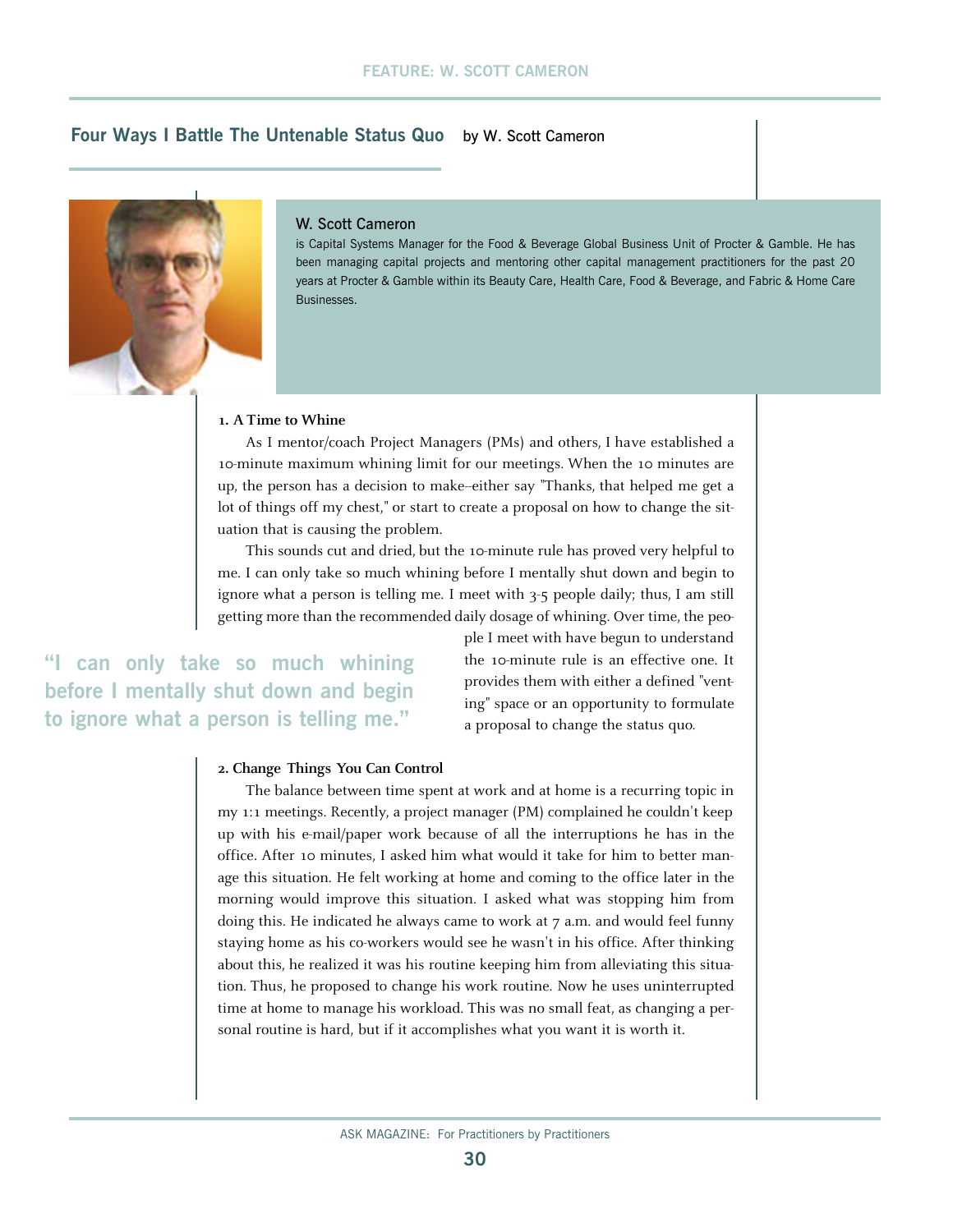### **3. Seek Ways to Use Innovation to Your Advantage**

There are many tasks to which you can apply your energies to effectively change the status quo at work and in your personal life. There are only 24 hours a day, 7 days a week, and 365 days a year. Thus, you need to pick the items you want to change in your personal and work life carefully.

I have always believed it best to strike a balance between my work and my personal life. To put too much into one and not enough into the other always leaves me feeling unsatisfied with myself at the core. At this stage of my life and career, you would expect I would have it all worked out by now. Not so! To achieve the balance I require, I've found I must constantly tinker with the scales.

Here is an example of how I used an innovative solution to help me at a time I felt "unbalanced." During portions of my career I have traveled in excess of 80 percent of the time on business. I don't dislike travel, but there was a time when I felt a desire to minimize it. I thought it was killing my personal life, so I considered the alternatives.

One of my bi-weekly trips then was to Phoenix for project reviews. This was before the days of videoconferences and web cams--but after the telegraph was invented. I spent 3 or 4 days a month traveling to and from Phoenix and sitting in project reviews. I had to change this and proposed a different communication vehicle to the person I was working with. I proposed we invest the money the project spent on my travel to buy a video camera. He could then videotape the site and the process-and-packing construction areas we normally toured before our meetings and send me the tape. I'd review the tape in my office, and then we

would conduct a conference call and accomplish in less than four hours what normally took 3 or 4 days per month of travel. It was a success and I felt satisfied, both at home and at the office.

**"I have always believed it best to strike a balance between my work and my personal life."**

### **4. Understand the difference between Status Quo and Folklore**

Procter & Gamble, in my opinion, has a very robust way of obtaining project funding. In a nutshell, you write a proposal stating the business needs/benefits and its financial impact,and then you gain your hierarchy's approval or rejection. Many PMs complain it is too hard to obtain project funding. When asked why they feel this way, they eventually admit they do not understand the funding process. Their bosses also do not always understand this process but are generally willing to give the PM their personal experience (folklore), saying something like "You can't do that because I've never done it that way!"

I try to have people understand what the status quo really is versus what others think it is (folklore). Once you understand what the status quo is, you are in far better position to either change it or whine about it-10 minutes max!

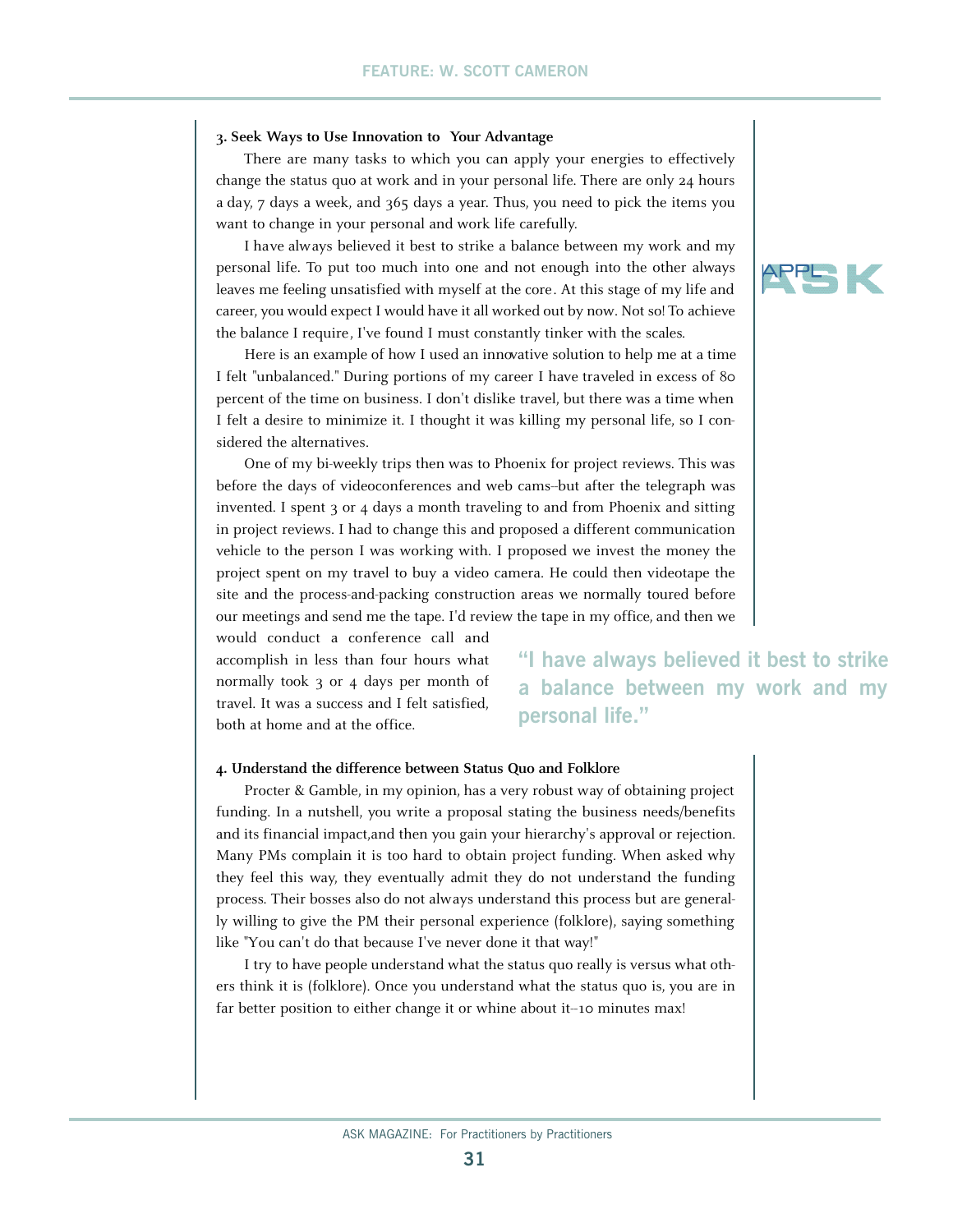# **Some Thoughts On Challenging the Status Quo** by Terry Little



#### Terry Little

is in the civil service with the Department of the Air Force, where he has been a program manager for five major defense acquisition efforts. As a civilian employee, he has been an operations research analyst, a program director for a classified program, a deputy program director for both a large, multiple-program office and a Navy-led joint program office, and a weapons development planning manager.

When I talk with project managers the question I get, perhaps more than any other, sounds like this: "I want to do things differently, but my boss is just not receptive. What can I do?" That question is always troubling to me because I have no ready answer.

Certainly people clinging to the status quo resent change and,oftentimes, the advocate of change too. This is so everywhere, but especially in Government, where an aversion to managerial risk abounds; plus, in Government, there is often a greater premium put on not failing than there is on truly doing something better.

So what do I say? One answer is, of course, to "go-with-the-flow." Many project managers choose this course because it's easier, less frustrating or less risky to them personally than being an advocate for change. For those whom the status quo is unacceptable, I have some thoughts that they might find useful.

#### **Persistence P ays Off**

Don't give up right away if your boss rejects your brave new idea for change. Repackage it differently and have another go. One successful approach I have

**"If you can't muster the courage to stay until the bitter end, then don't pick the fight!"**

found is to add an "escape provision" to the proposal. Show your boss how, if your idea begins to go awry, that you can revert to the status quo without a major catastrophe or embarrassment.

Another approach that can work is to

show your boss how championing your idea will personally benefit him. Most often this means illustrating how implementing it will make him look good to his bosses. Tie your idea to the coat tails of some speech, document or policy emanating from the Agency's senior leadership. Another suggestion is to shower your boss with detailed analysis about why your idea will produce a better outcome than clinging to the status quo. Such an analysis may be nothing more than quantitative speculation but can be persuasive. Unfortunately, many managers,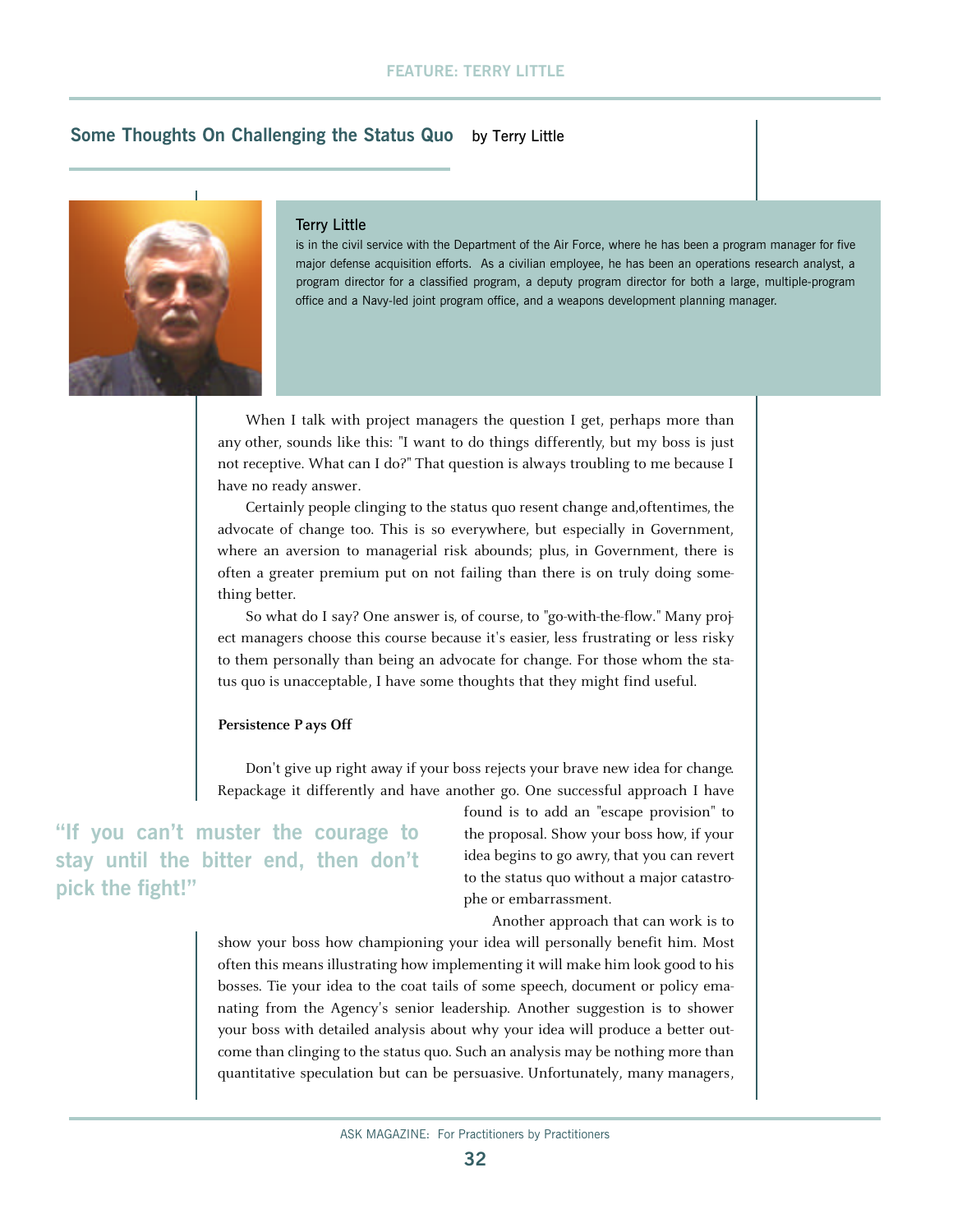especially those coming from scientific or engineering backgrounds, do not trust intuition or judgment as a basis for decision-making. Analysis works for them especially if there are numbers. Besides, if you have a lot of supporting analyses, your boss will know that you are earnest about your idea.

Finally, it really helps in selling your idea to a reluctant boss when you can drum up some allies or collaborators. These cannot be just anyone, but persons whom your boss is likely to find credible. Many bosses will resist any new idea coming from one person but will begin to embrace it when others also tout it as "good." It's called the "bandwagon effect," and it often works to good effect.

I would be derelict here if I didn't point out that being persistent in the face of bureaucratic obstacles implies being courageous. Challenges to the status quo threaten many people, their sense of self-worth, their belief that what they are doing is important, and, in some cases, their jobs. When bureaucrats feel threatened they fight rather than flee. The fight almost surely will be a relentless street fight where ad hominem attacks, whisper campaigns, and email wars are the norm. Commonly, those who feel threatened by change use the "chicken little" tactic, whereby they tout the worst imaginable outcome of a change as the most likely outcome. It takes true fortitude and passion for the agent of change to keep from withering in the face of fire. If you can't muster the courage to stay until the bitter end, then don't pick the fight!

#### **Selectively Challenging the Status Quo**

In all our organizations there are doubtless many processes, practices and policies that need changing. My natural tendencies are to either go after them all

**"By succeeding at small changes, I have gained the credibility necessary to take a crack at larger changes."**

in hopes of winning one or two, or to single out those that appear to offer the most promise for a dramatic improvement. Both approaches are probably doomed to fail. Challenging everything at once marks you as a "Don Quixote," someone who tilts at

every windmill and is simply a dreamer. In short, you appear to lack credibility and no one takes you seriously.

The second situation, identifying those changes that would seem to offer the most improvement, is sinister in its allure. The problem is that such changes are likely to be the hardest to implement. In some cases they may involve statutory changes that are near impossible to make happen at any reasonable time. Look for what's doable--changes where the decision authority is clear cut--changes where it will be easy to secure influential allies-changes that can be implemented fairly quickly without having to get everyone and his brother to approve- changes that have some sort of precedent.

I've seen my own power to affect change grow over time. By succeeding at small changes, I have gained the credibility necessary to take a crack at larger changes. I admit it's tough to be patient, but in the long run patience pays off.

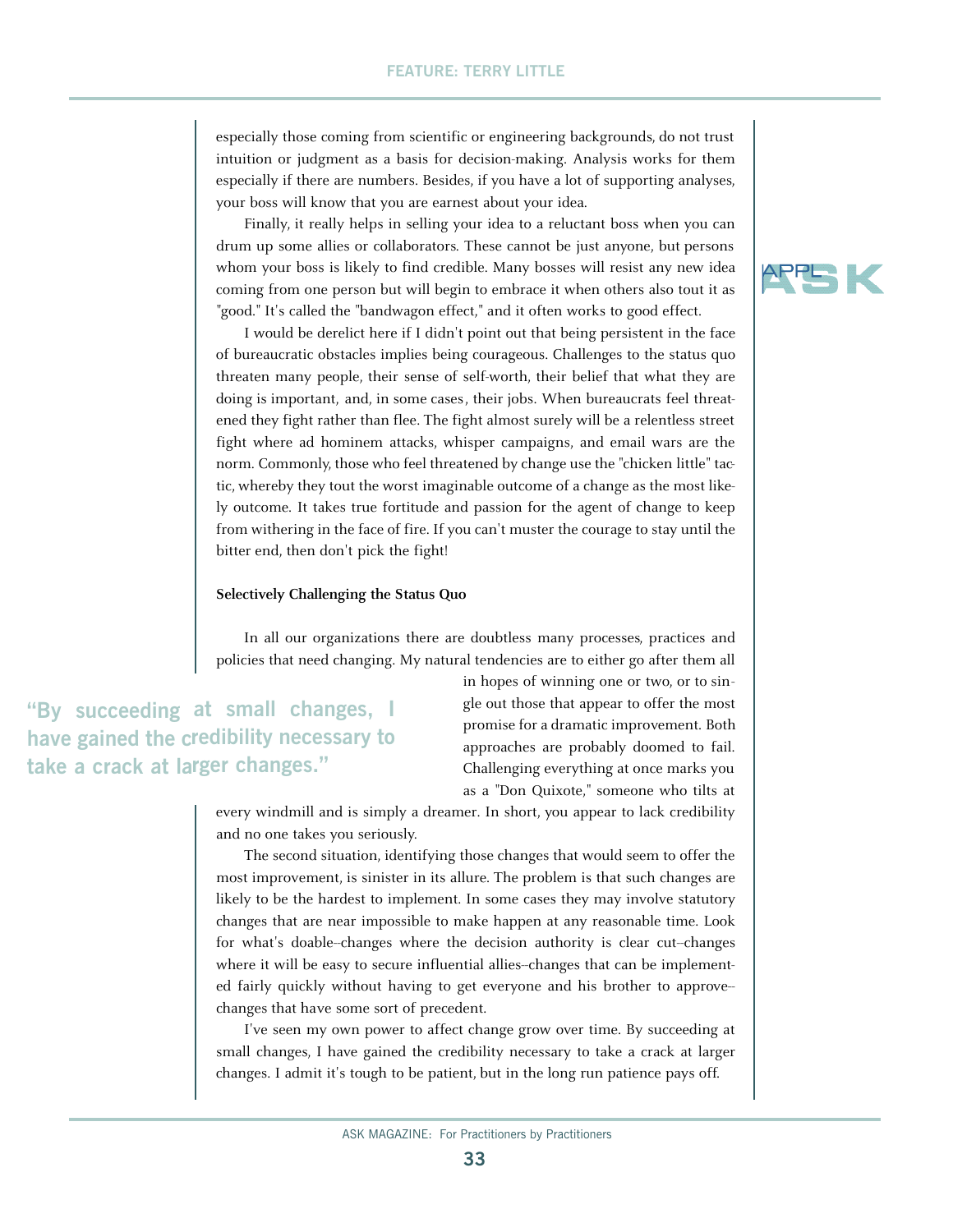# **FEATURE: TERRY LITTLE**



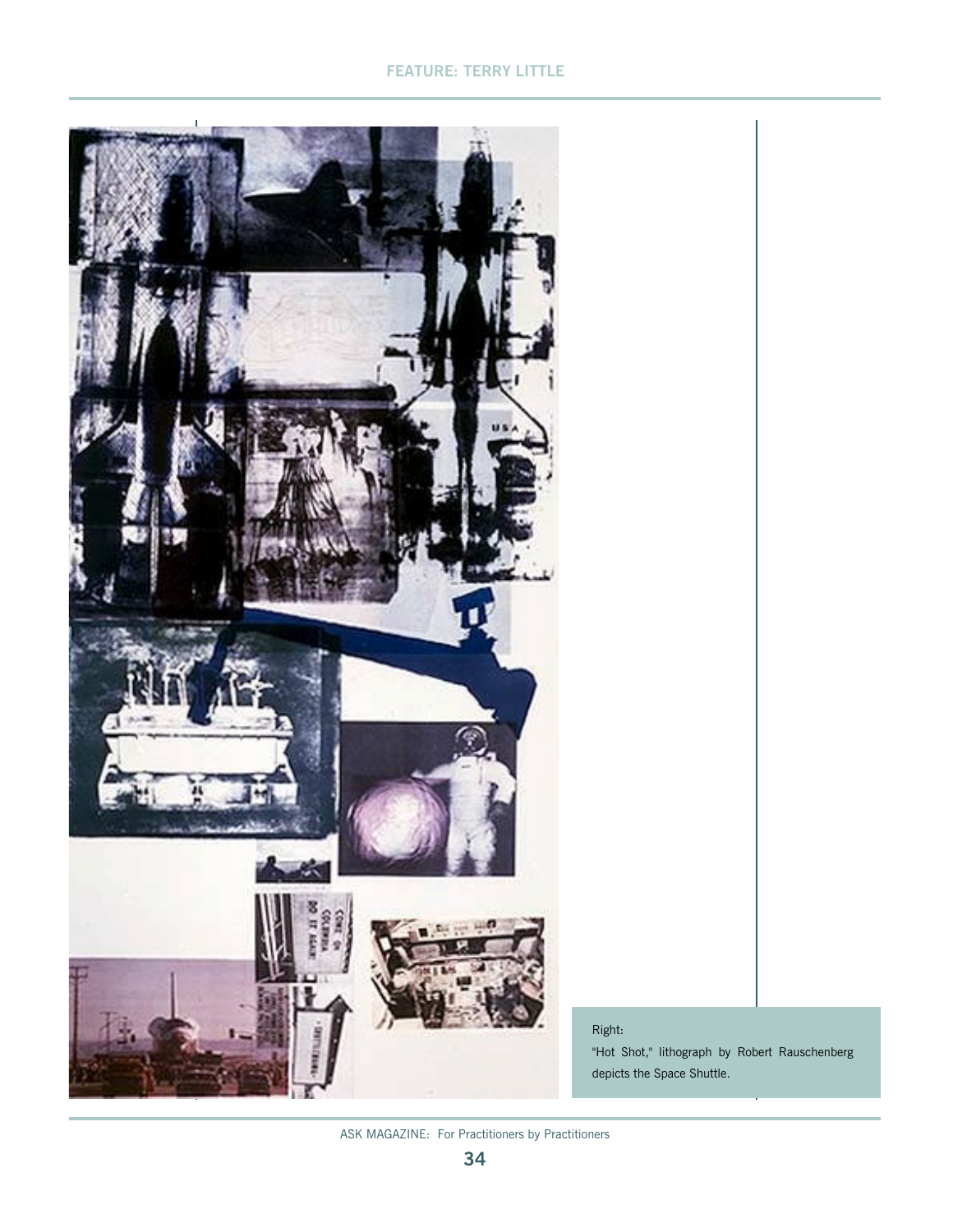### **Focus on Execution**

Any proposal for change can generate endless debate and consume enormous energy when deciding whether it is a good idea or not. As the advocate it's tempting to believe that getting approval to do something different is the end of the battle. Not so! It's only the beginning.

I have seen a lot of change proposals that seemingly were good ideas turn into disasters after the wheels came off during implementation. A few years ago I proposed to make past performance the most important factor in a big-dollar source selection of offerors. I knew it made eminent sense and resented that it was such a tough fight to get "the system" to agree. It was a major mindset change

 **believe that getting "It's tempting to mething different is the approval to do so** end of the battle. Not so! It's only the **beginning."**

to have a factor other than cost or technical as most important. Nonetheless, after extensive dialog I won the battle, but as we got into actually doing the evaluation it quickly became apparent that I had vastly underestimated the complexity of doing what I proposed.

Truly, "the devil was in the details." I had become so enchanted by the philosophical need for the change that I failed to come to grips with the pragmatic aspects of implementing it. What pulled us through were sheer doggedness and some luck.

Ultimately the test of whether a challenge to the status quo is a move forward or backward is not resolved by debate; results are what matter. And make no mistake, if you challenge the status quo it follows that you must be accountable for and own the results, good or bad. If you can't do that, then keep quiet. Our system has more than enough critics willing to whine about the status quo but unwilling to accept accountability for the results.

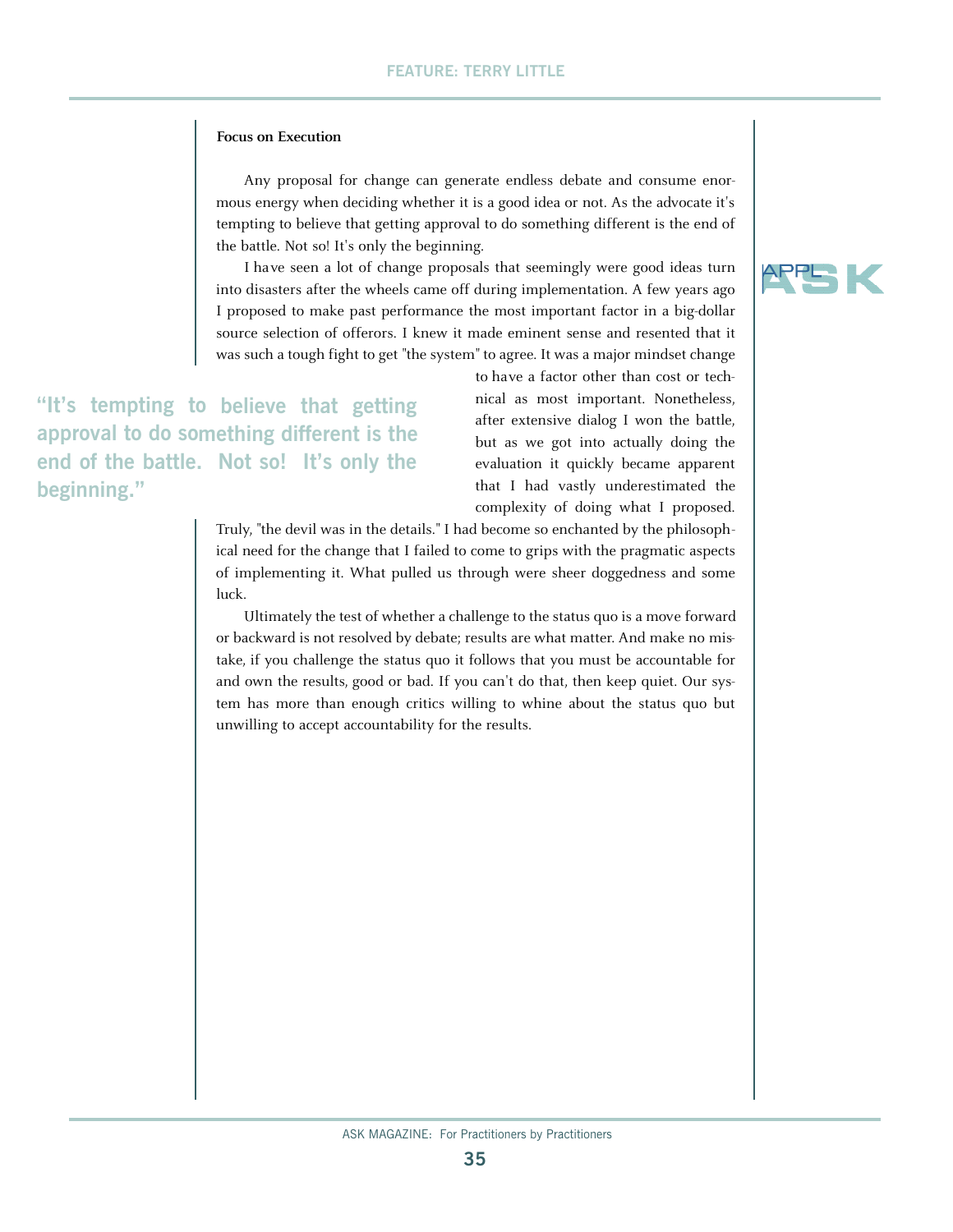# **Lessons From the Blind & Lessons in Leadership: Knowledge Sharing East & West** by Todd Post

Todd Post is the editor of ASK Magazine and works for Edutech Ltd out of Silver Spring, Maryland. He has written for many publications in print and online.

Dr. Alexander Laufer has a model called IQ Plus. Basically, if you bring experienced people together to talk,share stories, and test new ideas, the collective IQ of the group is greater than any one individual's IQ.

I had the pleasure of observing IQ Plus in action by attending my first APPL Knowledge Sharing Conference in December. Project managers from NASA Centers around the U.S. gathered to talk about project management,to listen and connect their experiences, to explore innovative concepts, and to discuss new tools.

The first two days, December 4-5, were in Atlanta, December 6-7 in San Francisco. The conference is held in two locations so that NASA project managers on the East and West Coasts do not have to travel far from their Centers to attend.

In Atlanta, keynote speaker Terry Little, Program Director for the Joint Airto-Surface Standoff Missile Program and one of the Defense Department's most seasoned program managers, raised the temperature in the room with his interactive presentation "Cheaper, Faster, Better In Action." Following opening remarks by Dr. Michelle Collins and a brief presentation on APPL activities abroad by Dr. Edward Hoffman,Mr. Little led a spirited discussion for nearly two hours on managing risk, working in teams, selecting contractors and cultivating relationships with them. He also spoke about such wide-open issues as what does "leadership" mean in terms of project management. Dr. Laufer introduced Terry Little as 'the most radical and most creative Project Manager' in the Air Force. At 55, Terry Little's most radical feat may be his longevity in the Air Force. He has been challenging the status quo in the Air Force since 1967, and it is obviously a



Todd Post demonstrates ASK magazine to KS participants.

role he relishes, advising his audience "Deal with barriers and obstacles ruthlessly."

After the keynote presentation and the discussion that followed, we moved to a cozier location outside the conference room in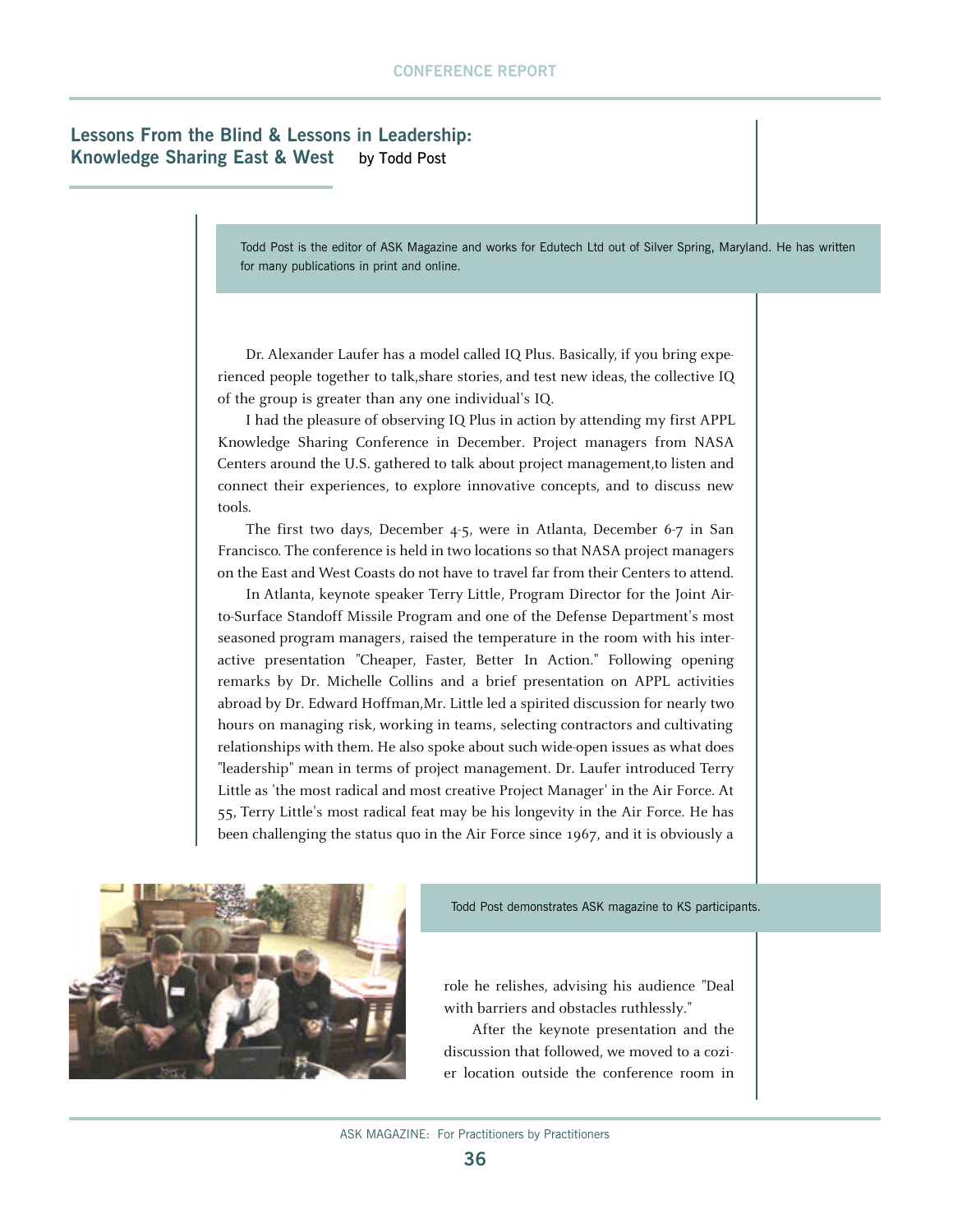front of the Emory Center's magnificent stone fireplace. As the warmth of the fire helped folks to unwind, I seized the opportunity to get some feedback on ASK Magazine.

It was a great opportunity for feedback because several of those who had articles in the magazine were present. Richard Day, whose Best Practice on "Supplier Integration" appears in the first issue, sat down and I showed him his article laid out for the first time. Another person who came by was Steve Gonzalez, a softspoken project manager from Johnson Space Center, who read the articles with interest and then graciously thanked me for showing him the magazine.

None of us in Atlanta was prepared for the stunning presentation Steve gave the next morning entitled "What About the Passion? The Changing Face of NASA." Presentations were ostensibly about "The Role of Systems Engineering in the Faster, Better, Cheaper Era," but if that's how they began, there was no telling where any would end up as audience participation dictated the discussion more than anything.

In Steve's presentation, he talked about how a group of engineers in the Command and Control Center at Johnson built a working lab out of a dream of what they thought NASA should become by the year 2076. Part of their intention was to regain systems engineering skills they felt they'd lost to contractors who now had greater control of the hands-on work at the Center. But that was only the half of it. The real story was the courage and conviction of Steve and his colleagues who put together a plan that basically redefined the cutting edge at NASA.





NASA project manager Dougal Maclise at Knowledge Sharing West in San Francisco.

In San Francisco, where the conference resumed next day, Dr. Robert Sutton, Professor of Management Science and Engineering at Stanford University and coauthor of The Knowing-Doing Gap with Stanford colleague Dr. Jeffrey Pfeffer, gave

the keynote address. Sutton and Pfeffer's premise is that despite the expensive and time consuming efforts of many companies to try to improve their organization through education and training, and by hiring management consulting firms and reading all the latest research,the bottom line is that few actually bring about any significant change in their management practices. Pfeffer and Sutton sought to find out why there is such a discrepancy between a company's best intentions and their actual accomplishments. NASA project managers had plenty to say about this, but out of respect for those who let it all hang out I'll be discreet and just note you should have been there.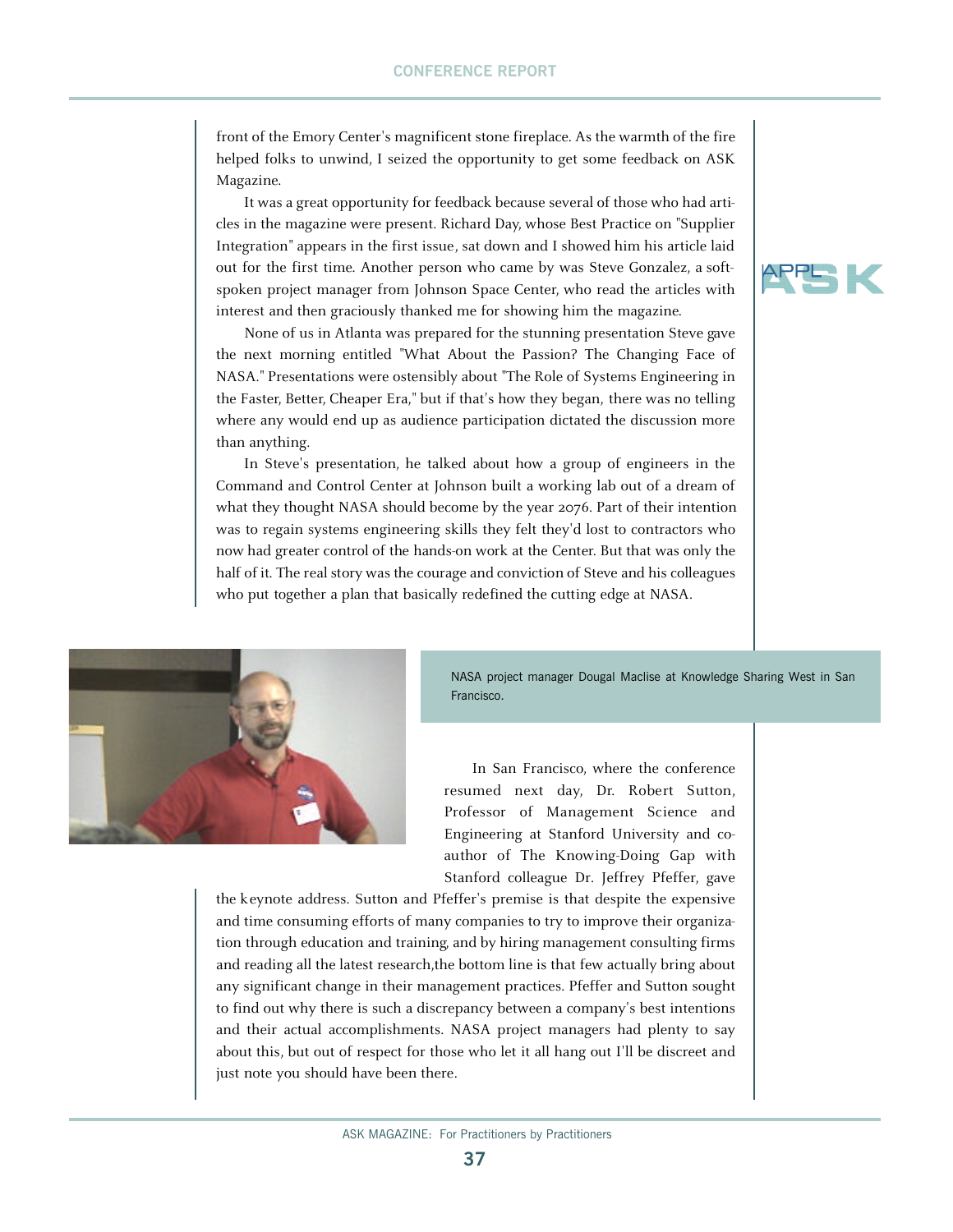As in Atlanta, the second day began with a diverse group of presentations. These all came under the broad heading "Challenging the System," and what the project managers came up with was as idiosyncratic as you'd expect given such freedom to be inventive.

"Poignant" is not a word we expect to use about a presentation at a NASA conference, but that may be the best word to describe Dougal Maclise's presentation, "Lessons from the Blind," about his first job after graduating college and working for the Portland Public Schools as an equipment designer for handicapped children. Dougal read a story about working with a blind boy named Bobby Smith, helping him to walk alone from his house to school.

On a cursory reading of the story there would appear to be no apparent relationship between a blind boy and NASA project managers, but as we discussed after Dougal's reading, we considered it as metaphor for the challenges faced by project managers daily. What made the story so compelling was the many ways it could be interpreted, and the project managers who had the good fortune to be there appeared to have no lack of imagination in coming up with interpretations. Everyone seemed to be able to relate to the plight of the blind boy, and to Dougal's plight as well.

Interestingly, no presentation in either Atlanta or San Francisco elicited as much participation as this one, in part, I'm sure, because of its novelty. I was



In San Francisco, KS participants discuss Colin Powell's "18 Lessons on Leadership."

blown away by how creative the project managers were about what could be learned from parables so seemingly unrelated to NASA. Indeed, as the title of the story makes clear, there were lessons to be learned from the blind, and we studied them.

Both the Atlanta and San Francisco meetings ended with a group discussion of an article by Secretary of State Colin Powell entitled "18 Lessons on Leadership." Project managers were put together in small groups to discuss 6 of the 18 lessons. "Lessons" may not be the best word to describe them, however. They were more like aphorisms, ranging from familiar advice such as "Don't be afraid to challenge the pros, even in their own backyards" to glib musings of the sort "Command is lonely" and "Perpetual optimism is a force multiplier."

Project managers read the assigned lessons and discussed their relevance in terms of their day-to-day experiences at NASA. Thinking back to Dr. Laufer's theory of IQ Plus, I would argue it's group activities like this that provide the greatest opportunity to realize the utility of collaboration, dialogue, and story telling.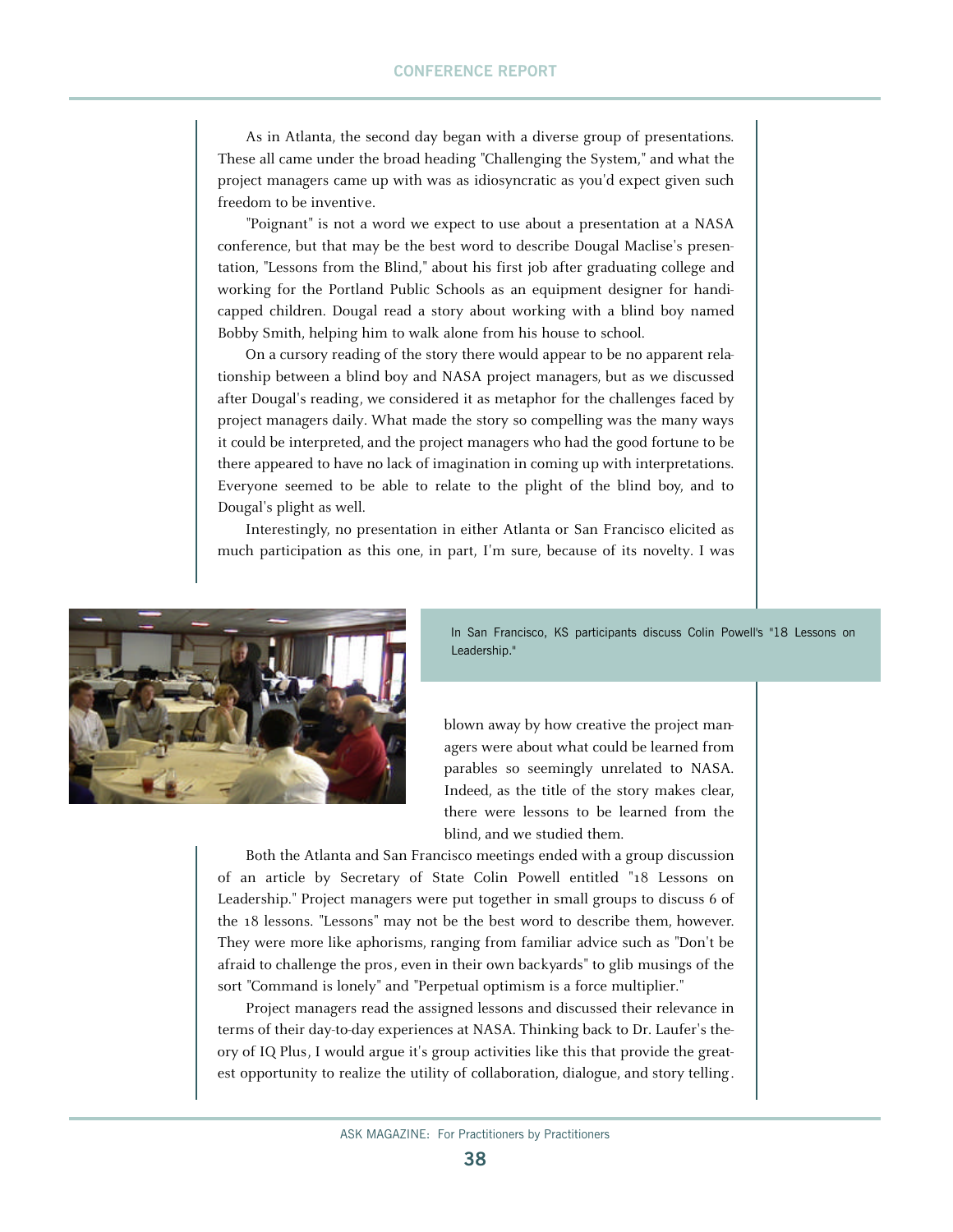The individual presentations are great,interesting, compelling, and sometimes, as in the cases of Dougal Maclise and Steve Gonzalez, spellbinding; but the most value for the buck at a conference like this seems to me to be these group activities where everyone is involved. The more people involved, the more knowledge there is to share.

For me, attending the conference certainly increased my appreciation of the challenges faced by NASA's best,and it emphasized the importance of knowledge sharing as a professional development tool. It was also a great introduction to many people I look forward to meeting again and learning more from about project management and its ups and downs. See you at the next one.

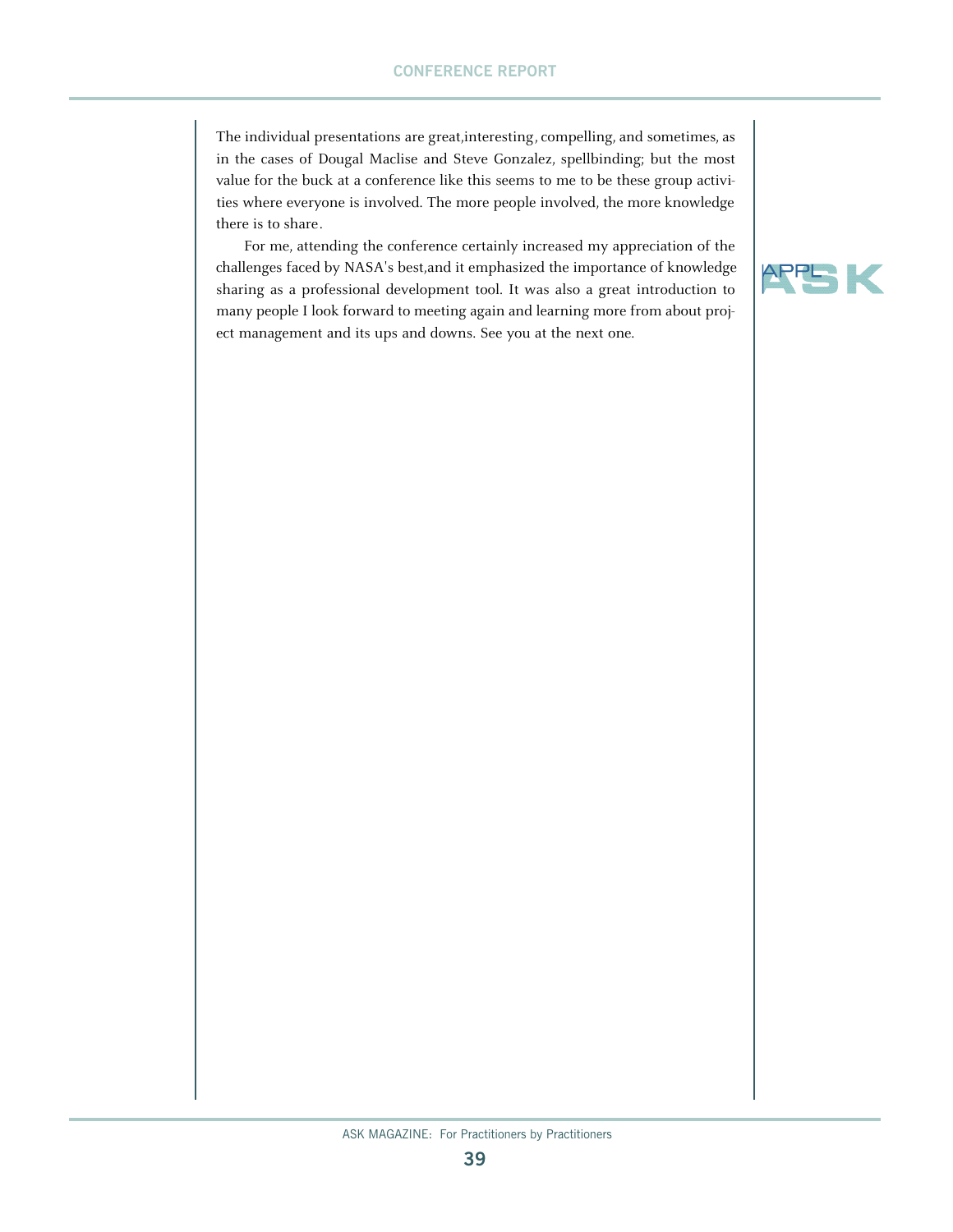## **Cross-Training Within the Project Team** by Owen Gadeken

### **Background**

Project teams are often hampered by internal conflicts between team members from different functional organizations. What happens is that team members form stereotypes and make snap judgments about what their colleagues are doing and why. This conflict typically occurs between technical project members and contractors. To prevent this kind of conflict from undermining the project, I believe it is helpful to set up short cross-functional training sessions that allow project team members to explain the key elements of their job to the other members of the project team. The intent of these sessions is to: (1) establish closer cross-functional working relationships among project team members; (2) identify dysfunctional gaps and overlaps between team members; (3) raise the general level of project knowledge among team members; and (4) raise the level of trust and openness among all project team members.



#### Dr. Owen Gadeken

is an experienced project manager, educator, author, and consultant. He serves as a Professor of Engineering Management at the Defense Systems Management College (DSMC) located at Fort Belvoir, Virginia.

### **Procedures**

1. The project manager sets up a series of team meetings over the course of the project for each team member to summarize his or her role on the project.

2. A format is established that includes the team member's major responsibilities, key inputs from other project team members and outsiders, and key outputs to the others and to the project itself.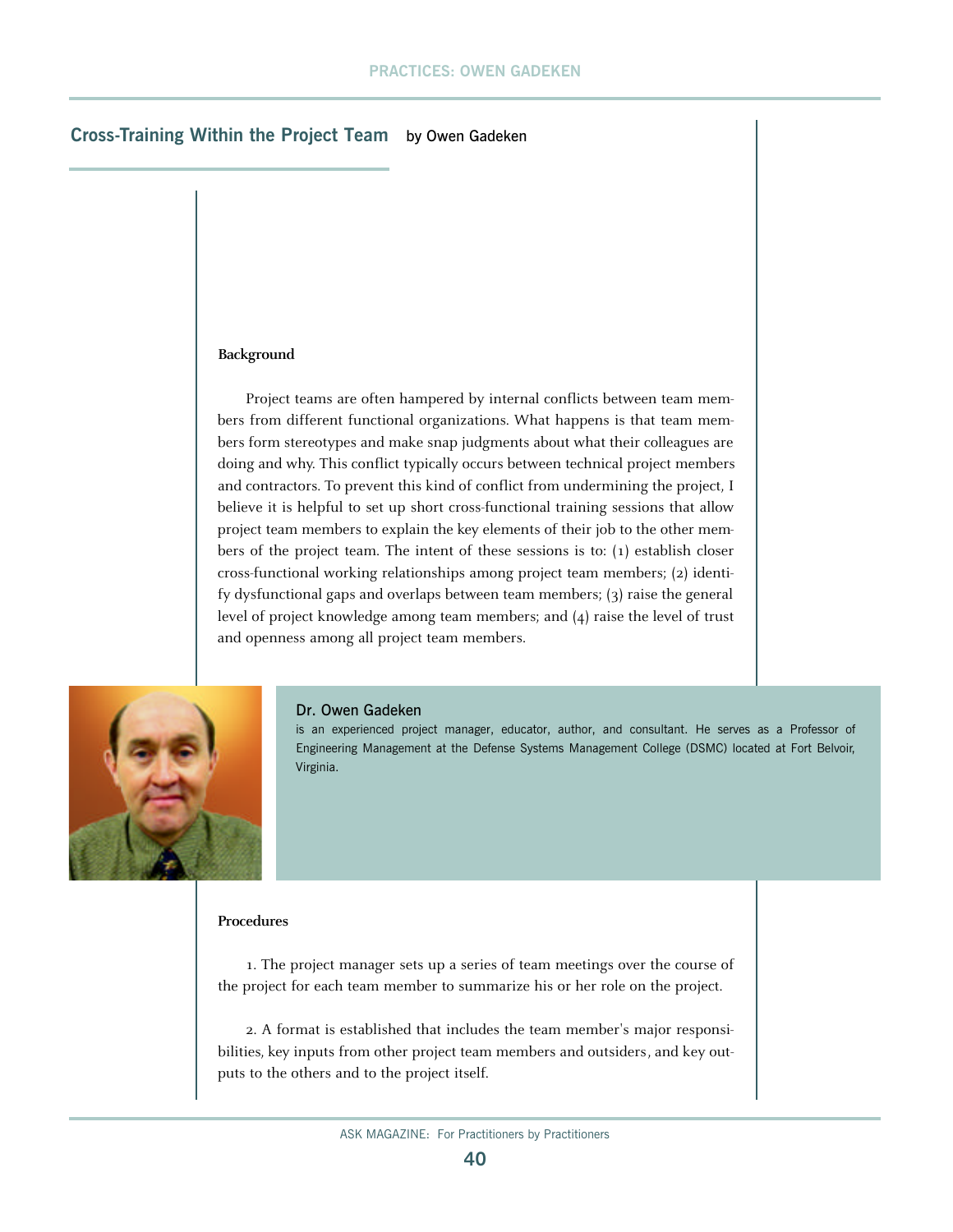3. The project manager (or designated focal point) convenes each session with a brief review of the project goals, asks one or more team members to make their presentations, and then facilitates a discussion of issues and actions to improve the interface between all team members.

4. This process continues as the project progresses so that team members have periodic opportunities to brief each other on their contributions and discuss their working relationship.



"Go for the Stars" oil by P.A. Nisbet depicts the essence of a launch.

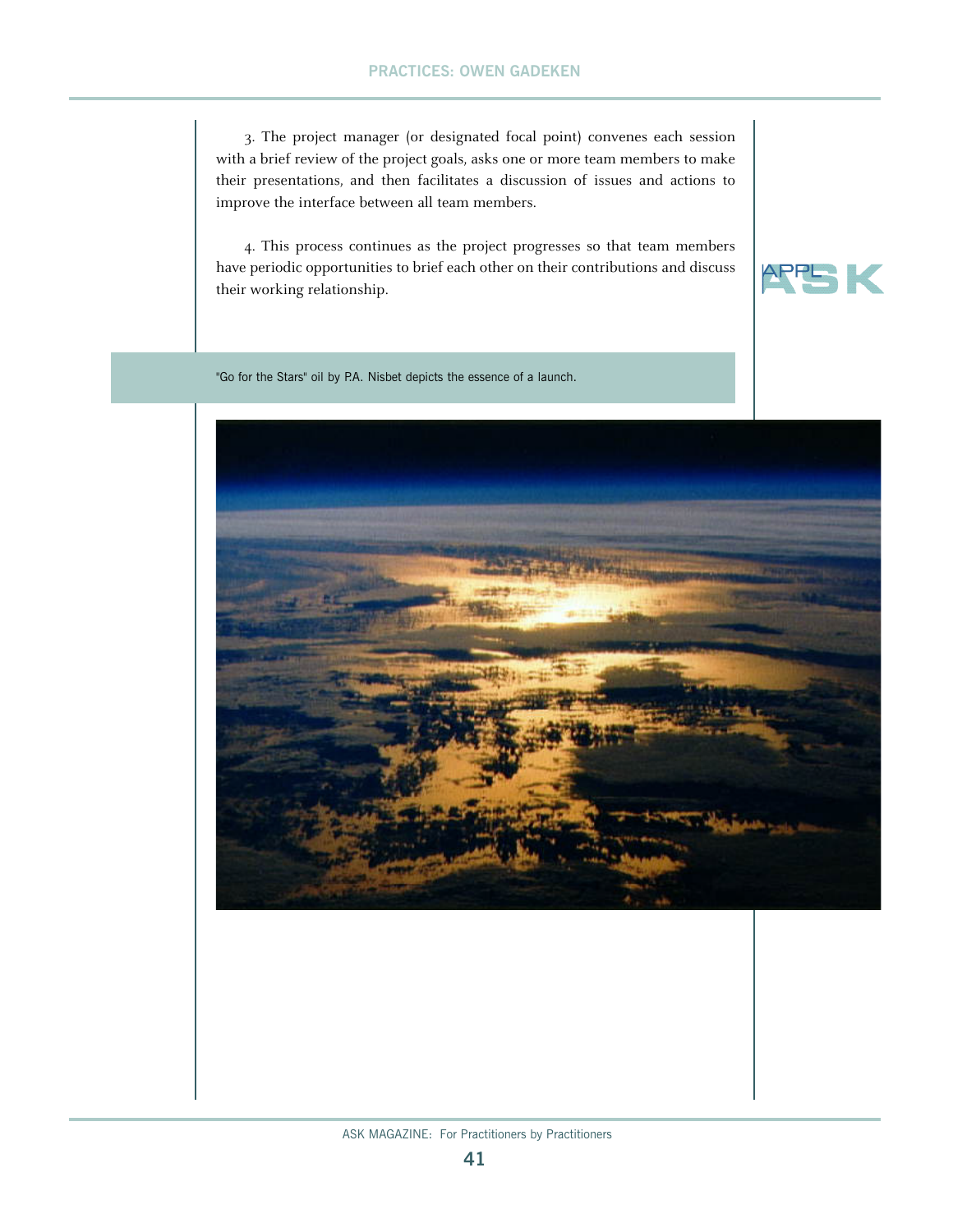## **Partnering With the Customer** by Oscar Toledo

### Oscar Toledo

is the Associate Director for Technology at the Kennedy Space Center and has received the NASA Exceptional Service Medal.

### **Background**

At times we become so involved in a project that we forget about the customer. What the customer requires, needs, and expects of us should always be the driving force behind our efforts. Such thinking leads to the logical conclusion that recruiting the customer's active involvement is a critical component of project management. Without question the customer should be part of the development team. One way to integrate the customer into the development team (civil servants and/or contractors) is to set up a partnership. This will be different from the traditional customer-supplier relationship. This type of arrangement is not always possible depending on contractual and/or disclosure obligations of the project. When the project manager is at liberty to do so, he or she should seriously engage the customer. In my experience, I have always found that even in extremely technical and politically challenging projects, the customer has been the key to the successful implementation of the project.

#### **Procedures**

1. The customer and supplier should agree on a partnership for the purpose of developing the product or providing a service. The partnership should require the customer to provide personnel with appropriate backgrounds to actively participate as members of the project management team, the subsystem development teams, and the integration and validation team (the teams could vary based on project needs). The supplier must create an environment in which the development team accepts the customer and there is open communication between all parties.

· From the start,establish that the customer is a member of the development team.

· The customer/supplier team (CST) is responsible for the Formulation Phase in the definition of requirements, budgets, timelines, performance, and expecta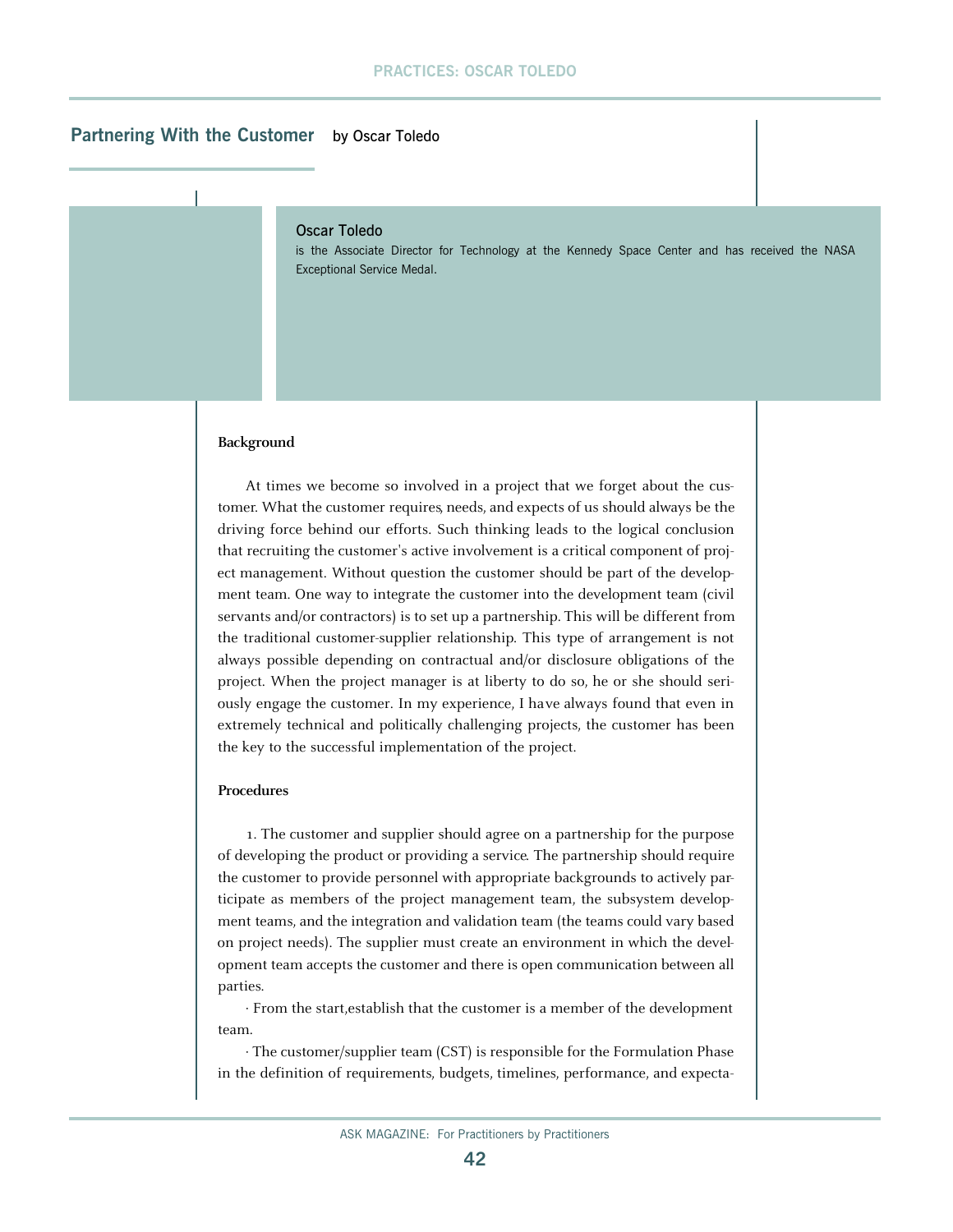tions.

· The CST is involved in the architecture development/evaluations, trade studies of cost, performance, and schedules.

· The CST is involved in the generation of the baseline project plan containing performance, cost, schedules, and risk assessments.

2. The customer and the project manager are together involved in the approval phase of the project. This is a relationship of collaboration, not a customer-to-supplier relationship.

3. The CSTs have joint responsibility for the Implementation Phase of the project.

· The customer works side by side with the supplier and is held accountable with the rest of the team for meeting milestones.

· The customer is actively involved in risk, performance, schedule, and cost trade-offs made during implementation and for keeping open communications with management.

4. The customer also has a critical role in the Evaluation Phases throughout the development cycle.

· The customer is one of the key players in the evaluation process, providing valuable insight, acceptance, and sharing in the responsibility for project status and any redirections.

"The Immersion," depicts astronaut training in the Neutral Bouyancy Simulator at Marshall Space Flight Center. An Astronaut is practicing EVA activities on a mockup of the Hubble Space Telescope.



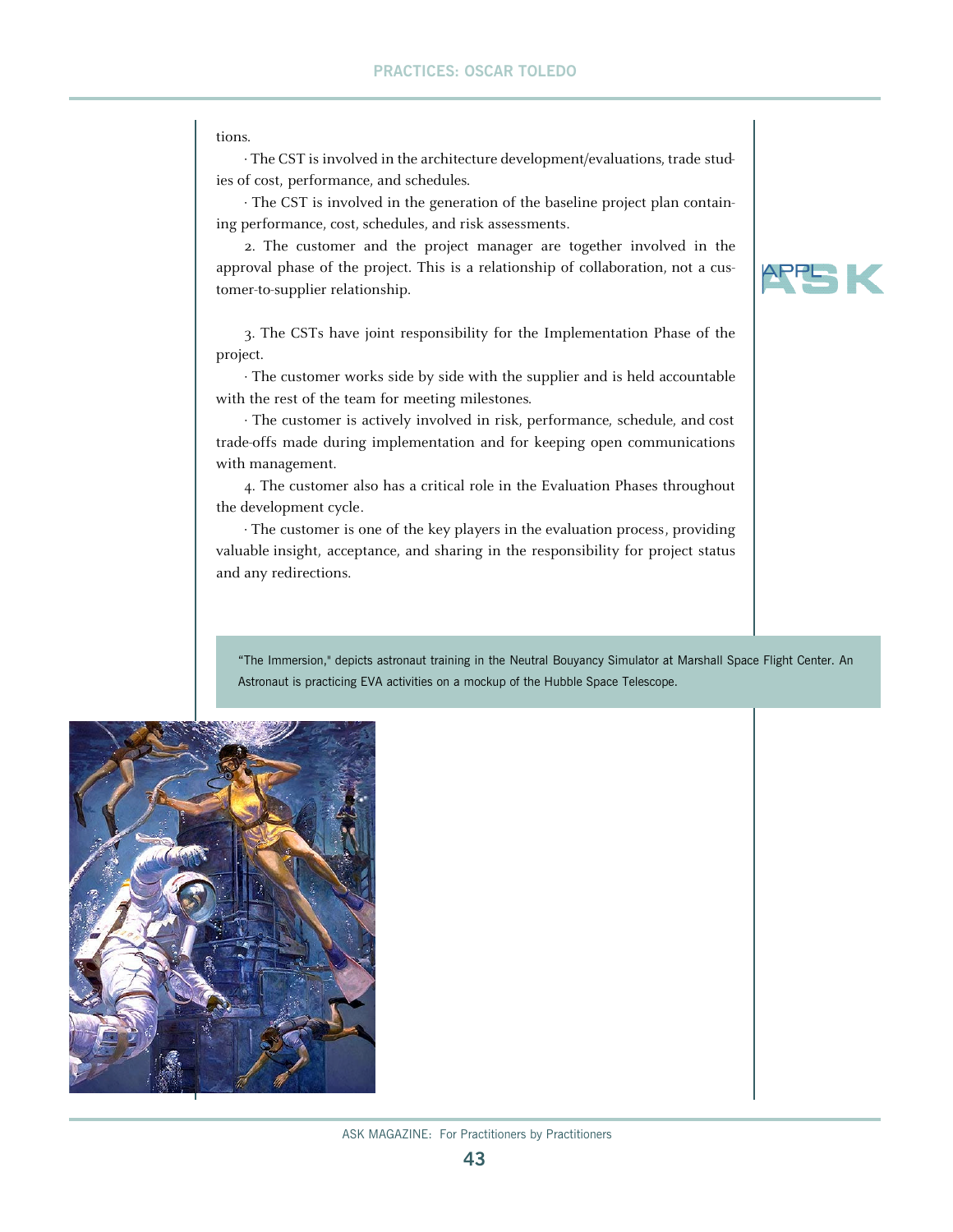## **ASK talks with Tim Flores**

Since joining the Agency in August 1990, Tim Flores has spent the better part of his career at the Ames Research Center in Northern California. Presently, he is one of an elite group of NASA project managers enrolled in a System Design and Management program at the Massachusetts Institute of Technology (MIT).

We caught up with Tim last December at an APPL Knowledge Sharing Meeting in San Francisco. He flew in from Cambridge for the two-day conference and had to rush back immediately afterwards to prepare for end-of-semester finals. Despite his hectic schedule, he seems relaxed and pleased to try and be everywhere at once.



#### Tim Flores

has been a key project manager and leader at NASA Ames Research Center for the past 10 years. Mr. Flores is currently completing a Master of Science degree in System Design and Management at the Massachusetts Institute of Technology.

**ASK:** What motivated you to enter the MIT program at this point in your career?

**Flores:** I love learning. By learning I mean both professional and self-development. Before I came to MIT, I was constantly trying to learn more about project management and how to be a better leader. In a way, it was like they invented this program for me. I was trying to do it on my own, but couldn't find time to go to school.

**ASK:** Was it difficult to go back to school after being out for more than a decade?

**Flores:** The difficult part was I forgot the time commitment involved to study full time. But I got used to that again pretty quickly. I didn't have much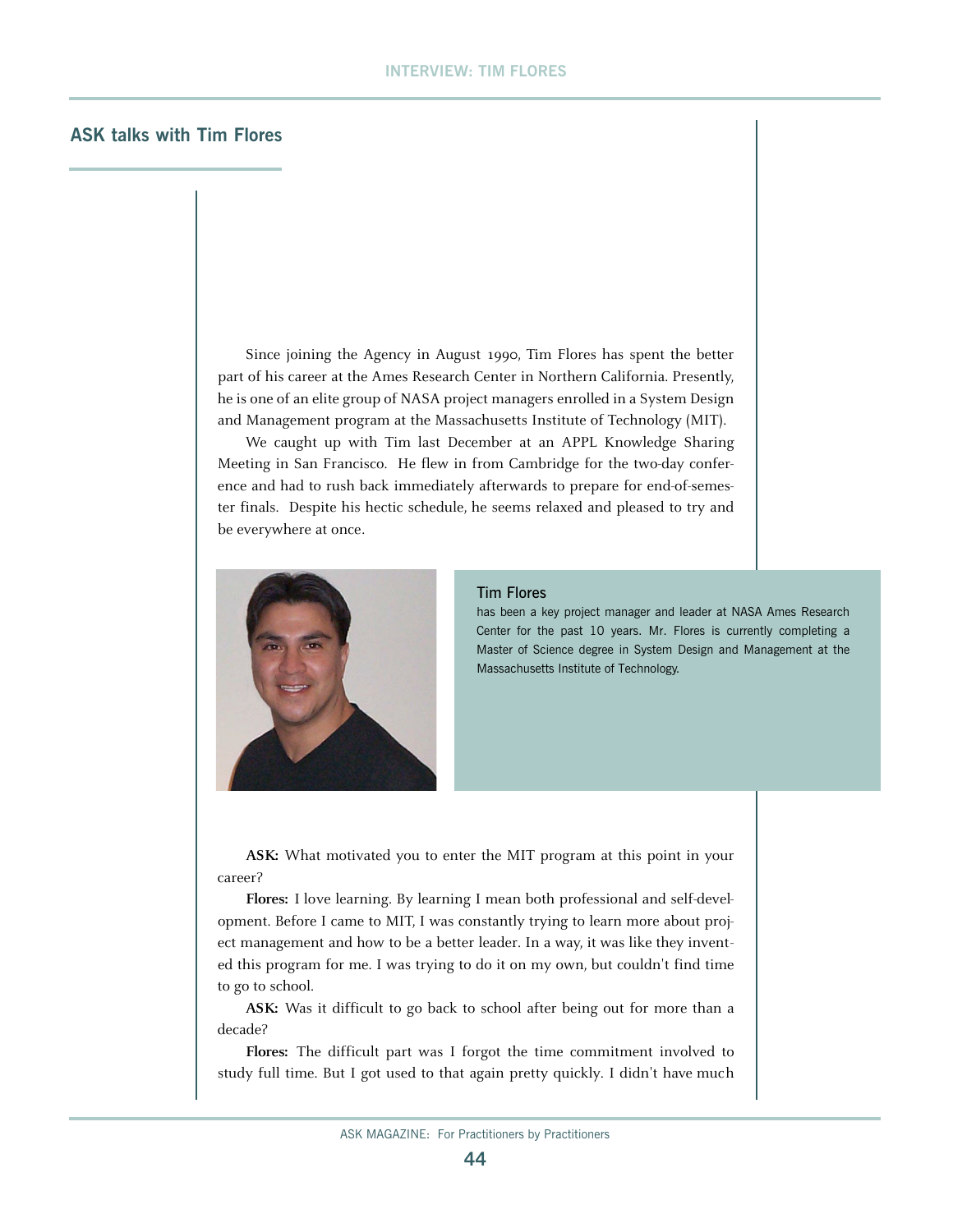#### choice.

**ASK:** I would expect the project managers enrolled in this program are all academically inclined. Great students when they were in college. Was that a prerequisite?

**Flores:** It's funny, I don't think of myself as academically inclined. In high school I could have easily been voted 'Least Likely to Succeed' in my class.

**ASK:** Probably not "least likely."

**Flores:** You didn't know me in high school.

**ASK:** Okay, but there must have been some change in you at some point. Few people go from being Least Likely to Succeed in his class to being in an MIT graduate program.

**Flores:** I changed a lot when I went into the Army. I got some discipline and realized the life I was leading wasn't what I wanted.

**ASK:** How did you go about changing yourself?

**Flores:** I started by doing little things for self-confidence, saying things to myself like, 'Today, or this week,I'm going to speak in front of a group if I get the chance.' It was mostly about holding my head high and believing in myself.

**ASK:** How did you become a successful project manager?

**Flores:** I'm very driven. I think all successful project managers are. You've got a lot of responsibility and it can be overwhelming at times. No one else is going to drive you, and people are looking to you for leadership.

**ASK:** Was there a turning point in your career at NASA when upper management decided you were someone to start grooming for a leadership position?

**Flores:** Probably the single biggest event in my career was in 1997 when I was a member of the Tiger Team in the 12-foot pressure wind tunnel. If the Wind Tunnel was going to be successful, we knew we needed to put together a better training program than what we were currently offering. I took over the training with very little time to get it done. I had to be very careful in conveying that the earlier training wasn't done well. I got them to accept that, and we ran the training for 6-weeks with more than 100 people involved. That was a pretty big deal because no one had attempted such an ambitious training program in such a short time frame. In the end we accomplished way more than we ever thought we could. That was probably the point at which people began to notice me.

**ASK:** At MIT you've met a lot of other successful project managers. What's

**"Before I came to MIT, I was constantly trying to learn more about project management and how to be a better leader."** 

the biggest difference between managing a project at NASA as opposed to managing one in private industry?

**Flores:** At NASA we have a lot of programs where it's one strike and you're out. You can't afford to make a mistake in that

environment. You've got to be very meticulous about the details you look at and the way you review things. In private industry, depending on the size of the company, you may or may not have process guidelines to follow. For example, a midsize software company I know of, does not do risk management at all. They deal

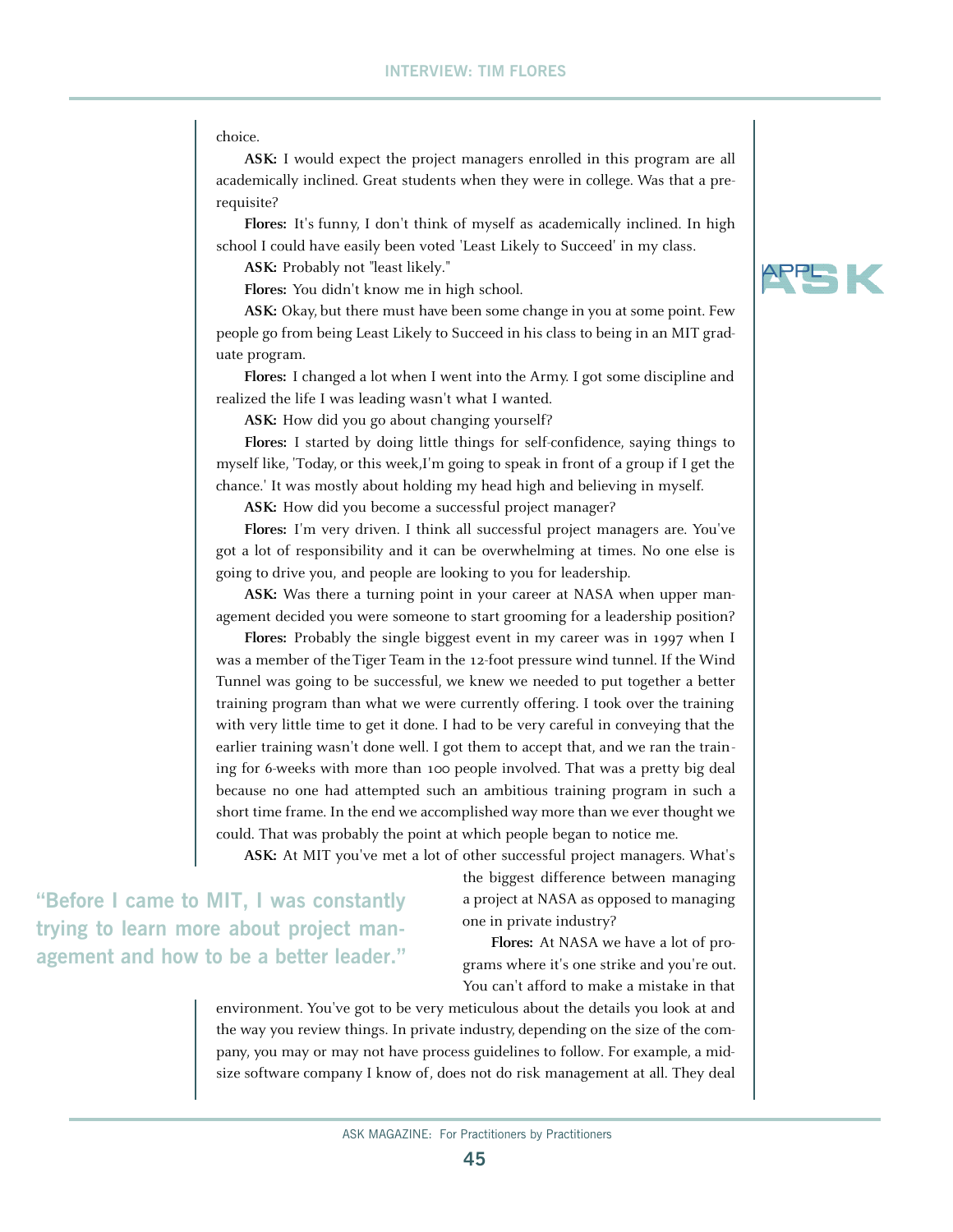with what they can when they can and don't spend any time with such things as fault trees or other such strategies.

**ASK:** Did you ever feel like a fish out of water with these other project managers from private industry?

**Flores:** At first I found myself a lot of times converting things in class. I thought, 'Okay, how do I convert this principle to the way government does things?' Eventually, I relaxed and found myself thinking it's not that different really. In government there's sometimes more bureaucracy to deal with but the value of the process is the same. I think it comes from the fact that the Agency is very much in the eye of the public. We like to think of ourselves as setting the standards so we tend to be very meticulous and sometimes over-constrained.

**ASK:** Isn't bureaucracy a huge obstacle?

**Flores:** I tend to think that it's the end results that are most important. When you achieve results in government, it doesn't always matter how you got there. I think the government does allow their project managers to be creative. When

they're achieving results and they're doing it safely, the ability not to play by the rules and be creative is there.

**ASK:** What do you think will be the biggest difference in how you manage after you finish the MIT program?

**Flores:** Hopefully, being creative at

using the new tools I've learned. My tool bag is going to be full, just full. One of the first things I want to do is start separating out those tools to determine which ones are appropriate in what situations.

ASK: Can you offer an example of how you would use one these tools?

**Flores:** Well, one example would be in trying to understand what the problem is you must solve. A lot of times you assume the problem posed to you is the correct one. Sometimes the customer doesn't know exactly what they want. That may require taking steps backwards to understand what the customer's needs are. Imagine a testing situation: you set everything up in advance to solve the problem you thought it was, and then you find out you have to make many adap-

**"By spending more time questioning the customer early on, that's a better use of your time and theirs."** 

tations to solve what the real problem is. By spending more time questioning the customer early on, that's a better use of your time and theirs. The key is asking the right questions early.

**ASK:** Is persuading a customer of

what they want a common problem?

**Flores:** More often it's persuading your team,getting them to see the big picture, and then conveying the importance of customer satisfaction. You always have a customer whether it's your direct manager, the public or someone else. One of the things I try to do in situations like this is get people to see the 'Big Picture.' You try to get them to understand the objectives of the entire program,

**"I've always tried to stave off dissension, so I will take the time to sit down and explain to anyone the decisions I'm making when they don't understand."**